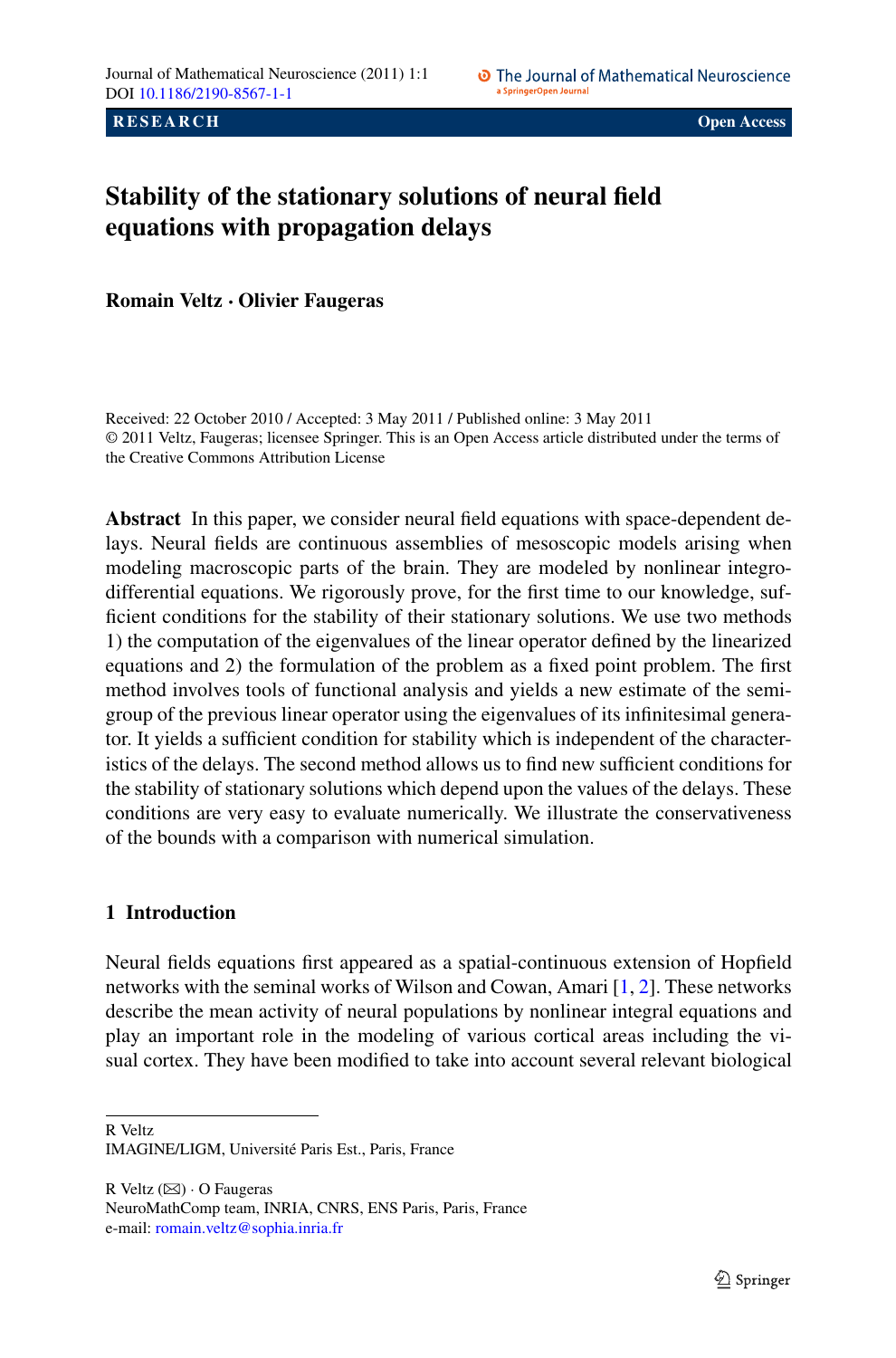mechanisms like spike-frequency adaptation [\[3](#page-26-2), [4\]](#page-26-3), the tuning properties of some populations [[5\]](#page-26-4) or the spatial organization of the populations of neurons [\[6](#page-26-5)]. In this work we focus on the role of the delays coming from the finite-velocity of signals in axons, dendrites or the time of synaptic transmission [\[7](#page-26-6), [8](#page-26-7)]. It turns out that delayed neural fields equations feature some interesting mathematical difficulties. The main question we address in the sequel is that of determining, once the stationary states of a non-delayed neural field equation are well-understood, what changes, if any, are caused by the introduction of propagation delays? We think this question is important since non-delayed neural field equations are pretty well understood by now, at least in terms of their stationary solutions, but the same is not true for their delayed versions which in many cases are better models closer to experimental findings. A lot of work has been done concerning the role of delays in waves propagation or in the linear stability of stationary states but except in [[9\]](#page-26-8) the method used reduces to the computation of the eigenvalues (which we call *characteristic values*) of the linearized equation in some analytically convenient cases (see [[10\]](#page-26-9)). Some results are known in the case of a finite number of neurons  $[11, 12]$  $[11, 12]$  $[11, 12]$  and in the case of a few number of distinct delays [[13,](#page-26-12) [14\]](#page-26-13): the dynamical portrait is highly intricated even in the case of two neurons with delayed connections.

The purpose of this article is to propose a solid mathematical framework to characterize the dynamical properties of neural field systems with propagation delays and to show that it allows us to find sufficient delay-dependent bounds for the linear stability of the stationary states. This is a step in the direction of answering the question of how much delays can be introduced in a neural field model without destabilization. As a consequence one can infer in some cases without much extra work, from the analysis of a neural field model without propagation delays, the changes caused by the finite propagation times of signals. This framework also allows us to prove a linear stability principle to study the bifurcations of the solutions when varying the nonlinear gain and the propagation times.

The paper is organized as follows: in Section [2](#page-1-0) we describe our model of delayed neural field, state our assumptions and prove that the resulting equations are wellposed and enjoy a unique bounded solution for all times. In Section [3](#page-5-0) we give two different methods for expressing the linear stability of stationary cortical states, that is, of the time independent solutions of these equations. The first one, Section [3.1,](#page-6-0) is computationally intensive but accurate. The second one, Section [3.2](#page-12-0), is much lighter in terms of computation but unfortunately leads to somewhat coarse approximations. Readers not interested in the theoretical and analytical developments can go directly to the summary of this section. We illustrate these abstract results in Section [4](#page-18-0) by applying them to a detailed study of a simple but illuminating example.

## <span id="page-1-0"></span>**2 The model**

We consider the following neural field equations defined over an open *bounded* piece of cortex and/or feature space  $\Omega \subset \mathbf{R}^d$ . They describe the dynamics of the mean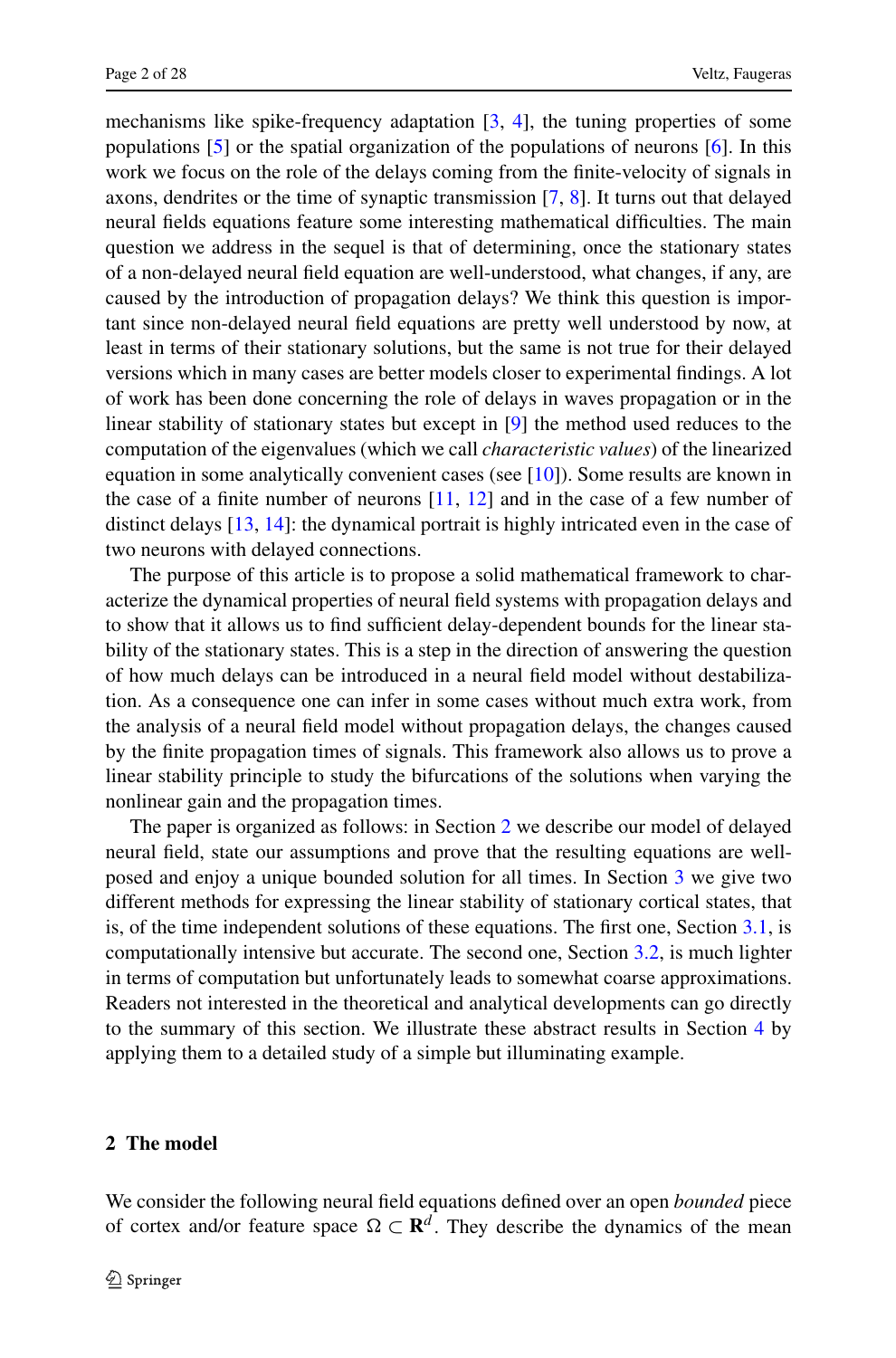membrane potential of each of *p* neural populations.

$$
\begin{cases}\n\left(\frac{d}{dt} + l_i\right) V_i(t, \mathbf{r}) = \sum_{j=1}^p \int_{\Omega} J_{ij}(\mathbf{r}, \bar{\mathbf{r}}) S\big[\sigma_j\big(V_j\big(t - \tau_{ij}(\mathbf{r}, \bar{\mathbf{r}}), \bar{\mathbf{r}}\big) - h_j\big)\big] d\bar{\mathbf{r}} \\
+ I_i^{ext}(\mathbf{r}, t), \quad t \ge 0, 1 \le i \le p, \\
V_i(t, \mathbf{r}) = \phi_i(t, \mathbf{r}), \qquad t \in [-T, 0].\n\end{cases}
$$
\n(1)

We give an interpretation of the various parameters and functions that appear in  $(1)$  $(1)$ .

Ω is a *finite* piece of cortex and/or feature space and is represented as an open bounded set of  $\mathbb{R}^d$ . The vectors **r** and **r** represent points in  $\Omega$ .

The function  $S : \mathbf{R} \to (0, 1)$  is the normalized sigmoid function:

<span id="page-2-0"></span>
$$
S(z) = \frac{1}{1 + e^{-z}}.\tag{2}
$$

It describes the relation between the firing rate  $v_i$  of population *i* as a function of the membrane potential, for example,  $V_i$ :  $v_i = S[\sigma_i(V_i - h_i)]$ . We note **V** the *p*dimensional vector  $(V_1, \ldots, V_p)$ .

The *p* functions  $\phi_i$ ,  $i = 1, \ldots, p$ , represent the initial conditions, see below. We note  $\phi$  the *p*-dimensional vector  $(\phi_1, \ldots, \phi_n)$ .

The *p* functions  $I_i^{ext}$ ,  $i = 1, ..., p$ , represent external currents from other cortical areas. We note  $I^{ext}$  the *p*-dimensional vector  $(I_1^{ext}, \ldots, I_p^{ext})$ .

The *p* × *p* matrix of functions  $\mathbf{J} = \{J_{ij}\}_{i,j=1,\dots,p}$  represents the connectivity between populations *i* and *j* , see below.

The *p* real values  $h_i$ ,  $i = 1, \ldots, p$ , determine the threshold of activity for each population, that is, the value of the membrane potential corresponding to 50% of the maximal activity.

The *p* real positive values  $\sigma_i$ ,  $i = 1, \ldots, p$ , determine the slopes of the sigmoids at the origin.

Finally the *p* real positive values  $l_i$ ,  $i = 1, \ldots, p$ , determine the speed at which each membrane potential decreases exponentially toward its rest value.

We also introduce the function **S** :  $\mathbb{R}^p \to \mathbb{R}^p$ , defined by  $S(\mathbf{x}) = [S(\sigma_1(x_1 - \sigma_2))$  $h_1$ ,,,,,, $S(\sigma_p(x_p - h_p))$ , and the diagonal  $p \times p$  matrix  $\mathbf{L}_0 = \text{diag}(l_1, \ldots, l_p)$ .

A difference with other studies is the intrinsic dynamics of the population given by the linear response of chemical synapses. In [\[9](#page-26-8), [15](#page-26-14)],  $(\frac{d}{dt} + l_i)$  is replaced by  $(\frac{d}{dt} + l_i)^2$ to use the alpha function synaptic response. We use  $\left(\frac{d}{dt} + l_i\right)$  for simplicity although our analysis applies to more general intrinsic dynamics, see Proposition [3.10](#page-12-1) in Section [3.1.3.](#page-11-0)

For the sake of generality, the propagation delays are not assumed to be identical for all populations, hence they are described by a matrix  $\tau(\mathbf{r}, \mathbf{\bar{r}})$  whose element  $\tau_{ij}$  (**r**, **r**<sup></sup>) is the propagation delay between population *j* at **r**<sup> $\tau$ </sup> and population *i* at **r**. The reason for this assumption is that it is still unclear from physiology if propagation delays are independent of the populations. We assume for technical reasons that *τ* is continuous, that is,  $\tau \in C^0(\overline{\Omega}^2, \mathbb{R}^{p \times p}_+)$ . Moreover biological data indicate that  $\tau$  is not a symmetric function (that is,  $\tau_{ij}(\mathbf{r}, \mathbf{r}) \neq \tau_{ji}(\mathbf{r}, \mathbf{r})$ ), thus no assumption is made about this symmetry unless otherwise stated.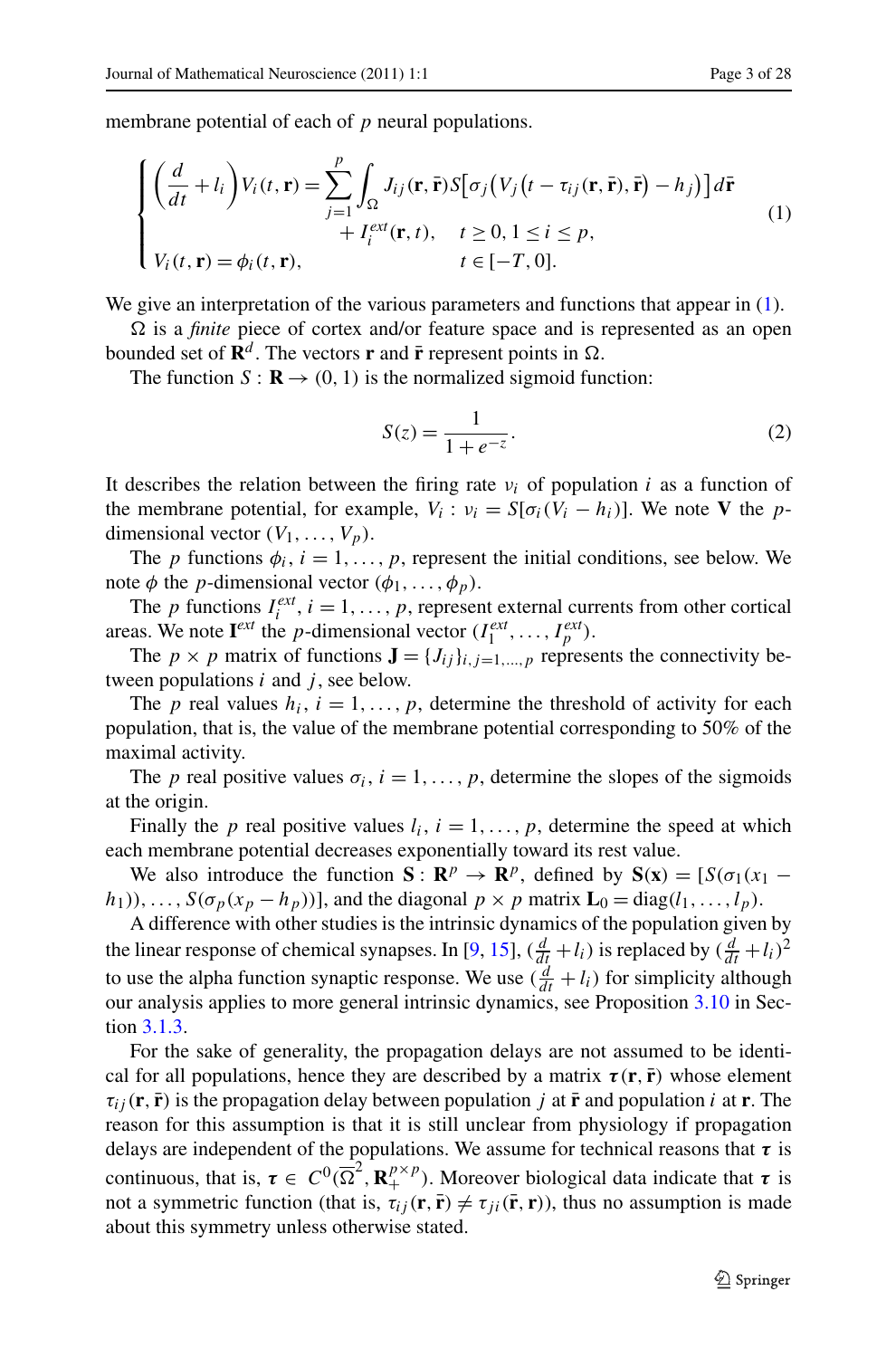<span id="page-3-1"></span>In order to compute the righthand side of [\(1](#page-2-0)), we need to know the voltage **V** on some interval  $[-T, 0]$ . The value of *T* is obtained by considering the maximal delay:

$$
\tau_m = \max_{i, j, (\mathbf{r}, \bar{\mathbf{r}}) \in \overline{\Omega} \times \overline{\Omega}} \tau_{ij}(\mathbf{r}, \bar{\mathbf{r}}).
$$

Hence we choose  $T = \tau_m$ .

#### 2.1 The propagation-delay function

What are the possible choices for the propagation-delay function  $\tau(\mathbf{r}, \mathbf{r})$ ? There are few papers dealing with this subject. Our analysis is built upon [\[16](#page-26-15)]. The authors of this paper study, inter alia, the relationship between the path length along axons from soma to synaptic buttons *versus* the Euclidean distance to the soma. They observe a linear relationship with a slope close to one. If we neglect the dendritic arbor, this means that if a neuron located at **r** is connected to another neuron located at  $\bar{\bf{r}}$ , the path length of this connection is very close to  $\|\mathbf{r} - \bar{\mathbf{r}}\|$ , in other words, axons are straight lines. According to this, we will choose in the following:

$$
\tau(\mathbf{r}, \bar{\mathbf{r}}) = c \|\mathbf{r} - \bar{\mathbf{r}}\|_2,
$$

where *c* is the inverse of the propagation speed.

## 2.2 Mathematical framework

A convenient functional setting for the non-delayed neural field equations (see [[17–](#page-26-16) [19\]](#page-26-17)) is to use the space  $\mathcal{F} = L^2(\Omega, \mathbf{R}^p)$  which is a Hilbert space endowed with the usual inner product:

<span id="page-3-0"></span>
$$
\langle \mathbf{V}, \mathbf{U} \rangle \mathcal{F} \equiv \sum_{i=1}^{p} \int_{\Omega} V_i(\mathbf{r}) U_i(\mathbf{r}) d\mathbf{r}.
$$

To give a meaning to [\(1](#page-2-0)), we define the *history space*  $C = C^0([- \tau_m, 0], \mathcal{F})$  with  $\|\phi\|_{\mathcal{C}} = \sup_{t \in [-\tau_m,0]} \|\phi(t)\|_{\mathcal{F}}$ , which is the Banach phase space associated with equa-tion [\(3](#page-3-0)) below. Using the notation  $V_t(\theta) = V(t + \theta)$ ,  $\theta \in [-\tau_m, 0]$ , we write [\(1](#page-2-0)) as:

$$
\begin{cases} \dot{\mathbf{V}}(t) = -\mathbf{L}_0 \mathbf{V}(t) + \mathbf{L}_1 \mathbf{S}(\mathbf{V}_t) + \mathbf{I}^{ext}(t), \\ \mathbf{V}_0 = \phi \in \mathcal{C}, \end{cases}
$$
\n(3)

where

$$
\begin{cases} \mathbf{L}_1: \mathcal{C} \longrightarrow \mathcal{F}, \\ \phi \rightarrow \int_{\Omega} \mathbf{J}(\cdot, \bar{\mathbf{r}}) \phi(\bar{\mathbf{r}}, -\tau(\cdot, \bar{\mathbf{r}})) d\bar{\mathbf{r}} \end{cases}
$$

is the linear continuous operator satisfying (the notation  $\|\cdot\|$  is defined in Defini-tion [A.2](#page-22-0) of Appendix [A\)](#page-22-1)  $\|\mathbf{L}_1\| \leq \|\mathbf{J}\|_{\mathbf{L}^2(\Omega^2, \mathbf{R}^{p \times p})}$ . Notice that most of the papers on this subject assume  $\Omega$  infinite, hence requiring  $\tau_m = \infty$ . This raises difficult mathematical questions which we do not have to worry about, unlike [\[9](#page-26-8), [15](#page-26-14), [20](#page-26-18)[–24](#page-26-19)].

We first recall the following proposition whose proof appears in [[25\]](#page-26-20).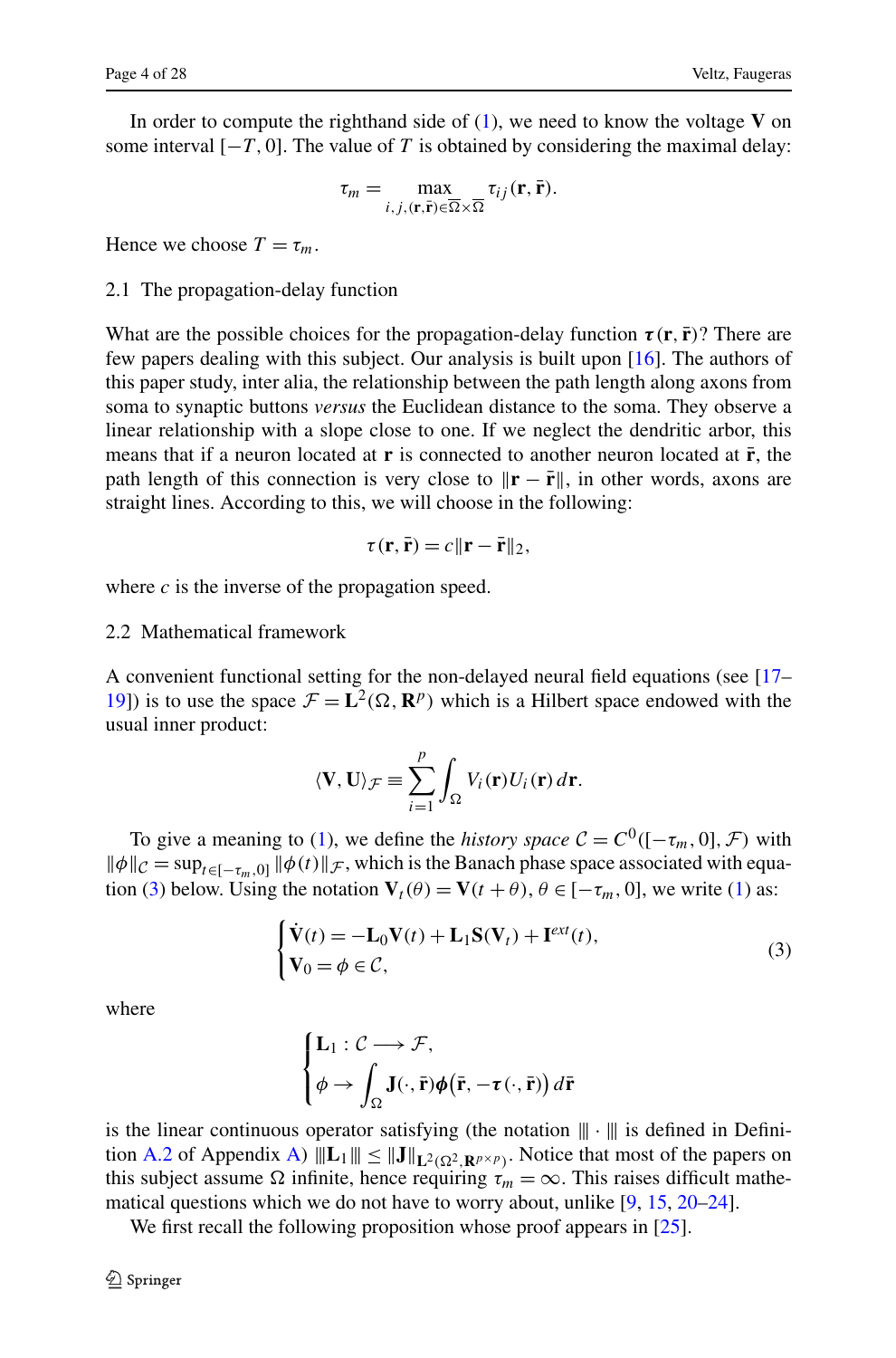**Proposition 2.1** *If the following assumptions are satisfied*:

1. **J**  $\in$  **L**<sup>2</sup>( $\Omega$ <sup>2</sup>,  $\mathbb{R}^{p \times p}$ ), 2. *the external current*  $\mathbf{I}^{ext} \in C^0(\mathbf{R}, \mathcal{F})$ , 3.  $\tau \in C^0(\overline{\Omega}^2, \mathbf{R}^{p \times p}_+)$ ,  $\sup_{\overline{\Omega}^2} \tau \leq \tau_m$ .

*Then for any*  $\phi \in \mathcal{C}$ , *there exists a unique solution*  $\mathbf{V} \in C^1([0,\infty), \mathcal{F}) \cap C^0([- \tau_m, \tau_m])$  $\infty$ *)*,  $\mathcal{F}$ *) to* [\(3](#page-3-0)).

Notice that this result gives existence on  $\mathbf{R}_+$ , finite-time explosion is impossible for this delayed differential equation. Nevertheless, a particular solution could grow indefinitely, we now prove that this cannot happen.

<span id="page-4-0"></span>2.3 Boundedness of solutions

A valid model of neural networks should only feature bounded membrane potentials. We find a bounded attracting set in the spirit of our previous work with non-delayed neural mass equations. The proof is almost the same as in [\[19](#page-26-17)] but some care has to be taken because of the delays.

**Theorem 2.2** *All the trajectories of the equation* ([3\)](#page-3-0) *are ultimately bounded by the same constant R* (*see the proof*) *if*  $I \equiv \max_{t \in \mathbb{R}^+} ||\mathbf{I}^{ext}(t)||_{\mathcal{F}} < \infty$ .

*Proof* Let us define  $f : \mathbb{R} \times C \to \mathbb{R}^+$  as

$$
f(t, \mathbf{V}_t) \stackrel{\text{def}}{=} \left\langle -\mathbf{L}_0 \mathbf{V}_t(0) + \mathbf{L}_1 \mathbf{S}(\mathbf{V}_t) + \mathbf{I}^{ext}(t), \mathbf{V}(t) \right\rangle_{\mathcal{F}} = \frac{1}{2} \frac{d \|\mathbf{V}\|_{\mathcal{F}}^2}{dt}.
$$

We note  $l = \min_{i=1,\dots,p} l_i$  and from Lemma [B.2](#page-24-0) (see Appendix [B.1\)](#page-23-0):

$$
f(t, \mathbf{V}_t) \leq -l \|\mathbf{V}(t)\|_{\mathcal{F}}^2 + (\sqrt{p|\Omega|} \|\mathbf{J}\|_{\mathcal{F}} + I) \|\mathbf{V}(t)\|_{\mathcal{F}}.
$$

Thus, if  $\|\mathbf{V}(t)\|_{\mathcal{F}} \geq 2 \frac{\sqrt{p|\Omega|} \cdot \|\mathbf{J}\|_{\mathcal{F}} + I}{l}$  $\stackrel{\text{def}}{=} R, f(t, \mathbf{V}_t) \leq -\frac{lR^2}{2}$  $\stackrel{\text{def}}{=} -\delta < 0.$ 

Let us show that the open ball of  $F$  of center 0 and radius  $R$ ,  $B_R$ , is stable under the dynamics of equation [\(3](#page-3-0)). We know that  $V(t)$  is defined for all  $t \ge 0$ s and that *f* < 0 on  $\partial B_R$ , the boundary of  $B_R$ . We consider three cases for the initial condition  $V_0$ .

If  $\|\mathbf{V}_0\|_{\mathcal{C}} < R$  and set  $T = \sup\{t | \forall s \in [0, t], \mathbf{V}(s) \in \overline{B}_R\}$ . Suppose that  $T \in \mathbf{R}$ , then  $V(T)$  is defined and belongs to  $\overline{B}_R$ , the closure of  $B_R$ , because  $\overline{B}_R$  is closed, in effect to  $\partial B_R$ . We also have  $\frac{d}{dt} \|\mathbf{V}\|_{\mathcal{F}}^2 |_{t=T} = f(T, \mathbf{V}_T) \le -\delta < 0$  because  $\mathbf{V}(T) \in \partial B_R$ . Thus we deduce that for  $\varepsilon > 0$  and small enough,  $V(T + \varepsilon) \in \overline{B}_R$  which contradicts the definition of *T*. Thus  $T \notin \mathbf{R}$  and  $\overline{B}_R$  is stable.

Because  $f < 0$  on  $\partial B_R$ ,  $\mathbf{V}(0) \in \partial B_R$  implies that  $\forall t > 0$ ,  $\mathbf{V}(t) \in B_R$ .

Finally we consider the case  $V_0 \in \mathbb{C}B_R$ . Suppose that  $\forall t > 0$ ,  $V(t) \notin B_R$ , then  $\forall t > 0$ ,  $\frac{d}{dt} \|\mathbf{V}\|_{\mathcal{F}}^2 \leq -2\delta$ , thus  $\|\mathbf{V}(t)\|_{\mathcal{F}}$  is monotonically decreasing and reaches the value of *R* in finite time when  $V(t)$  reaches  $\partial B_R$ . This contradicts our assumption. Thus  $\exists T > 0 \mid \mathbf{V}(T) \in B_R$ .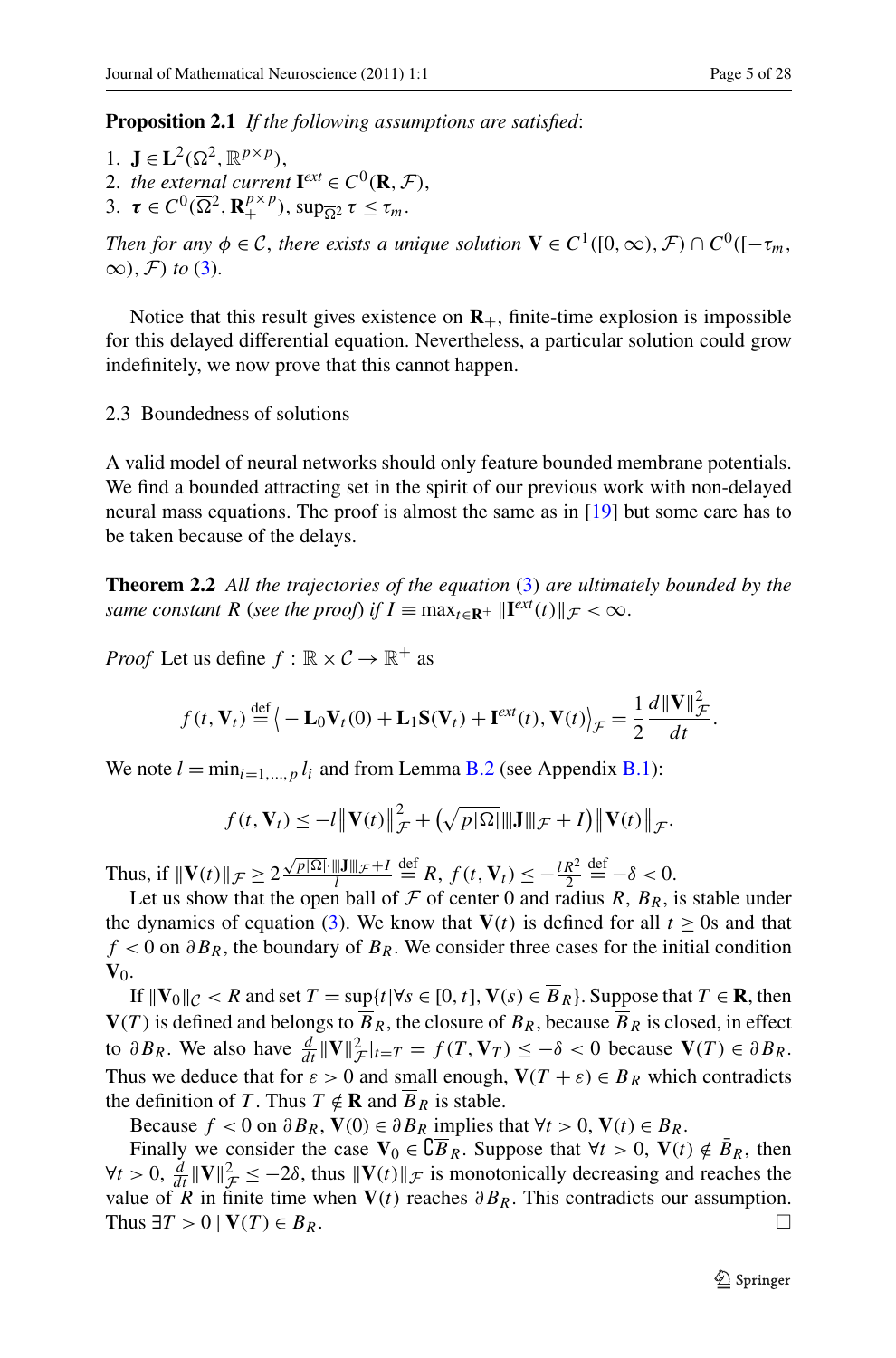## <span id="page-5-0"></span>**3 Stability results**

When studying a dynamical system, a good starting point is to look for invariant sets. Theorem [2.2](#page-4-0) provides such an invariant set but it is a very large one, not sufficient to convey a good understanding of the system. Other invariant sets (included in the previous one) are stationary points. Notice that delayed and non-delayed equations share exactly the same stationary solutions, also called persistent states. We can therefore make good use of the harvest of results that are available about these persistent states which we note  $V^f$ . Note that in most papers dealing with persistent states, the authors compute one of them and are satisfied with the study of the local dynamics around this particular stationary solution. Very few authors (we are aware only of [[19](#page-26-17), [26\]](#page-26-21)) address the problem of the computation of the whole set of persistent states. Despite these efforts they have yet been unable to get a complete grasp of the global dynamics. To summarize, in order to understand the impact of the propagation delays on the solutions of the neural field equations, it is necessary to know all their stationary solutions and the dynamics in the region where these stationary solutions lie. Unfortunately such knowledge is currently not available. Hence we must be content with studying the local dynamics around *each* persistent state (computed, for example, with the tools of  $[19]$  $[19]$ ) with and without propagation delays. This is already, we think, a significant step forward toward understanding delayed neural field equations.

From now on we note  $V<sup>f</sup>$  a persistent state of ([3\)](#page-3-0) and study its stability. We can identify at least three ways to do this:

- 1. to derive a Lyapunov functional,
- 2. to use a fixed point approach,
- 3. to determine the spectrum of the infinitesimal generator associated to the linearized equation.

Previous results concerning stability bounds in delayed neural mass equations are 'absolute' results that do not involve the delays: they provide a sufficient condition, independent of the delays, for the stability of the fixed point (see  $[15, 20-22]$  $[15, 20-22]$  $[15, 20-22]$  $[15, 20-22]$ ). The bound they find is similar to our second bound in Proposition [3.13](#page-13-0). They 'proved' it by showing that if the condition was satisfied, the eigenvalues of the infinitesimal generator of the semi-group of the linearized equation had negative real parts. This is not sufficient because a more complete analysis of the spectrum (for example, the essential part) is necessary as shown below in order to proof that the semi-group is exponentially bounded. In our case we prove this assertion in the case of a bounded cortex (see Section [3.1](#page-6-0)). To our knowledge it is still unknown whether this is true in the case of an infinite cortex.

These authors also provide a delay-dependent sufficient condition to guarantee that no oscillatory instabilities can appear, that is, they give a condition that forbids the existence of solutions of the form  $e^{i(k \cdot \mathbf{r} + \omega t)}$ . However, this result does not give any information regarding stability of the stationary solution.

We use the second method cited above, the fixed point method, to prove a more general result which takes into account the delay terms. We also use both the second and the third method above, the spectral method, to *prove* the delay-independent bound from  $[15, 20-22]$  $[15, 20-22]$  $[15, 20-22]$ . We then evaluate the conservativeness of these two sufficient conditions. Note that the delay-independent bound has been correctly derived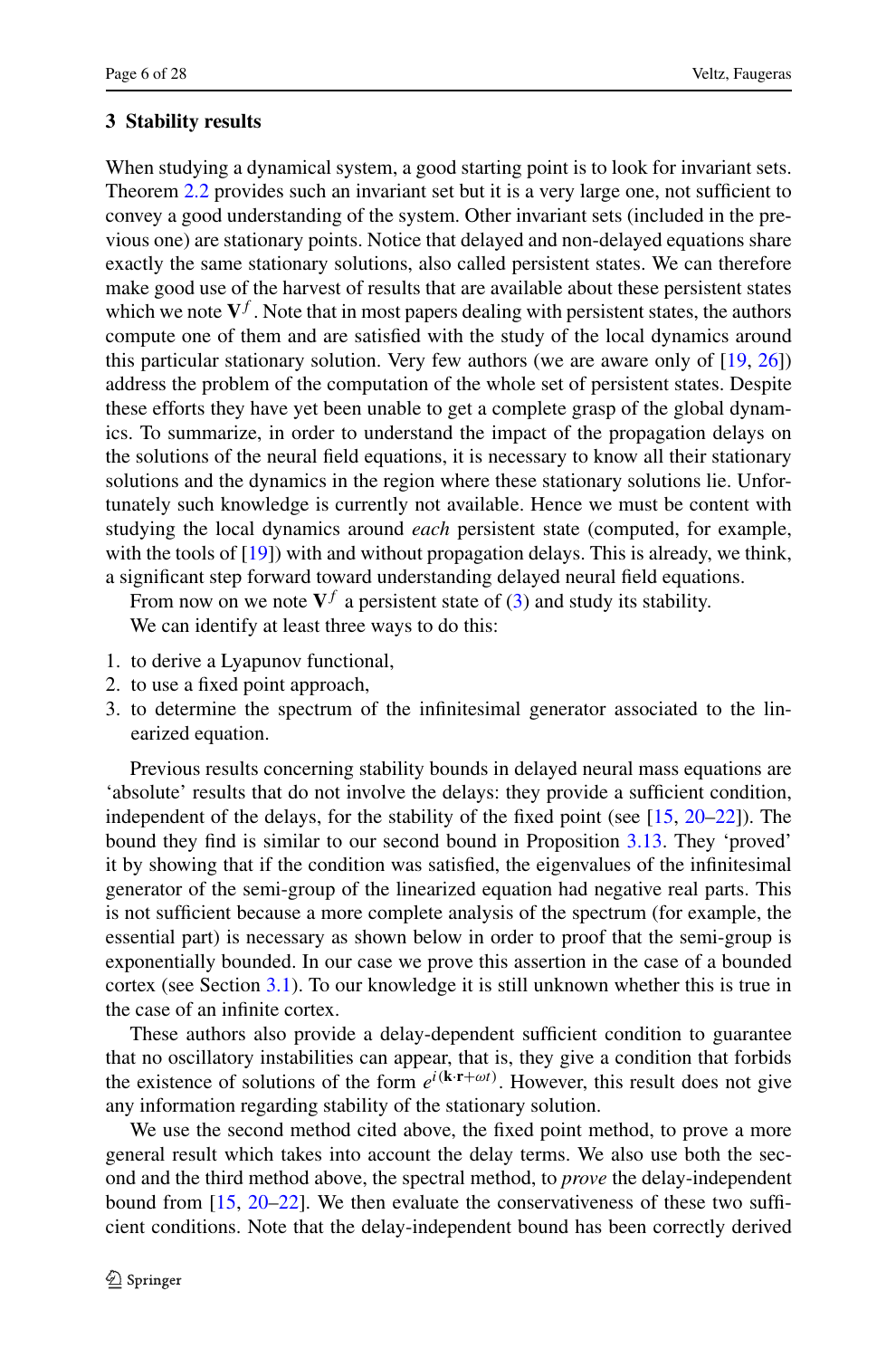in [\[25](#page-26-20)] using the first method, the Lyapunov method. It might be of interest to explore its potential to derive a delay-dependent bound.

We write the linearized version of ([3\)](#page-3-0) as follows. We choose a persistent state  $V<sup>f</sup>$ and perform the change of variable  $\mathbf{U} = \mathbf{V} - \mathbf{V}^f$ . The linearized equation writes

<span id="page-6-1"></span>
$$
\begin{cases}\n\frac{d}{dt}\mathbf{U}(t) = -\mathbf{L}_0 \mathbf{U}(t) + \tilde{\mathbf{L}}_1 \mathbf{U}_t \equiv \mathbf{L} \mathbf{U}_t, \\
\mathbf{U}_0 = \phi \in \mathcal{C},\n\end{cases} \tag{4}
$$

where the linear operator  $\tilde{\mathbf{L}}_1$  is given by

$$
\begin{cases} \tilde{\mathbf{L}}_1 : \mathcal{C} \longrightarrow \mathcal{F}, \\ \phi \rightarrow \int_{\Omega} \mathbf{J}(\cdot, \bar{\mathbf{r}}) D\mathbf{S}(\mathbf{V}^f(\bar{\mathbf{r}})) \phi(\bar{\mathbf{r}}, -\tau(\cdot, \bar{\mathbf{r}})) d\bar{\mathbf{r}}. \end{cases}
$$

<span id="page-6-0"></span>It is also convenient to define the following operator:

$$
\begin{cases} \tilde{\mathbf{J}} \stackrel{\text{def}}{=} \mathbf{J} \cdot DS(\mathbf{V}^f) : \mathcal{F} \longrightarrow \mathcal{F}, \\ \mathbf{U} \longrightarrow \int_{\Omega} \mathbf{J}(\cdot, \bar{\mathbf{r}}) DS(\mathbf{V}^f(\bar{\mathbf{r}})) \mathbf{U}(\bar{\mathbf{r}}) d\bar{\mathbf{r}}. \end{cases}
$$

#### 3.1 Principle of linear stability analysis *via* characteristic values

We derive the stability of the persistent state  $V^f$  (see [[19\]](#page-26-17)) for the equation ([1\)](#page-2-0) or equivalently [\(3](#page-3-0)) using the spectral properties of the infinitesimal generator. We prove that if the eigenvalues of the infinitesimal generator of the righthand side of [\(4](#page-6-1)) are in the left part of the complex plane, the stationary state  $U = 0$  is asymptotically stable for equation ([4\)](#page-6-1). This result is difficult to prove because the spectrum (the main definitions for the spectrum of a linear operator are recalled in Appendix [A](#page-22-1)) of the infinitesimal generator neither reduces to the point spectrum (set of eigenvalues of finite multiplicity) nor is contained in a cone of the complex plane **C** (such an operator is said to be sectorial). The 'principle of linear stability' is the fact that the linear stability of **U** is inherited by the state  $V^f$  for the nonlinear equations [\(1](#page-2-0)) or ([3\)](#page-3-0). This result is stated in the Corollaries [3.7](#page-10-0) and [3.8](#page-10-1).

Following [[27–](#page-26-23)[31\]](#page-27-0), we note  $(T(t))_{t>0}$  the strongly continuous semigroup of [\(4](#page-6-1)) on C (see Definition [A.3](#page-22-2) in Appendix [A\)](#page-22-1) and A its infinitesimal generator. By definition, if **U** is the solution of ([4\)](#page-6-1) we have  $U_t = T(t)\phi$ . In order to prove the linear stability, we need to find a condition on the spectrum  $\Sigma(A)$  of A which ensures that  $\mathbf{T}(t) \to 0$ as  $t \to \infty$ .

Such a 'principle' of linear stability was derived in [\[29](#page-27-1), [30](#page-27-2)]. Their assumptions implied that  $\Sigma(A)$  was a pure point spectrum (it contained only eigenvalues) with the effect of simplifying the study of the linear stability because, in this case, one can link estimates of the semigroup **T** to the spectrum of **A**. This is not the case here (see Proposition [3.4\)](#page-8-0).

When the spectrum of the infinitesimal generator does not only contain eigenvalues, we can use the result in [[27,](#page-26-23) Chapter 4, Theorem 3.10 and Corollary 3.12] for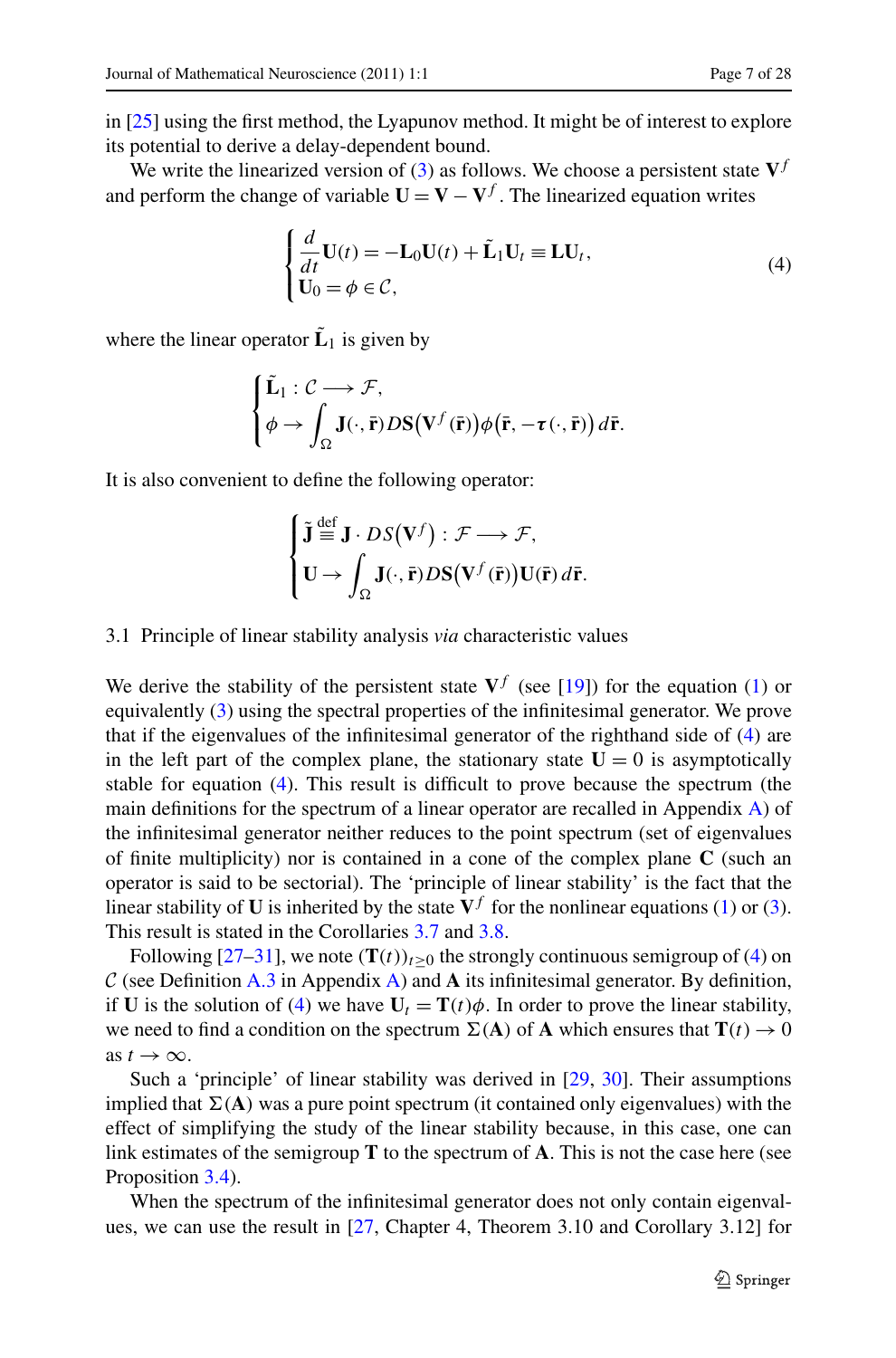eventually norm continuous semigroups (see Definition [A.4](#page-22-3) in Appendix [A\)](#page-22-1) which links the growth bound of the semigroup to the spectrum of **A**:

$$
\inf\left\{w\in\mathbf{R}:\exists M_w\geq 1\text{ such that }\|\mathbf{T}(t)\|\leq M_w e^{wt},\forall t\geq 0\right\}=\sup\Re\Sigma(\mathbf{A}).\tag{5}
$$

Thus, **U** is uniformly exponentially stable for ([4\)](#page-6-1) if and only if

<span id="page-7-0"></span>
$$
\sup \Re \Sigma(\mathbf{A}) < 0.
$$

We prove in Lemma [3.6](#page-10-2) (see below) that  $(T(t))_{t>0}$  is eventually norm continuous. Let us start by computing the spectrum of **A**.

## *3.1.1 Computation of the spectrum of* **A**

In this section we use  $\mathbf{L}_1$  for  $\tilde{\mathbf{L}}_1$  for simplicity.

**Definition 3.1** *We define*  $L_{\lambda} \in \mathcal{L}(\mathcal{F})$  *for*  $\lambda \in \mathbf{C}$  *by*:

$$
\mathbf{L}_{\lambda} \mathbf{U} \equiv \mathbf{L}(e^{\lambda \theta} \mathbf{U}) \equiv -\mathbf{L}_0 \mathbf{U} + \mathbf{L}_1(e^{\lambda \theta} \mathbf{U}) = -\mathbf{L}_0 \mathbf{U} + \mathbf{J}(\lambda) \mathbf{U}, \quad \theta \to e^{\lambda \theta} \mathbf{U} \in \mathcal{C},
$$

*where* **J***(λ) is the compact* (*it is a Hilbert-Schmidt operator*, *see* [[32,](#page-27-3) *Chapter* X.2]) *operator*

$$
\mathbf{J}(\lambda): \mathbf{U} \to \int_{\Omega} \mathbf{J}(\cdot,\bar{\mathbf{r}}) DS(\mathbf{V}^f(\bar{\mathbf{r}})) e^{-\lambda \tau(\cdot,\bar{\mathbf{r}})} \mathbf{U}(\bar{\mathbf{r}}) d\bar{\mathbf{r}}.
$$

We now apply results from the theory of delay equations in Banach spaces (see [\[27](#page-26-23), [28](#page-27-4), [31\]](#page-27-0)) which give the expression of the infinitesimal generator  $\mathbf{A}\phi = \dot{\phi}$ as well as its domain of definition

$$
\text{Dom}(\mathbf{A}) = \left\{ \phi \in \mathcal{C} \mid \dot{\phi} \in \mathcal{C} \text{ and } \dot{\phi}(0^{-}) = -\mathbf{L}_0 \phi(0) + \mathbf{L}_1 \phi \right\}.
$$

The spectrum  $\Sigma(A)$  consists of those  $\lambda \in \mathbb{C}$  such that the operator  $\Delta(\lambda)$  of  $\mathcal{L}(\mathcal{F})$ defined by  $\Delta(\lambda) = \lambda \text{Id} + \textbf{L}_0 - \textbf{J}(\lambda)$  is non-invertible. We use the following definition:

**Definition 3.2** (Characteristic values (CV)) *The characteristic values of* **A** *are the λs such that*  $\Delta(\lambda)$  *has a kernel which is not reduced to* 0, *that is, is not injective.* 

It is easy to see that the CV are the eigenvalues of **A**.

There are various ways to compute the spectrum of an operator in infinite dimensions. They are related to how the spectrum is partitioned (for example, continuous spectrum, point spectrum*...*). In the case of operators which are compact perturbations of the identity such as Fredholm operators, which is the case here, there is no continuous spectrum. Hence the most convenient way for us is to compute the point spectrum and the essential spectrum (see Appendix [A](#page-22-1)). This is what we achieve next.

**Remark 1** *In finite dimension (that is, dim*  $\mathcal{F} < \infty$ ), *the spectrum of* **A** *consists only of CV*. *We show that this is not the case here*.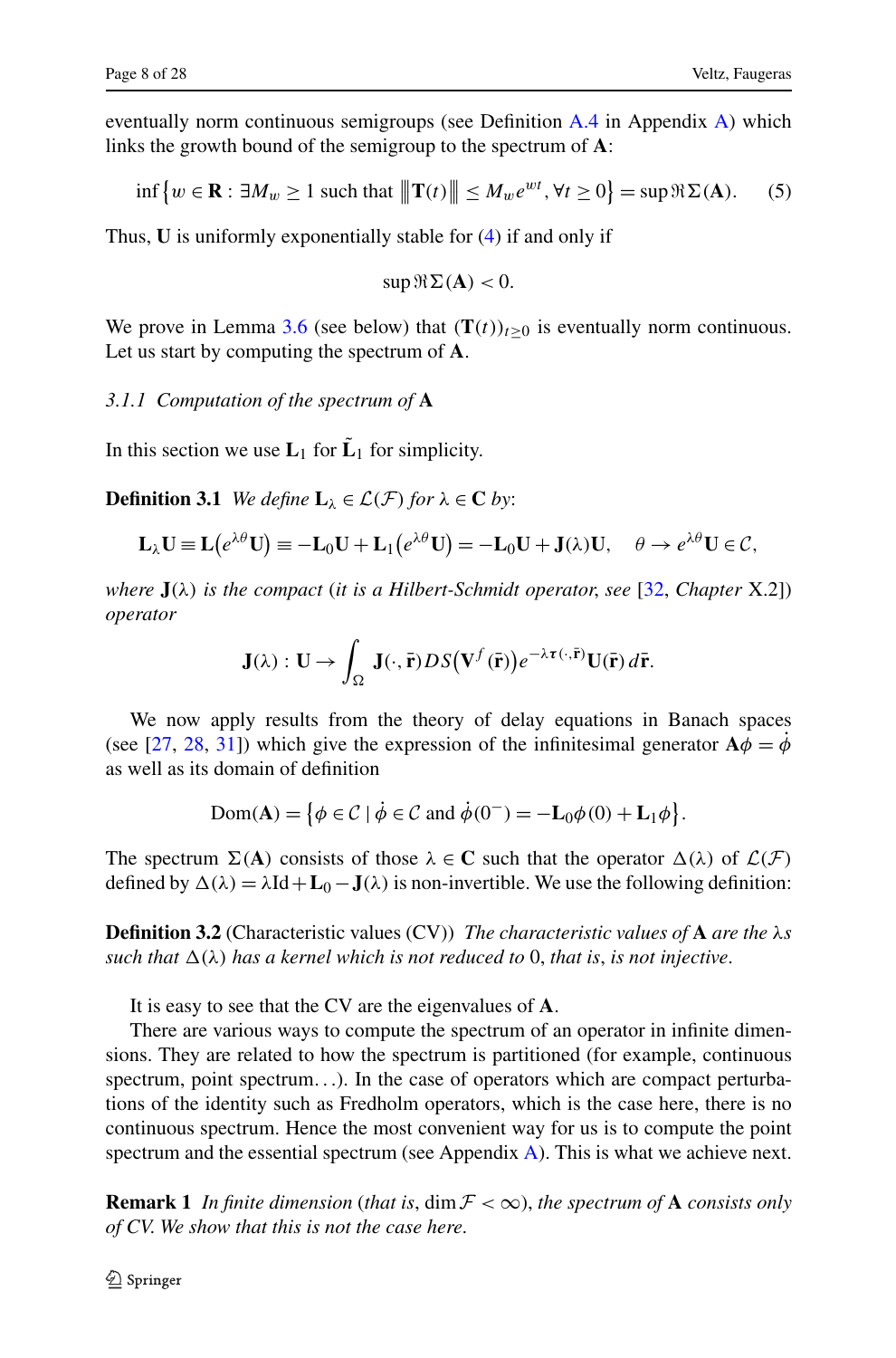<span id="page-8-1"></span>Notice that most papers dealing with delayed neural field equations only compute the CV and numerically assess the linear stability (see [[9,](#page-26-8) [24,](#page-26-19) [33\]](#page-27-5)).

We now show that we can link the spectral properties of **A** to the spectral properties of  $\mathbf{L}_{\lambda}$ . This is important since the latter operator is easier to handle because it acts on a Hilbert space. We start with the following lemma (see [\[34](#page-27-6)] for similar results in a different setting).

 $\mathbf{Lemma 3.3}$   $\lambda \in \Sigma_{ess}(\mathbf{A}) \Leftrightarrow \lambda \in \Sigma_{ess}(\mathbf{L}_{\lambda})$ .

*Proof* Let us define the following operator. If  $\lambda \in \mathbb{C}$ , we define  $\mathcal{T}_{\lambda} \in \mathcal{L}(\mathcal{C}, \mathcal{F})$  by  $\mathcal{T}_{\lambda}(\phi) = \phi(0) + \mathbf{L}( \int_{0}^{0} e^{\lambda(\cdot - s)} \phi(s) ds), \ \phi \in \mathcal{C}$ . From [[28,](#page-27-4) Lemma 34],  $\mathcal{T}_{\lambda}$  is surjective and it is easy to check that  $\phi \in \mathcal{R}(\lambda \mathrm{Id} - \mathbf{A})$  iif  $\mathcal{T}_{\lambda}(\phi) \in \mathcal{R}(\lambda \mathrm{Id} - \mathbf{L}_{\lambda})$ , see [\[28](#page-27-4), Lemma 35]. Moreover  $\mathcal{R}(\lambda \text{Id} - \textbf{A})$  is closed in C iff  $\mathcal{R}(\lambda \text{Id} - \textbf{L}_{\lambda})$  is closed in F, see [\[28](#page-27-4), Lemma 36].

Let us now prove the lemma. We already know that  $\mathcal{R}(\lambda \mathrm{Id} - \mathbf{A})$  is closed in C if  $\mathcal{R}(\lambda \mathrm{Id} - \mathbf{L}_{\lambda})$  is closed in F. Also, we have  $\mathcal{N}(\lambda \mathrm{Id} - \mathbf{A}) = {\theta \rightarrow e^{\theta \lambda} \mathbf{U}, \mathbf{U} \in \mathcal{N}(\lambda \mathrm{Id} - \mathbf{A})}$ **L**<sub>*λ*</sub>)}, hence dim  $\mathcal{N}(\lambda \text{Id} - \mathbf{A}) < \infty$  iif dim  $\mathcal{N}(\lambda \text{Id} - \mathbf{L}_{\lambda}) < \infty$ . It remains to check that codim  $\mathcal{R}(\lambda \mathbf{Id} - \mathbf{A}) < \infty$  iif codim  $\mathcal{R}(\lambda \mathbf{Id} - \mathbf{L}_{\lambda}) < \infty$ .

Suppose that codim  $\mathcal{R}(\lambda \mathrm{Id} - \mathbf{A}) < \infty$ . There exist  $\phi_1, \ldots, \phi_N \in \mathcal{C}$  such that  $\mathcal{C} =$ Span( $\phi_i$ ) + R( $\lambda$ Id – **A**). Consider  $U_i \equiv T_\lambda(\phi_i) \in \mathcal{F}$ . Because  $T_\lambda$  is surjective, for all  $\mathbf{U} \in \mathcal{F}$ , there exists  $\psi \in \mathcal{C}$  satisfying  $\mathbf{U} = \mathcal{T}_{\lambda}(\psi)$ . We write  $\psi = \sum_{i=1}^{N} x_i \phi_i + f$ ,  $f \in \mathcal{R}(\lambda \mathbf{Id} - \mathbf{A})$ . Then  $\mathbf{U} = \sum_{i=1}^{N} x_i \mathbf{U}_i + \mathcal{T}_{\lambda}(f)$  where  $\mathcal{T}_{\lambda}(f) \in \mathcal{R}(\lambda \mathbf{Id} - \mathbf{L}_{\lambda})$ , that is, codim  $\mathcal{R}(\lambda \mathbf{Id} - \mathbf{L}_{\lambda}) < \infty$ .

<span id="page-8-0"></span>Suppose that codim  $\mathcal{R}(\lambda \mathrm{Id} - \mathbf{L}_{\lambda}) < \infty$ . There exist  $\mathbf{U}_1, \ldots, \mathbf{U}_N \in \mathcal{F}$  such that  $\mathcal{F} = \text{Span}(\mathbf{U}_i) + \mathcal{R}(\lambda \mathbf{Id} - \mathbf{L}_\lambda)$ . As  $\mathcal{T}_\lambda$  is surjective for all  $i = 1, ..., N$  there exists  $\phi_i \in \mathcal{C}$  such that  $\mathbf{U}_i = \mathcal{T}_\lambda(\phi_i)$ . Now consider  $\psi \in \mathcal{C}$ .  $\mathcal{T}_\lambda(\psi)$  can be written  $\mathcal{T}_\lambda(\psi) =$  $\phi_i \in C$  such that  $\mathbf{U}_i = \mathcal{T}_\lambda(\phi_i)$ . Now consider  $\psi \in C$ .  $\mathcal{T}_\lambda(\psi)$  can be written  $\mathcal{T}_\lambda(\psi) = \sum_{i=1}^N x_i \mathbf{U}_i + \tilde{\mathbf{U}}$  where  $\tilde{\mathbf{U}} \in \mathcal{R}(\lambda \mathrm{Id} - \mathbf{L}_\lambda)$ . But  $\psi - \sum_{i=1}^N x_i \phi_i \in \mathcal{R}(\lambda \mathrm{Id} - \mathbf{A$  $\mathcal{T}_{\lambda}(\psi - \sum_{i=1}^{N} x_i \phi_i) = \tilde{\mathbf{U}} \in \mathcal{R}(\lambda \mathrm{Id} - \mathbf{L}_{\lambda})$ . It follows that codim  $\mathcal{R}(\lambda \mathrm{Id} - \mathbf{A}) < \infty$ .  $\square$ 

Lemma [3.3](#page-8-1) is the key to obtain  $\Sigma(A)$ . Note that it is true regardless of the form of **L** and could be applied to other types of delays in neural field equations. We now prove the important following proposition.

**Proposition 3.4 A** *satisfies the following properties*:

1.  $\Sigma_{ess}(A) = \Sigma(-L_0)$ .

- 2.  $\Sigma(A)$  *is at most countable.*
- 3.  $\Sigma(A) = \Sigma(-L_0) \cup CV$ .
- 4. *For*  $\lambda \in \Sigma$ (**A**)  $\setminus \Sigma$ (−**L**<sub>0</sub>), *the generalized eigenspace*  $\bigcup_{k} \mathcal{N}(\lambda I \mathbf{A})^k$  *is finite dimensional and*  $\exists k \in \mathbb{N}, C = \mathcal{N}((\lambda I - A)^k) \oplus \mathcal{R}((\lambda I - A)^k)$ .

#### *Proof*

1.  $\lambda \in \Sigma_{ess}(A) \Leftrightarrow \lambda \in \Sigma_{ess}(L_{\lambda}) = \Sigma_{ess}(-L_0 + J(\lambda))$ . We apply [[35,](#page-27-7) Theorem IV.5.26]. It shows that the essential spectrum does not change under compact perturbation. As  $J(\lambda) \in \mathcal{L}(\mathcal{F})$  is compact, we find  $\Sigma_{ess}(-L_0 + J(\lambda)) =$  $\Sigma_{ess}$  $(-L_0)$ .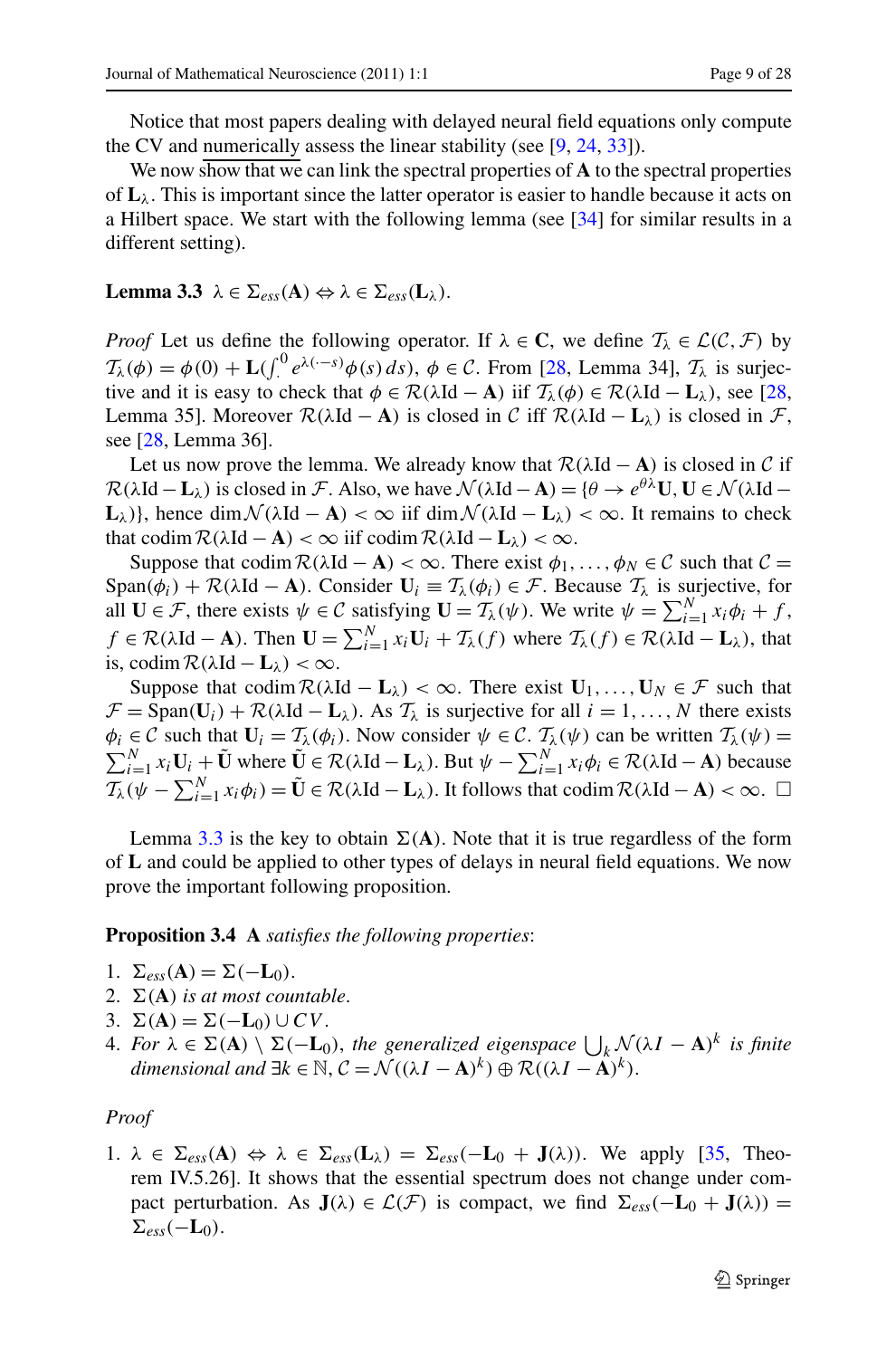Let us show that  $\Sigma_{ess}(-\mathbf{L}_0) = \Sigma(-\mathbf{L}_0)$ . The assertion '⊂' is trivial. Now if  $\lambda \in \Sigma(-\mathbf{L}_0)$ , for example,  $\lambda = -l_1$ , then  $\lambda \mathrm{Id} + \mathbf{L}_0 = \mathrm{diag}(0, -l_1 + l_2, \ldots)$ .

Then  $\mathcal{R}(\lambda \mathrm{Id} + \mathbf{L}_0)$  is closed but  $L^2(\Omega, \mathbb{R}) \times \{0\} \times \cdots \times \{0\} \subset \mathcal{N}(\lambda \mathrm{Id} + \mathbf{L}_0)$ . Hence dim  $\mathcal{N}(\lambda \mathbf{Id} + \mathbf{L}_0) = \infty$ . Also  $\mathcal{R}(\lambda \mathbf{Id} + \mathbf{L}_0) = \{0\} \times L^2(\Omega, \mathbb{R}^{p-1})$ , hence codim  $\mathcal{R}(\lambda \mathrm{Id} + \mathbf{L}_0) = \infty$ . Hence, according to Definition [A.7,](#page-23-1)  $\lambda \in \Sigma_{ess}(-\mathbf{L}_0)$ .

- 2. We apply [[35,](#page-27-7) Theorem IV.5.33] stating (in its first part) that if  $\Sigma_{ess}(A)$  is at most countable, so is  $\Sigma(A)$ .
- 3. We apply again [\[35,](#page-27-7) Theorem IV.5.33] stating that if  $\Sigma_{ess}(A)$  is at most countable, any point in  $\Sigma(A) \setminus \Sigma_{ess}(A)$  is an isolated eigenvalue with finite multiplicity.
- 4. Because  $Σ_{ess}(A) ⊂ Σ_{ess,Arino}(A)$ , we can apply [[28,](#page-27-4) Theorem 2] which precisely states this property states this property.

<span id="page-9-1"></span>As an example, Figure [1](#page-9-0) shows the first 200 eigenvalues computed for a very simple model one-dimensional model. We notice that they accumulate at  $\lambda = -1$ which is the essential spectrum. These eigenvalues have been computed using TraceDDE, [[36\]](#page-27-8), a very efficient method for computing the CVs.

Last but not least, we can prove that the CVs are almost all, that is, except for possibly a finite number of them, located on the left part of the complex plane. This indicates that the unstable manifold is always finite dimensional for the models we are considering here.

**Corollary 3.5**  $Card\Sigma(A) \cap {\{\lambda \in \mathbb{C}, \forall \lambda > -l\}} < \infty$  where  $l = \min_i l_i$ .

*Proof* If  $\lambda = \rho + i\omega \in \Sigma(A)$  and  $\rho > -l$ , then  $\lambda$  is a CV, that is,  $\mathcal{N}(\text{Id} - (\lambda \text{Id} +$  $L_0$ <sup>-1</sup>**J**(λ)) ≠ Ø stating that  $1 \in \Sigma_P((\lambda \text{Id} + \mathbf{L}_0)^{-1}$ **J**(λ)) ( $\Sigma_P$  denotes the point spectrum).

But  $\|(\lambda \mathbf{Id} + \mathbf{L}_0)^{-1} \mathbf{J}(\lambda)\|_{\mathcal{F}} \leq \|(\lambda \mathbf{Id} + \mathbf{L}_0)^{-1}\|_{\mathcal{F}} \cdot \| \mathbf{J}(\lambda) \|_{\mathcal{F}} \leq \frac{1}{\sqrt{\omega^2 + (\rho + l)^2}} \times$  $\|\mathbf{J}(\lambda)\|_{\mathcal{F}} \le \frac{1}{2}$  for  $\lambda$  big enough since  $\|\mathbf{J}(\lambda)\|_{\mathcal{F}}$  is bounded.



<span id="page-9-0"></span>**Fig. 1** Plot of the first 200 eigenvalues of **A** in the scalar case ( $p = 1$ ,  $d = 1$ ) and  $\mathbf{L}_0 = \text{Id}$ ,  $J(x) = -1 + 1.5 \cos(2x)$ . The delay function  $\tau(x)$  is the  $\pi$  periodic saw-like function shown in Figure [2.](#page-20-0) Notice that the eigenvalues accumulate at  $\lambda = -1$ .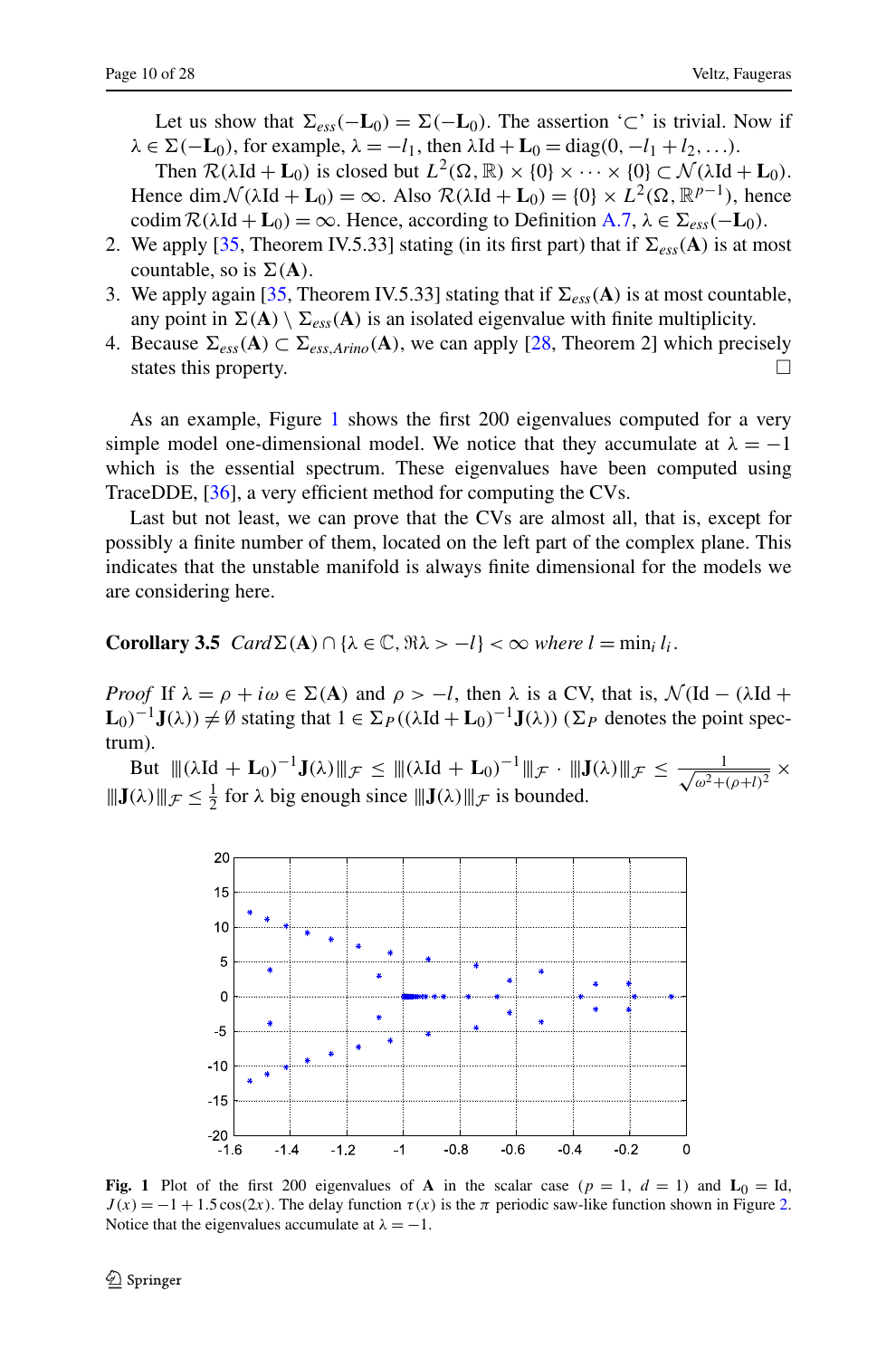<span id="page-10-2"></span>Hence, for  $\lambda$  large enough  $1 \notin \Sigma_P((\lambda \text{Id} + \mathbf{L}_0)^{-1} \mathbf{J}(\lambda))$ , which holds by the spectral radius inequality. This relationship states that the CVs  $\lambda$  satisfying  $\Re \lambda > -l$  are located in a bounded set of the right part of C; given that the CV are isolated, there is a finite number of them.  $\Box$ 

## *3.1.2 Stability results from the characteristic values*

We start with a lemma stating regularity for  $(T(t))_{t>0}$ :

**Lemma 3.6** *The semigroup*  $(T(t))_{t>0}$  *of* [\(4](#page-6-1)) *is norm continuous on* C *for*  $t > \tau_m$ .

<span id="page-10-0"></span>*Proof* We first notice that −**L**<sub>0</sub> generates a norm continuous semigroup (in fact a group)  $S(t) = e^{-tL_0}$  on  $\mathcal F$  and that  $\tilde{\mathbf{L}}_1$  is continuous from  $\mathcal C$  to  $\mathcal F$ . The lemma follows directly from [27. Theorem VI.6.6]. directly from [[27,](#page-26-23) Theorem VI.6.6].

Using the spectrum computed in Proposition [3.4,](#page-8-0) the previous lemma and the formula  $(5)$  $(5)$ , we can state the asymptotic stability of the linear equation  $(4)$  $(4)$ . Notice that because of Corollary  $3.5$ , the supremum in  $(5)$  $(5)$  is in fact a max.

<span id="page-10-1"></span>**Corollary 3.7** (Linear stability) *Zero is asymptotically stable for* ([4\)](#page-6-1) *if and only if*  $\max \Re \sum_{p} (\mathbf{A}) < 0.$ 

We conclude by showing that the computation of the characteristic values of **A** is enough to state the stability of the stationary solution  $V<sup>f</sup>$ .

**Corollary 3.8** *If* max  $\Re\Sigma_p(A) < 0$ , then the persistent solution  $V^f$  *of* [\(3](#page-3-0)) *is asymptotically stable*.

*Proof* Using  $\mathbf{U} = \mathbf{V} - \mathbf{V}^f$ , we write ([3\)](#page-3-0) as  $\dot{\mathbf{U}}(t) = -\mathbf{L}\mathbf{U}_t + G(\mathbf{U}_t)$ . The function *G* is  $C^2$  and satisfies  $G(0) = 0$ ,  $DG(0) = 0$  and  $\|G(\mathbf{U}_t)\|_{\mathcal{C}} = O(\|\mathbf{U}_t\|_{\mathcal{C}}^2)$ . We next apply a variation of constant formula. In the case of delayed equations, this formula is difficult to handle because the semigroup **T** should act on non-continuous functions as shown by the formula  $\mathbf{U}_t = \mathbf{T}(t)\phi + \int_0^t \mathbf{T}(t-s)[X_0G(\mathbf{U}_s)]ds$ , where  $X_0(\theta) = 0$ if  $\theta$  < 0 and  $X_0(0) = 1$ . Note that the function  $\theta \to X_0(\theta) G(\mathbf{U}_s)$  is not continuous at  $\theta = 0$ .

It is however possible (note that a regularity condition has to be verified but this is done easily in our case) to extend (see  $[34]$  $[34]$ ) the semigroup  $T(t)$  to the space  $\mathcal{F} \times L^2([- \tau_m, 0], \mathcal{F})$ . We note  $\tilde{\mathbf{T}}(t)$  this extension which has the same spectrum as  $T(t)$ . Indeed, we can consider integral solutions of ([4\)](#page-6-1) with initial condition  $U_0$ in  $L^2([- \tau_m, 0], \mathcal{F})$ . However, as  $L_0U_0(0)$  has no meaning because  $\phi \to \phi(0)$  is not continuous in  $L^2([- \tau_m, 0], \mathcal{F})$ , the linear problem ([4\)](#page-6-1) is not well-posed in this space. This is why we have to extend the state space in order to make the linear operator in [\(4](#page-6-1)) continuous. Hence the correct state space is  $\mathcal{F} \times L^2([- \tau_m, 0], \mathcal{F})$  and any function  $\phi \in \mathcal{C}$  is represented by the vector  $(\phi(0), \phi)$ . The variation of constant formula becomes:

$$
\mathbf{U}_t = \mathbf{T}(t)\phi + \int_0^t \pi_2(\tilde{\mathbf{T}}(t-s)(G(\mathbf{U}_s),0)) ds,
$$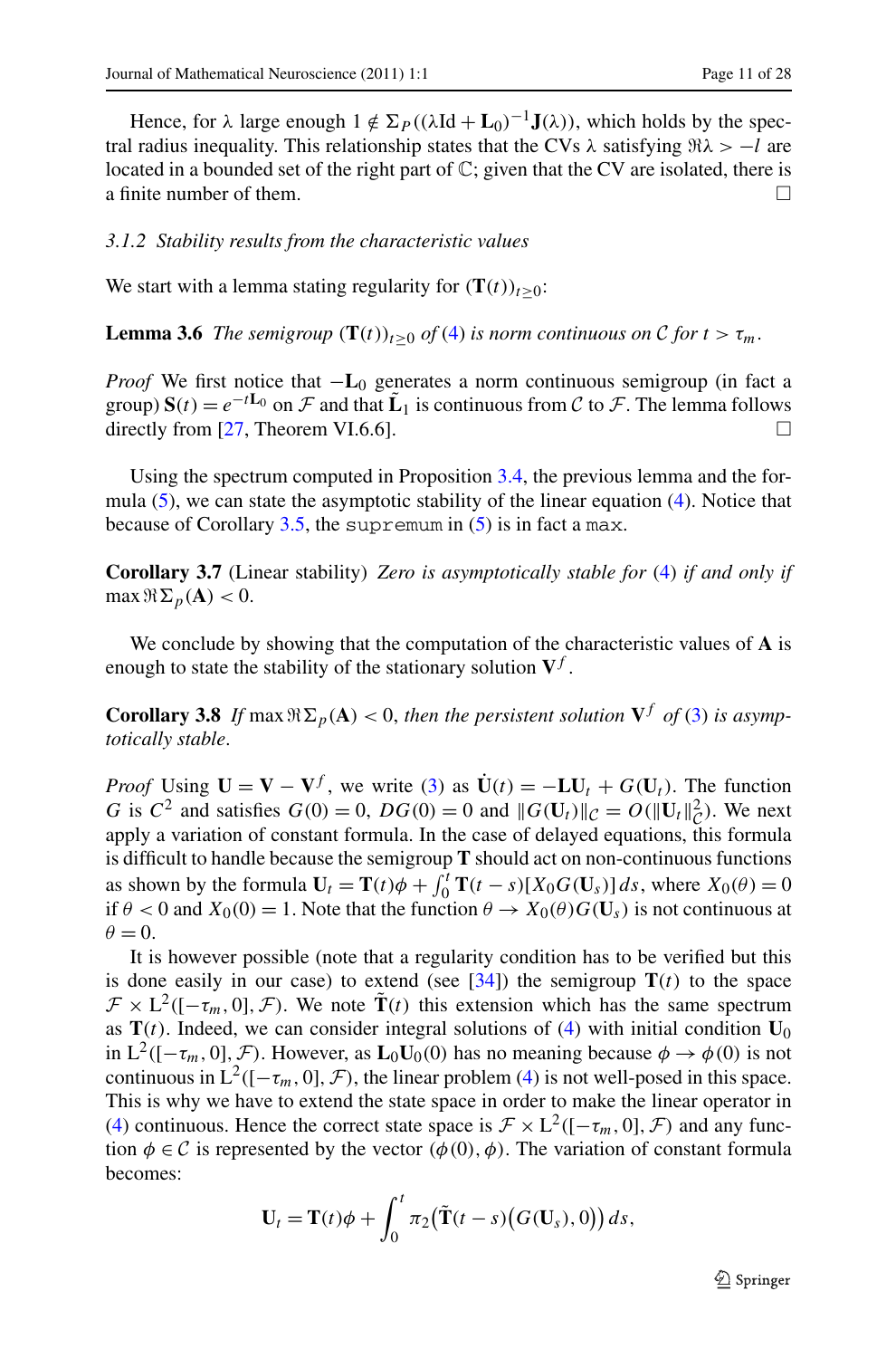where  $\pi_2$  is the projector on the second component.

Now we choose  $\omega = -\max \Re \Sigma_p(\mathbf{A})/2 > 0$  and the spectral mapping theorem plies that there exists  $M > 0$  such that  $||\mathbf{T}(t)||_C < Me^{-\omega t}$  and implies that there exists  $M > 0$  such that  $\|\mathbf{T}(t)\|_{\mathcal{C}} \leq Me^{-\omega t}$  $\|\mathbf{T}(t)\|_{\mathcal{F}\times L^2([-τ_m,0],\mathcal{F})}$  ≤  $Me^{-\omega t}$ . It follows that  $\|\mathbf{U}_t\|_{\mathcal{C}}$  ≤  $Me^{-\omega t}(\|U_0\|_{\mathcal{C}} +$  $\int_0^t e^{-\omega s} \| G(\mathbf{U}_s) \|_{\mathcal{F}} ds$  and from Theorem [2.2,](#page-4-0)  $\| G(\mathbf{U}_t) \|_{\mathcal{C}} = O(1)$ , which yields  $\|\mathbf{U}_t\|_{\mathcal{C}} = O(e^{-\omega t})$  and concludes the proof.

Finally, we can use the CVs to derive a sufficient stability result.

<span id="page-11-0"></span>**Proposition 3.9** *If*  $||J \cdot DS(V^f)||_{L^2(\Omega^2, R^{p \times p})}$   $<$  min<sub>i</sub> *l<sub>i</sub>* then  $V^f$  *is asymptotically stable for* ([3\)](#page-3-0).

*Proof* Suppose that a CV *λ* of positive real part exists, this gives a vector in the Kernel of  $\Delta(\lambda)$ . Using straightforward estimates, it implies that min<sub>*i*</sub>  $l_i \leq ||\mathbf{J} \cdot DS(\mathbf{V}^f)||_{\mathcal{F}}$ , a contradiction a contradiction.

#### *3.1.3 Generalization of the model*

In the description of our model, we have pointed out a possible generalization. It concerns the linear response of the chemical synapses, that is, the lefthand side  $\left(\frac{d}{dt} + \frac{d}{dt}\right)$ *l<sub>i</sub>*) of ([1\)](#page-2-0). It can be replaced by a polynomial in  $\frac{d}{dt}$ , namely  $P_i(\frac{d}{dt})$ , where the zeros of the polynomials  $P_i$  have negative real parts. Indeed, in this case, when **J** is small, the network is stable. We obtain a diagonal matrix  $P(\frac{d}{dt})$  such that  $P(0) = L_0$  and change the initial condition (as in the theory of ODEs) while the history space becomes  $C^{d_s}([-\tau_m, 0], \mathcal{F})$  where  $d_s + 1 = \max_i \deg P_i$ . Having all this in mind equation [\(1](#page-2-0)) writes

$$
\begin{cases}\nP_i\left(\frac{d}{dt}\right)V_i(t,\mathbf{r}) = \sum_{j=1}^p \int_{\Omega} J_{ij}(\mathbf{r},\bar{\mathbf{r}})S[\sigma_j V_j(t-\tau_{ij}(\mathbf{r},\bar{\mathbf{r}}),\bar{\mathbf{r}}) - \theta_j]d\bar{\mathbf{r}} \\
+ I_i^{ext}(\mathbf{r},t), \quad t \ge 0, 1 \le i \le p \\
V_i^{(k)}(t,\mathbf{r}) = \phi_{i,k}(t,\mathbf{r}) \in \mathcal{C}, \qquad t \in [-t_0,0], k = 0,\ldots,d_s.\n\end{cases}
$$
\n(6)

Introducing the classical variable  $V(t) \equiv [\mathbf{V}(t), \mathbf{V}'(t), ..., \mathbf{V}^{(d_s)}(t)]$ , we rewrite [\(6](#page-11-1)) as

<span id="page-11-2"></span><span id="page-11-1"></span>
$$
\dot{\mathcal{V}}(t) = -\mathcal{L}_0 \mathcal{V}(t) + \mathcal{L}_1 \mathcal{S}(\mathcal{V}_t) + \mathcal{I}^{\text{ext}},\tag{7}
$$

where  $-\mathcal{L}_0$  is the Vandermonde (we put a minus sign in order to have a formulation very close to [1\)](#page-2-0) matrix associated to **P** and  $(L_1)_{k,l=1,\dots,d_s} = (\delta_{k=d_s,l=1}L_1)_{k,l=1,\dots,d_s}$ ,  $\mathcal{I}^{ext} = [0, \ldots, \mathbf{I}^{ext}], \mathcal{S}(\mathcal{V}) = [\mathbf{S}(\mathbf{V}(t)), \ldots, \mathbf{S}(\mathbf{V}^{(d_s)})]$ . It appears that equation [\(7](#page-11-2)) has the same structure as [\(1](#page-2-0)):  $\mathcal{L}_0$ ,  $\mathcal{L}_1$ , are bounded linear operators; we can conclude that there is a unique solution to  $(6)$ . The linearized equation around a persistent states yields a strongly continuous semigroup  $T(t)$  which is eventually continuous. Hence the stability is given by the sign of max  $\Re \Sigma(\mathcal{A})$  where  $\mathcal{A}$  is the infinitesimal generator of  $T(t)$ . It is then routine to show that

$$
\lambda \in \Sigma(\mathcal{A}) \Leftrightarrow \Delta(\lambda) \equiv \mathbf{P}(\lambda) - \mathbf{J}(\lambda)
$$
 non-invertible.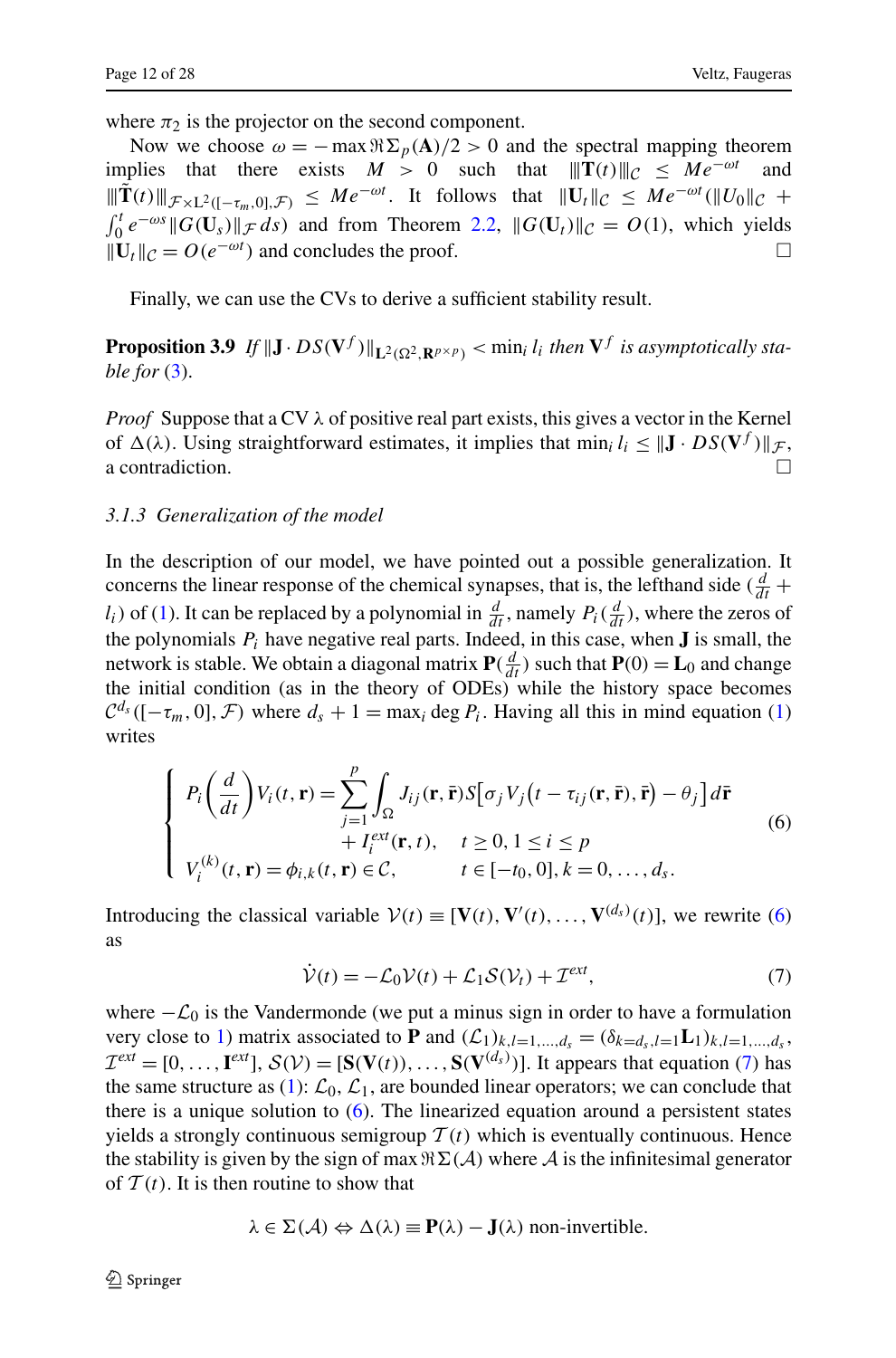<span id="page-12-1"></span>This indicates that the essential spectrum  $\Sigma_{ess}(A)$  of A is equal to  $\bigcup_i \text{Root}(P_i)$  which is located in the left side of the complex plane. Thus the point spectrum is enough to characterize the linear stability:

**Proposition 3.10** *If* max  $\Re \Sigma_p(\mathcal{A}) < 0$  *the persistent solution*  $V^f$  *of* [\(6](#page-11-1)) *is asymptotically stable*.

<span id="page-12-0"></span>Using the same proof as in [[20\]](#page-26-18), one can prove that max  $\Re \Sigma(\mathcal{A}) < 0$  provided that  $\|\mathbf{J} \cdot D S(\mathbf{V}^f)\|_{\mathbf{L}^2(\Omega^2, \mathbf{R}^{p \times p})}$  < min<sub>k</sub>∈<sub>N</sub>, $\omega \in \mathbb{R} |P_k(i\omega)|$ .

**Proposition 3.11** *If*  $||J \cdot DS(V^f)||_{L^2(\Omega^2, \mathbf{R}^{p \times p})} < \min_{k \in \mathbb{N}, \omega \in \mathbb{R}} |P_k(i\omega)|$  then  $V^f$  is *asymptotically stable*.

3.2 Principle of linear stability analysis *via* fixed point theory

The idea behind this method (see  $[37]$ ) is to write ([4\)](#page-6-1) as an integral equation. This integral equation is then interpreted as a fixed point problem. We already know that this problem has a unique solution in  $C^0$ . However, by looking at the definition of the (Lyapunov) stability, we can express the stability as the existence of a solution of the fixed point problem in a smaller space  $S \subset \mathcal{C}^0$ . The existence of a solution in S gives the unique solution in  $C^0$ . Hence, the method is to provide conditions for the fixed point problem to have a solution in  $S$ ; in the two cases presented below, we use the Picard fixed point theorem to obtain these conditions. Usually this method gives conditions on the averaged quantities arising in [\(4](#page-6-1)) whereas a Lyapunov method would give conditions on the sign of the same quantities. There is no method to be preferred, rather both of them should be applied to obtain the best bounds.

In order to be able to derive our bounds we make the further assumption that there exists a  $\beta > 0$  such that:

$$
\|\tau^{-\beta}\|_{\mathbf{L}^2(\Omega^2,\mathbb{R}^{p\times p})}<\infty.
$$

Note that the notation  $\tau^{-\beta}$  represents the matrix of elements  $1/\tau_{ij}^{\beta}$ .

**Remark 2** *For example, in the 2D one-population case for*  $\tau(\mathbf{r}, \bar{\mathbf{r}}) = c \|\mathbf{r} - \bar{\mathbf{r}}\|$ *, we have*  $0 \leq \beta < 1$ .

We rewrite  $(4)$  $(4)$  in two different integral forms to which we apply the fixed point method. The first integral form is obtained by a straightforward use the variation-ofparameters formula. It reads

$$
\begin{cases}\n(\mathbf{P}_1 \mathbf{U})(t) = \phi(t), & t \in [-\tau_m, 0], \\
(\mathbf{P}_1 \mathbf{U})(t) = e^{-\mathbf{L}_0 t} \phi(0) + \int_0^t e^{-\mathbf{L}_0(t-s)} (\tilde{\mathbf{L}}_1 \mathbf{U}_s) ds, & t \ge 0.\n\end{cases}
$$
\n(8)

The second integral form is less obvious. Let us define

$$
\mathbf{Z}(\mathbf{r},t) = \int_{\Omega} d\mathbf{\bar{r}} \, \mathbf{\tilde{J}}(\mathbf{r},\mathbf{\bar{r}}) \int_{t-\tau(\mathbf{r},\mathbf{\bar{r}})}^{t} ds \, \mathbf{U}(\mathbf{\bar{r}},s).
$$

 $\mathcal{Q}$  Springer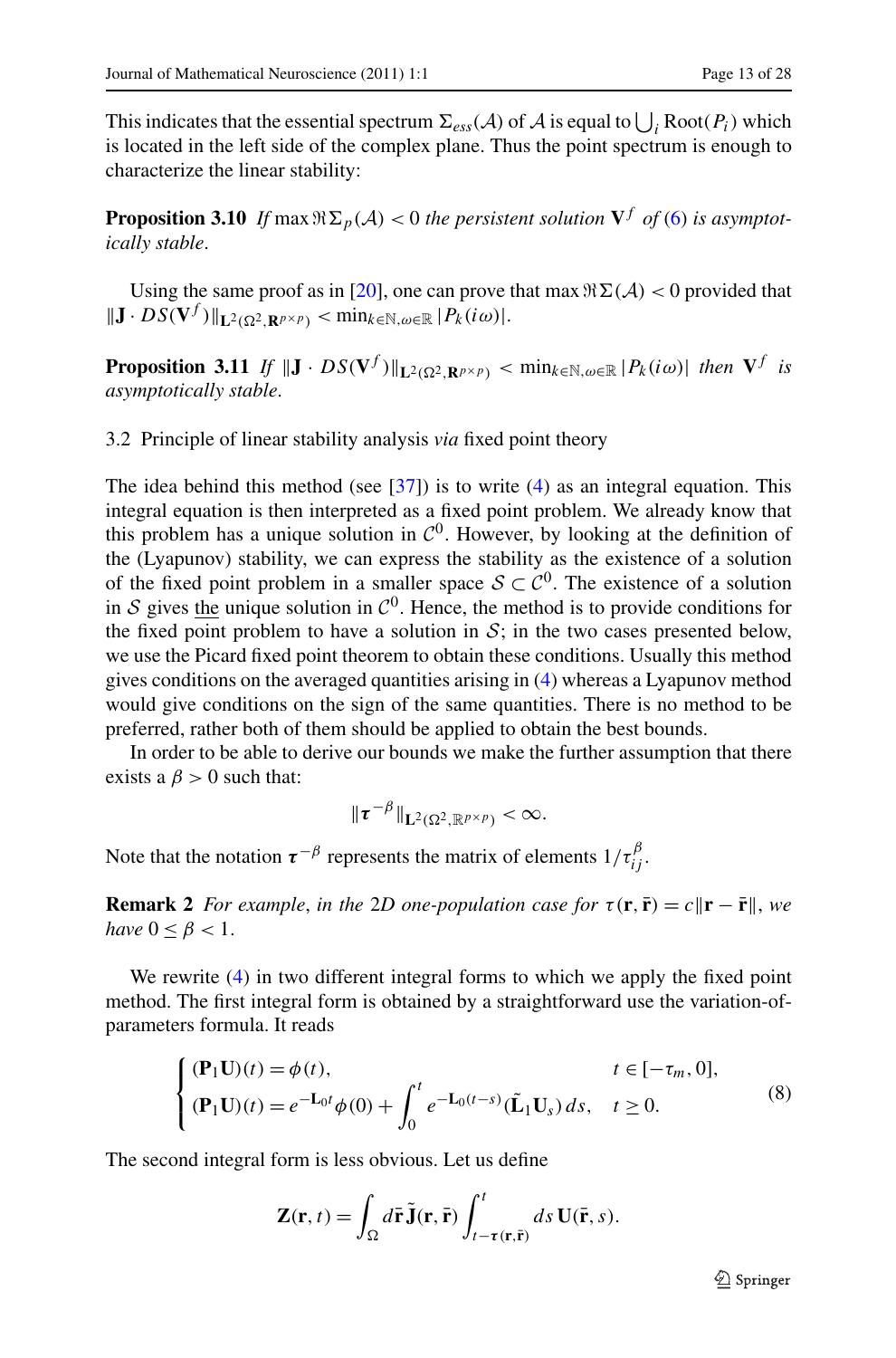Note the slight abuse of notation, namely  $(\tilde{\mathbf{J}}(\mathbf{r}, \tilde{\mathbf{r}})) \int_{t-\tau(\mathbf{r}, \tilde{\mathbf{r}})}^t ds \mathbf{U}(\tilde{\mathbf{r}}, s) = \sum_j \tilde{\mathbf{J}}_{ij}(\mathbf{r}, \tilde{\mathbf{r}})$  $\bar{\mathbf{r}}$ )  $\int_{t-\tau_{ij}(\mathbf{r},\bar{\mathbf{r}})}^t ds \mathbf{U}_j(\bar{\mathbf{r}},s)$ .

Lemma [B.3](#page-24-1) in Appendix [B.2](#page-24-2) yields the upperbound  $||\mathbf{Z}(t)||_{\mathcal{F}} \le \tau_m^{\frac{3}{2} + \beta} \times$  $\|\frac{\mathbf{J}}{\boldsymbol{\tau}^{\beta}}\|_{\mathbf{L}^2(\Omega^2,\mathbb{R}^{p\times p})}$ sup<sub>*s*∈[*t*−*τm,t*]  $\|\mathbf{U}(s)\|_{\mathcal{F}}$ . This shows that  $\forall t$ ,  $\mathbf{Z}(t) \in \mathcal{F}$ .</sub> Hence we propose the second integral form:

> <span id="page-13-1"></span> $\sqrt{ }$  $\sqrt{2}$  $\sqrt{ }$  $(tP_2U)(t) = \phi(t),$   $t \in [-\tau_m, 0],$  $(\mathbf{P}_2 \mathbf{U})(t) = e^{(\mathbf{J} - \mathbf{L}_0)t} \mathbf{U}(0) - \mathbf{Z}(t) + e^{(\mathbf{J} - \mathbf{L}_0)t} \mathbf{Z}(0)$ −  $\int_0^t$  $\int_0^{\pi} ds \, (\tilde{\mathbf{J}} - \mathbf{L}_0) e^{(\mathbf{J} - \mathbf{L}_0)(t - s)} \mathbf{Z}(s), \quad t \ge 0.$ (9)

We have the following lemma.

**Lemma 3.12** *The formulation* ([9\)](#page-13-1) *is equivalent to* ([4\)](#page-6-1).

*Proof* The idea is to write the linearized equation as:

$$
\begin{cases}\n\frac{d}{dt}\mathbf{U} = (-\mathbf{L}_0 + \tilde{\mathbf{J}})\mathbf{U} - \frac{d}{dt}\mathbf{Z}(t),\\
\mathbf{U}_0 = \phi.\n\end{cases}
$$
\n(10)

By the variation-of-parameters formula we have:

$$
\mathbf{U}(t) = e^{(\tilde{\mathbf{J}} - \mathbf{L}_0)t} \mathbf{U}(0) - \int_0^t e^{(\tilde{\mathbf{J}} - \mathbf{L}_0)(t-s)} \frac{d}{ds} \mathbf{Z}(s) ds.
$$

We then use an integration by parts:

<span id="page-13-0"></span>
$$
\int_0^t e^{(\tilde{\mathbf{J}}-\mathbf{L}_0)(t-s)} \frac{d}{ds} \mathbf{Z}(s) ds = \mathbf{Z}(t) - e^{(\tilde{\mathbf{J}}-\mathbf{L}_0)t} \mathbf{Z}(0) + \int_0^t (\tilde{\mathbf{J}}-\mathbf{L}_0) e^{(\tilde{\mathbf{J}}-\mathbf{L}_0)(t-s)} \mathbf{Z}(s) ds
$$

which allows us to conclude.  $\Box$ 

Using the two integral formulations of  $(4)$  $(4)$  we obtain sufficient conditions of stability, as stated in the following proposition:

**Proposition 3.13** *If one of the following two conditions is satisfied*:

1. max  $\Re \Sigma(\tilde{\mathbf{J}} - \mathbf{L}_0) < 0$  *and there exist*  $\alpha < 1, \beta > 0$  *such that* 

$$
\tau_m^{\frac{3}{2}+\beta}\bigg\|\frac{\tilde{\mathbf{J}}}{\tau^{\beta}}\bigg\|_{\mathbf{L}^2(\Omega^2,\mathbb{R}^{p\times p})}\bigg(1+\sup_{t\geq 0}\int_0^t ds\,\big\|(\tilde{\mathbf{J}}-\mathbf{L}_0)e^{(\tilde{\mathbf{J}}-\mathbf{L}_0)(t-s)}\big\|_{\mathcal{F}}\bigg)\leq \alpha,
$$

where  $\frac{\tilde{\mathbf{J}}}{\tau_{ij}^{\beta}}$  *represents the matrix of elements*  $\frac{J_{ij}}{\tau_{ij}^{\beta}}$ ,

2.  $\|\mathbf{J}\|_{\mathbf{L}^2(\Omega^2, \mathbb{R}^{p \times p})} < \min_i l_i,$ 

*then*  $V^f$  *is asymptotically stable for* ([3\)](#page-3-0).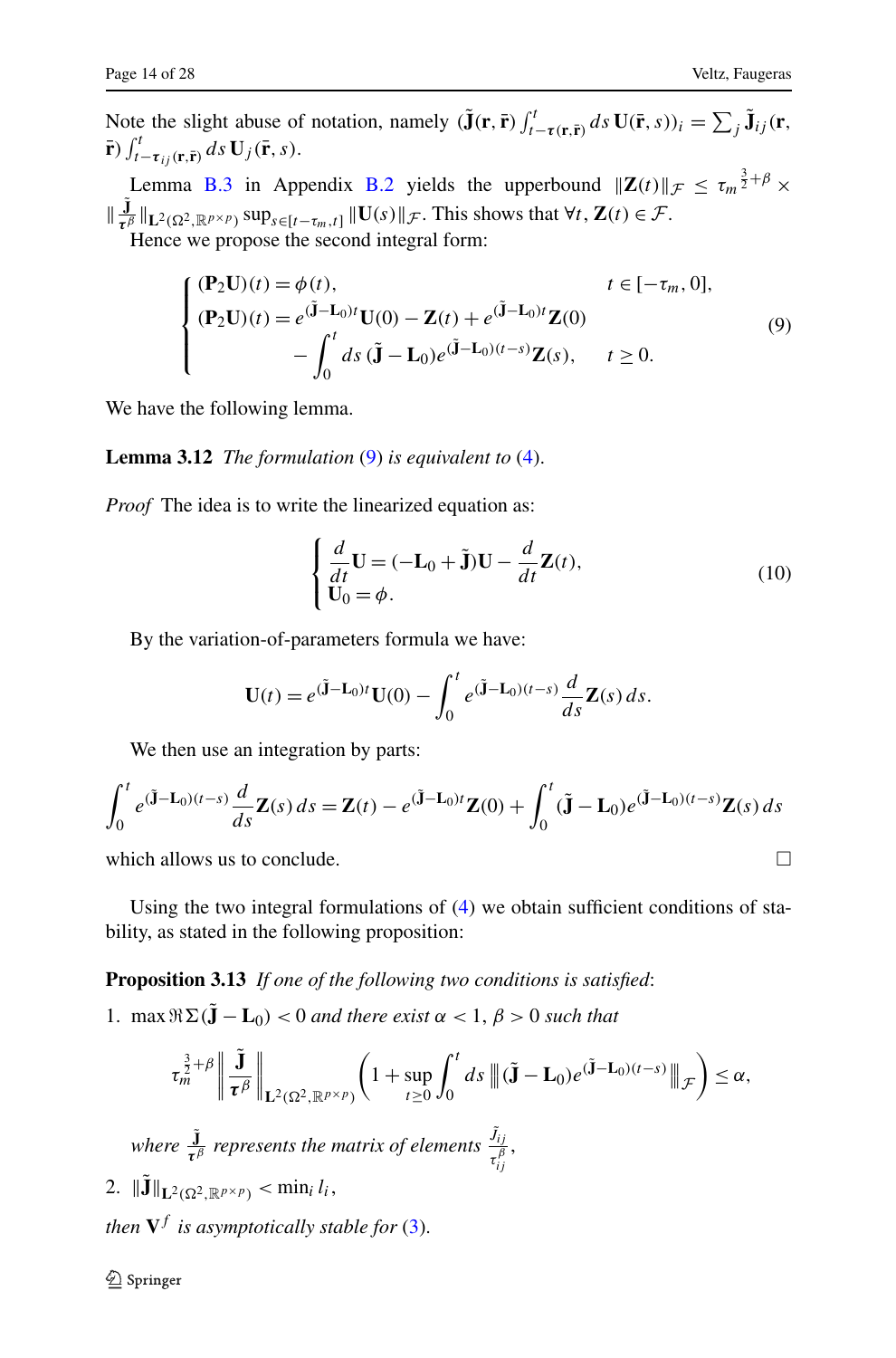*Proof* We start with the first condition.

The problem ([4\)](#page-6-1) is equivalent to solving the fixed point equation  $\mathbf{U} = \mathbf{P}_2 \mathbf{U}$  for an initial condition  $\phi \in C^0$ . Let us define  $B = C^0([-\tau_m,\infty), \mathcal{F})$  with the supremum norm written  $\|\cdot\|_{\infty,\mathcal{F}}$ , as well as

$$
\mathcal{S}_{\phi} = \{ \psi \in \mathcal{B}, \psi \vert_{[-\tau_m, 0]} = \phi \text{ and } \psi \to 0 \text{ as } t \to \infty \}.
$$

We define  $P_2$  on  $S_\phi$ .

For all  $\psi \in S_\phi$  we have  $P_2\psi \in B$  and  $(P_2\psi)(0) = \phi(0)$ . We want to show that  $\mathbf{P}_2\mathcal{S}_{\phi} \subset \mathcal{S}_{\phi}$ . We prove two properties.

## **1.**  $P_2\psi$  **tends to zero at infinity.**

Choose  $\psi \in \mathcal{S}_{\phi}$ .

Using Corollary [B.3,](#page-24-1) we have  $\mathbf{Z}(t) \to 0$  as  $t \to \infty$ . Let  $0 < T < t$ , we also have

$$
\left\| \int_0^t (\tilde{\mathbf{J}} - \mathbf{L}_0) e^{(\tilde{\mathbf{J}} - \mathbf{L}_0)(t-s)} \mathbf{Z}(s) \right\|_{\mathcal{F}} \n\leq \left\| \int_0^T (\tilde{\mathbf{J}} - \mathbf{L}_0) e^{(\tilde{\mathbf{J}} - \mathbf{L}_0)(t-s)} \mathbf{Z}(s) ds \right\|_{\mathcal{F}} + \left\| \int_T^t (\tilde{\mathbf{J}} - \mathbf{L}_0) e^{(\tilde{\mathbf{J}} - \mathbf{L}_0)(t-s)} \mathbf{Z}(s) ds \right\|_{\mathcal{F}}.
$$

For the first term we write:

$$
\left\| \int_0^T (\tilde{\mathbf{J}} - \mathbf{L}_0) e^{(\tilde{\mathbf{J}} - \mathbf{L}_0)(t-s)} \mathbf{Z}(s) ds \right\|_{\mathcal{F}}
$$
\n
$$
\leq \int_0^T \left\| (\tilde{\mathbf{J}} - \mathbf{L}_0) e^{(\tilde{\mathbf{J}} - \mathbf{L}_0)(t-s)} \mathbf{Z}(s) \right\|_{\mathcal{F}} ds
$$
\n
$$
\leq \| e^{(\tilde{\mathbf{J}} - \mathbf{L}_0)(t-T)} \|_{\mathcal{F}} \cdot \int_0^T \| (\tilde{\mathbf{J}} - \mathbf{L}_0) e^{(\tilde{\mathbf{J}} - \mathbf{L}_0)(T-s)} \|_{\mathcal{F}} \cdot \| \mathbf{Z}(s) \|_{\mathcal{F}} ds
$$
\n
$$
\leq \tau_m^{\frac{3}{2} + \beta} \left\| \frac{\tilde{\mathbf{J}}}{\tau^{\beta}} \right\|_{\mathbf{L}^2(\Omega^2, \mathbb{R}^{p \times p})} \cdot \| e^{(\tilde{\mathbf{J}} - \mathbf{L}_0)(t-T)} \|_{\mathcal{F}}
$$
\n
$$
\cdot \int_0^T \| (\tilde{\mathbf{J}} - \mathbf{L}_0) e^{(\tilde{\mathbf{J}} - \mathbf{L}_0)(T-s)} \|_{\mathcal{F}} ds \cdot \| \psi \|_{\infty, \mathcal{F}}
$$
\n
$$
\leq \alpha \| e^{(\tilde{\mathbf{J}} - \mathbf{L}_0)(t-T)} \|_{\mathcal{F}} \cdot \| \psi \|_{\infty, \mathcal{F}}.
$$

Similarly, for the second term we write

$$
\left\| \int_{T}^{t} (\tilde{\mathbf{J}} - \mathbf{L}_{0}) e^{(\tilde{\mathbf{J}} - \mathbf{L}_{0})(t-s)} \mathbf{Z}(s) ds \right\|_{\mathcal{F}}
$$
  
\n
$$
\leq \tau_{m}^{\frac{3}{2} + \beta} \left\| \frac{\tilde{\mathbf{J}}}{\tau^{\beta}} \right\|_{\mathbf{L}^{2}(\Omega^{2}, \mathbb{R}^{p \times p})}
$$
  
\n
$$
\cdot \int_{T}^{t} \left\| (\tilde{\mathbf{J}} - \mathbf{L}_{0}) e^{(\tilde{\mathbf{J}} - \mathbf{L}_{0})(t-s)} \right\|_{\mathcal{F}} ds \cdot \sup_{s \in [T - \tau_{m}, \infty)} \left\| \psi(s) \right\|_{\mathcal{F}}
$$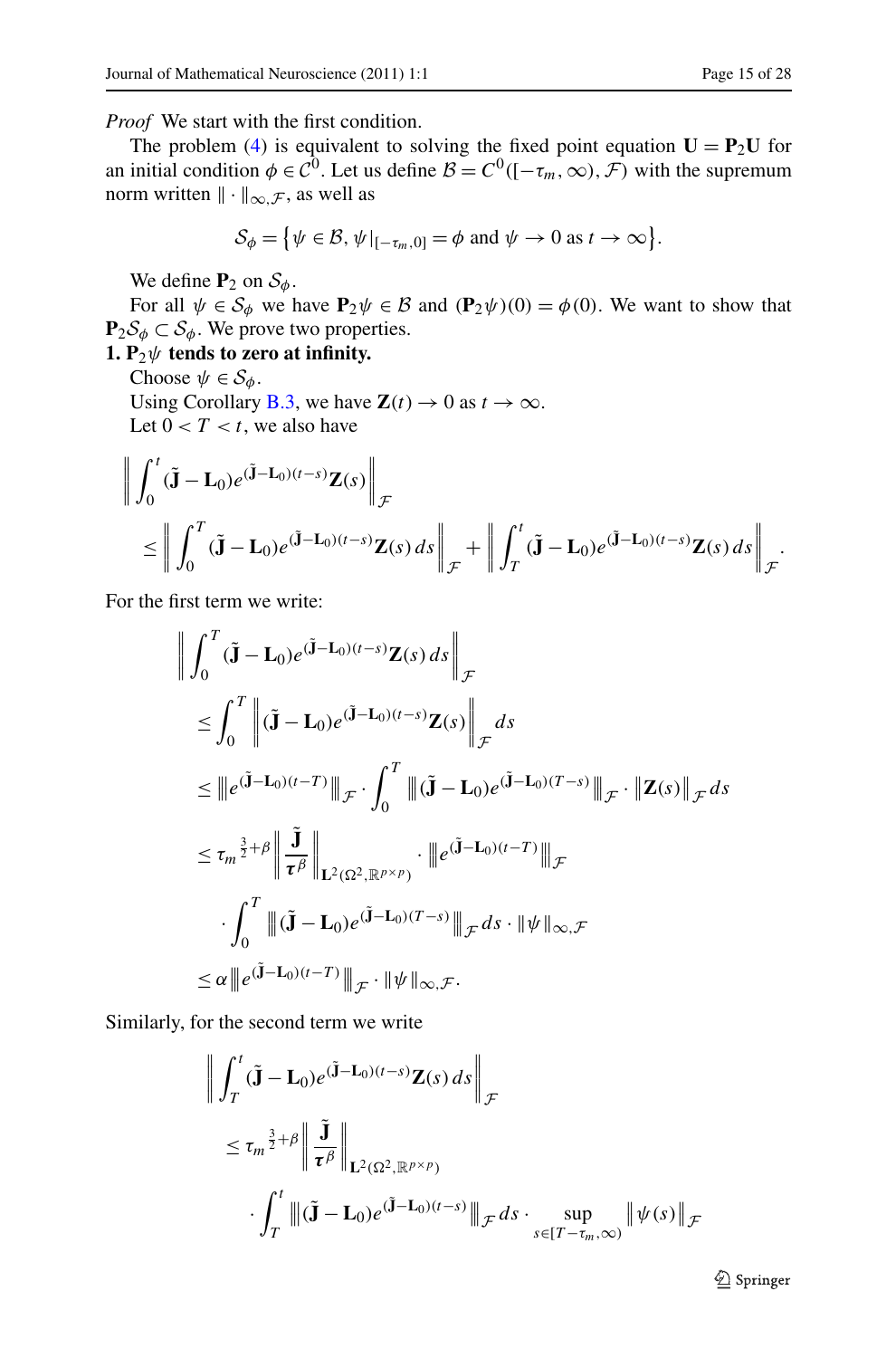$$
\leq \alpha \sup_{s \in [T-\tau_m,\infty)} \|\psi(s)\|_{\mathcal{F}}.
$$

Now for a given  $\varepsilon > 0$  we choose *T* large enough so that  $\alpha \sup_{s \in [T - \tau_m, \infty)} ||\psi(s)||_{\mathcal{F}}$ *ε/*2. For such a *T* we choose  $t^*$  large enough so that  $\alpha ||e^{(\mathbf{\tilde{J}}-\mathbf{L_0})(t-T)}||_{\mathcal{F}} \cdot ||\psi||_{\infty} \neq \infty$  $\varepsilon/2$  for  $t > t^*$ . Putting all this together, for all  $t > t^*$ :

$$
\bigg\| \int_0^t (\tilde{\mathbf{J}} - \mathbf{L}_0) e^{(\tilde{\mathbf{J}} - \mathbf{L}_0)(t-s)} \mathbf{Z}(s) ds \bigg\|_{\mathcal{F}} \leq \varepsilon.
$$

From [\(9](#page-13-1)), it follows that  $P_2\psi \to 0$  when  $t \to \infty$ .

Since  $P_2\psi$  is continuous and has a limit when  $t \to \infty$  it is bounded and therefore  $\mathbf{P}_2: \mathcal{S}_{\phi} \to \mathcal{S}_{\phi}.$ 

**2. P**<sub>2</sub> is contracting on  $S_{\phi}$ .

Using [\(9](#page-13-1)) for all  $\psi_1, \psi_2 \in S_\phi$  we have

$$
\begin{aligned}\n\| (\mathbf{P}_2 \psi_1)(t) - (\mathbf{P}_2 \psi_2)(t) \|_{\mathcal{F}} \\
&\leq \| \mathbf{Z}_1(t) - \mathbf{Z}_2(t) \|_{\mathcal{F}} + \left\| \int_0^t ds \, (\tilde{\mathbf{J}} - \mathbf{L}_0) e^{(\tilde{\mathbf{J}} - \mathbf{L}_0)(t - s)} (\mathbf{Z}_1(s) - \mathbf{Z}_2(s)) \right\|_{\mathcal{F}} \\
&\leq \tau_m^{\frac{3}{2} + \beta} \left\| \frac{\tilde{\mathbf{J}}}{\tau^{\beta}} \right\|_{\mathbf{L}^2(\Omega^2, \mathbb{R}^{p \times p})} \|\psi_1 - \psi_2\|_{\infty, \mathcal{F}} \\
&\quad + \tau_m^{\frac{3}{2} + \beta} \left\| \frac{\tilde{\mathbf{J}}}{\tau^{\beta}} \right\|_{\mathbf{L}^2(\Omega^2, \mathbb{R}^{p \times p})} \|\psi_1 - \psi_2\|_{\infty, \mathcal{F}} \int_0^t ds \, \left\| (\tilde{\mathbf{J}} - \mathbf{L}_0) e^{(\tilde{\mathbf{J}} - \mathbf{L}_0)(s - t)} \right\|_{\mathcal{F}} \\
&\leq \alpha \|\psi_1 - \psi_2\|_{\infty, \mathcal{F}}.\n\end{aligned}
$$

We conclude from Picard theorem that the operator  $P_2$  has a unique fixed point in  $S_\phi$ .

There remains to link this fixed point to the definition of stability and first show that

 $\forall \varepsilon > 0$   $\exists \delta$  such that  $\|\phi\|_{\mathcal{C}} < \delta$  implies  $\|\mathbf{U}(t, \phi)\|_{\mathcal{C}} < \varepsilon, t \geq 0$ ,

where  $U(t, \phi)$  is the solution of ([4\)](#page-6-1).

Let us choose  $\varepsilon > 0$  and  $M \ge 1$  such that  $||e^{(\tilde{\mathbf{J}} - \mathbf{L}_0)t}||_{\mathcal{F}} \le M$ . *M* exists because, by hypothesis, max  $\Re \Sigma$ (**J** − **L**<sub>0</sub>) < 0. We then choose *δ* satisfying

<span id="page-15-0"></span>
$$
M\left(1+\tau_m^{\frac{3}{2}+\beta}\bigg\|\frac{\tilde{\mathbf{J}}}{\tau^{\beta}}\bigg\|_{\mathbf{L}^2(\Omega^2,\mathbb{R}^{p\times p})}\right)\delta<\varepsilon(1-\alpha),\tag{11}
$$

and  $\phi \in \mathcal{C}$  such that  $\|\phi\|_{\mathcal{C}} \leq \delta$ . Next define

$$
\mathcal{S}_{\phi,\varepsilon} = \left\{ \psi \in \mathcal{B}, \|\psi\|_{\infty,\mathcal{F}} \leq \varepsilon, \|\psi|_{[-\tau_m,0]} = \phi \text{ and } \psi \to 0 \text{ as } t \to \infty \right\} \subset \mathcal{S}_{\phi}.
$$

We already know that  $P_2$  is a contraction on  $S_{\phi,\varepsilon}$  (which is a complete space). The last thing to check is  $\mathbf{P}_2\mathcal{S}_{\phi,\varepsilon} \subset \mathcal{S}_{\phi,\varepsilon}$ , that is  $\forall \psi \in \mathcal{S}_{\phi,\varepsilon}$ ,  $\|\mathbf{P}_2\psi\|_{\infty,\mathcal{F}} < \varepsilon$ . Using Lemma [B.3](#page-24-1) in Appendix [B.2](#page-24-2):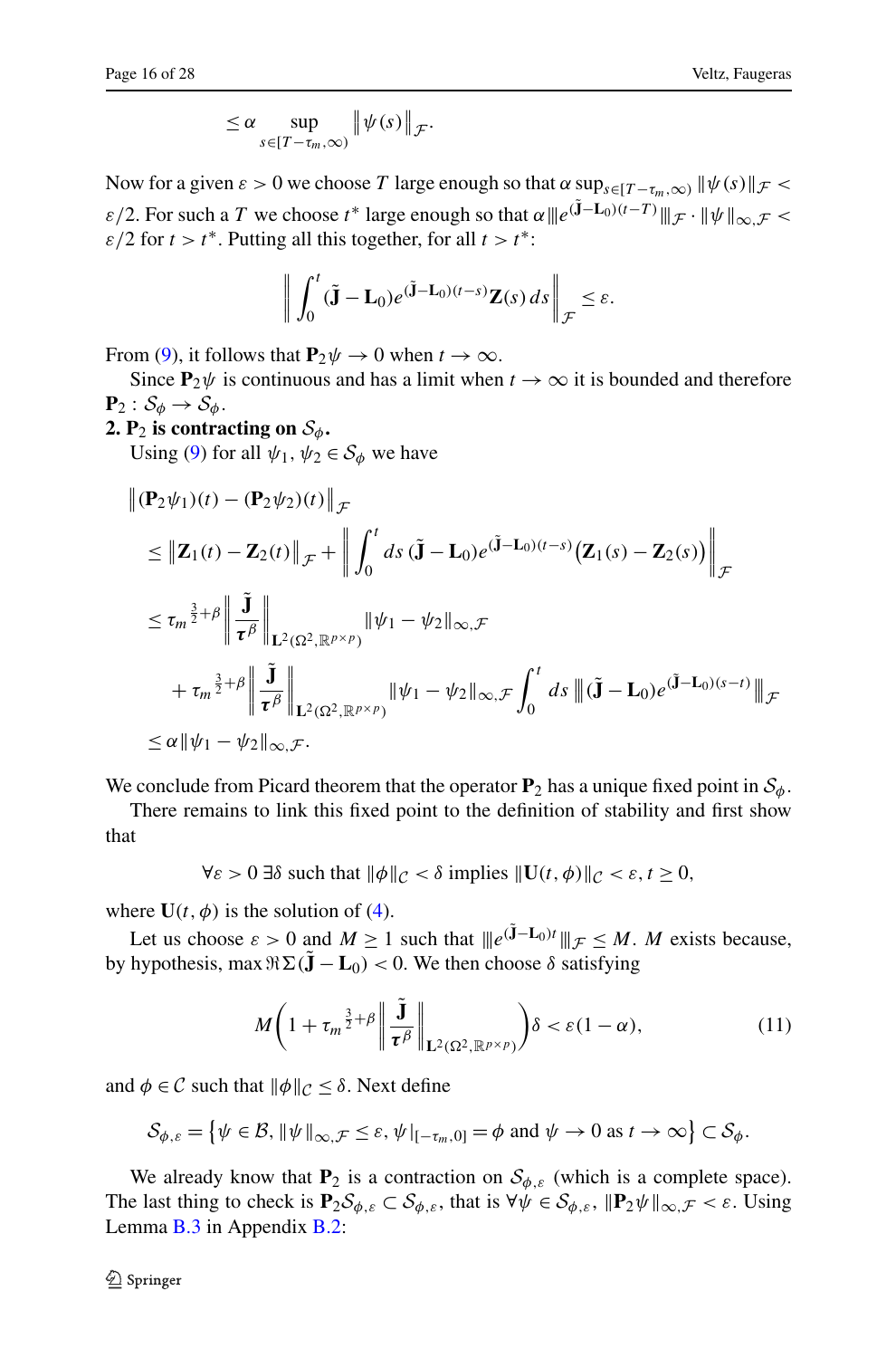$\parallel$ 

$$
\|(\mathbf{P}_{2}\psi)(t)\|_{\mathcal{F}}\leq M\delta + \|\mathbf{Z}(t)\|_{\mathcal{F}} + \|e^{(\tilde{\mathbf{J}}-\mathbf{L}_{0})t}\mathbf{Z}(0)\|_{\mathcal{F}} + \left\|\int_{0}^{t}(\tilde{\mathbf{J}}-\mathbf{L}_{0})e^{(\tilde{\mathbf{J}}-\mathbf{L}_{0})(t-s)}\mathbf{Z}(s) ds\right\|_{\mathcal{F}}
$$
  
\n
$$
\leq M\delta + \|\mathbf{Z}(t)\|_{\mathcal{F}} + M\|\mathbf{Z}(0)\|_{\mathcal{F}} + \|\mathbf{Z}\|_{\infty,\mathcal{F}} \int_{0}^{t} \left\|(\tilde{\mathbf{J}}-\mathbf{L}_{0})e^{(\tilde{\mathbf{J}}-\mathbf{L}_{0})(t-s)}\right\|_{\mathcal{F}} ds
$$
  
\n
$$
\leq M\delta + \tau_{m}^{\frac{3}{2}+\beta} \left\|\frac{\tilde{\mathbf{J}}}{\tau^{\beta}}\right\|_{\mathbf{L}^{2}(\Omega^{2},\mathbb{R}^{p\times p})} \|\psi_{t}\|_{\mathcal{C}} + M\tau_{m}^{\frac{3}{2}+\beta} \left\|\frac{\tilde{\mathbf{J}}}{\tau^{\beta}}\right\|_{\mathbf{L}^{2}(\Omega^{2},\mathbb{R}^{p\times p})} \delta
$$
  
\n
$$
+ \sup_{s\in(0,t)} \|\psi_{s}\|_{\mathcal{C}} \int_{0}^{t} \left\|(\tilde{\mathbf{J}}-\mathbf{L}_{0})e^{(\tilde{\mathbf{J}}-\mathbf{L}_{0})(t-s)}\right\|_{\mathcal{F}} ds
$$
  
\n
$$
\leq M\delta + \alpha\varepsilon + M\tau_{m}^{\frac{3}{2}+\beta} \left\|\frac{\tilde{\mathbf{J}}}{\tau^{\beta}}\right\|_{\mathbf{L}^{2}(\Omega^{2},\mathbb{R}^{p\times p})} \delta
$$
  
\n
$$
= M\left(1 + \tau_{m}^{\frac{3}{2}+\beta} \left\|\frac{\tilde{\mathbf{J}}}{\tau^{\beta}}\right\|_{\mathbf{L}^{2}(\Omega^{2},\mathbb{R}^{p\times p})} \delta + \alpha\varepsilon & \vare
$$

Thus **P**<sub>2</sub> has a unique fixed point  $\mathbf{U}^{\phi, \varepsilon}$  in  $\mathcal{S}_{\phi, \varepsilon}$   $\forall \phi, \varepsilon$  which is the solution of the linear delayed differential equation, that is,

$$
\forall \varepsilon, \exists \delta < \varepsilon \text{ (from (11)), } |\forall \phi \in \mathcal{C}, \|\phi\| \le \delta
$$
\n
$$
\Rightarrow \forall t > 0, \|\mathbf{U}_t^{\phi,\varepsilon}\|_{\mathcal{C}} \le \varepsilon \text{ and } \mathbf{U}^{\phi,\varepsilon}(t) \to 0 \text{ in } \mathcal{F}.
$$

As  $\mathbf{U}^{\phi,\varepsilon}(t) \to 0$  in  $\mathcal{F}$  implies  $\mathbf{U}^{\phi,\varepsilon}_t \to 0$  in  $\mathcal{C}$ , we have proved the asymptotic stability for the linearized equation.

The proof of the second property is straightforward. If 0 is asymptotically stable for [\(4](#page-6-1)) all the CV are negative and Corollary [3.8](#page-10-1) indicates that  $V^f$  is asymptotically stable for  $(3)$  $(3)$ .

<span id="page-16-0"></span>The second condition says that  $\mathbf{P}_1 \psi = e^{-\mathbf{L}_0 t} \phi(0) + \int_0^t e^{-\mathbf{L}_0(t-s)} (\tilde{\mathbf{L}}_1 \psi)(s) ds$  is a contraction because  $\|(\mathbf{P}_1 \psi_1)(t) - (\mathbf{P}_1 \psi_2)(t)\|_{\mathcal{F}} \le \frac{\|\mathbf{J}\|_{\mathcal{F}}}{\min_i l_i} \|\psi_1 - \psi_2\|_{\infty, \mathcal{F}}$ .

The asymptotic stability follows using the same arguments as in the case of  $P_2$ .  $\Box$ 

We next simplify the first condition of the previous proposition to make it more amenable to numerics.

**Corollary 3.14** *Suppose that*  $\forall t \geq 0$ ,  $\|e^{(\tilde{\mathbf{J}}-\mathbf{L}_0)t}\|_{\mathcal{F}} \leq M_{\varepsilon}e^{-t\varepsilon}$  *with*  $\varepsilon > 0$ . *If there exist*  $\alpha < 1$ ,  $\beta > 0$  *such that*  $\tau_m^{\frac{3}{2}+\beta} \|_{\mathbf{L}^2(\Omega^2, \mathbb{R}^{p \times p})} (1 + \frac{M_{\varepsilon}}{\varepsilon} \| \mathbf{\tilde{J}} \mathbf{L}_0 \Vert_{\mathbf{L}^2(\Omega^2, \mathbb{R}^{p \times p})} \leq \alpha$ , then  $\mathbf{V}^f$  is asymptotically stable.

*Proof* This corollary follows immediately from the following upperbound of the inte- $\text{grad } \int_0^t \|\theta^{(\tilde{\mathbf{J}}-\mathbf{L}_0)(t-s)}\|_{\mathcal{F}} ds \leq M_\varepsilon \frac{1-e^{-\varepsilon t}}{\varepsilon} \leq \frac{M_\varepsilon}{\varepsilon}.$  Then if there exists  $\alpha < 1, \beta > 0$  such that  $\tau_m^{\frac{3}{2}+\beta}$   $\|\mathbf{J}\|_{\mathbf{L}^2(\Omega^2,\mathbb{R}^{p\times p})}(1+\frac{M_{\varepsilon}}{\varepsilon}\|\tilde{\mathbf{J}}-\mathbf{L}_0\|_{\mathbf{L}^2(\Omega^2,\mathbb{R}^{p\times p})}) \leq \alpha$ , it implies that condi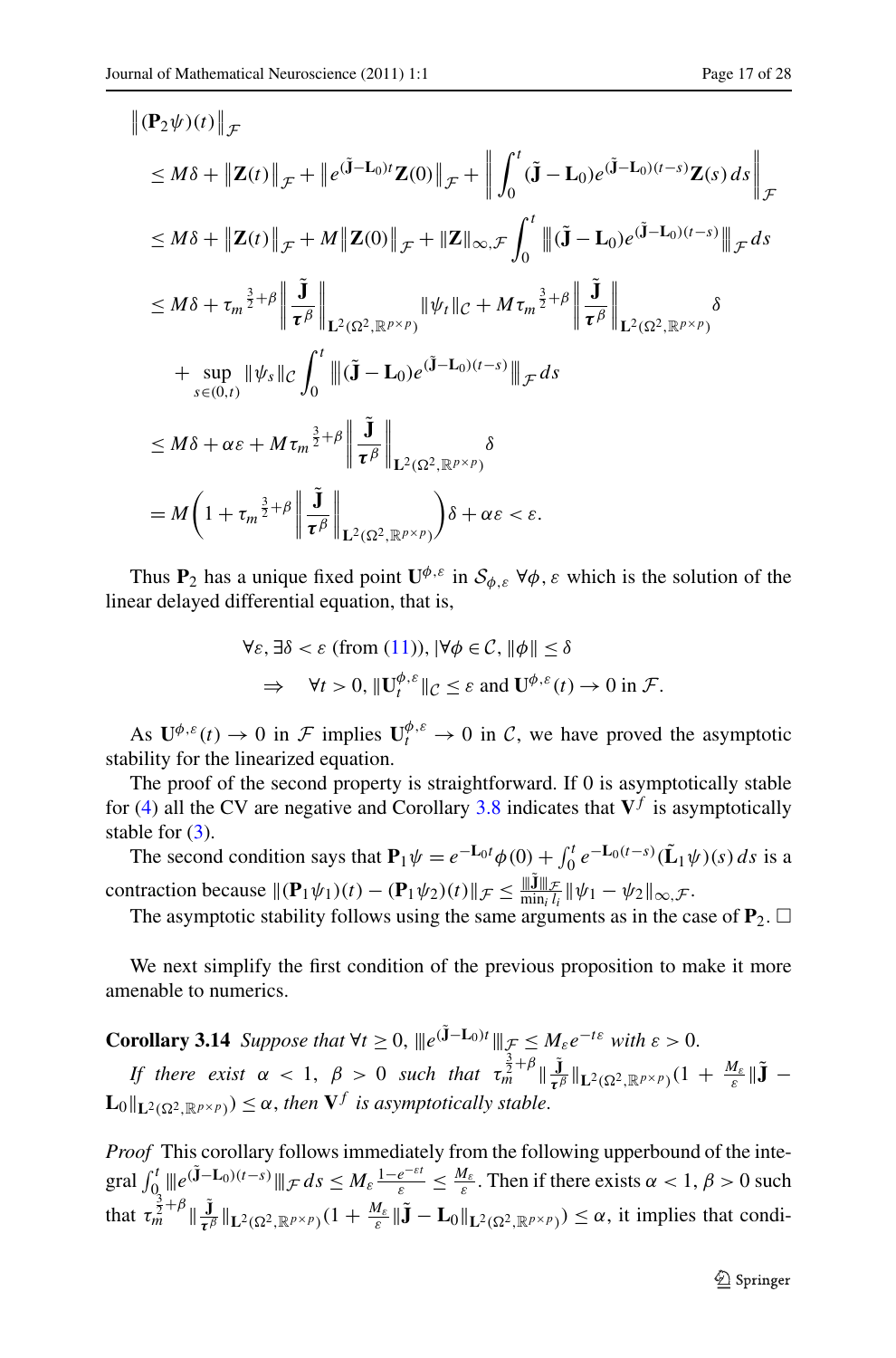tion 1 in Proposition [3.13](#page-13-0) is satisfied, from which the asymptotic stability of  $V<sup>f</sup>$ follows.  $\Box$ 

Notice that  $\varepsilon > 0$  is equivalent to max  $\Re \Sigma(-\mathbf{L}_0 + \tilde{\mathbf{J}}) < 0$ . The previous corollary is useful in at least the following cases:

- If  $\tilde{J} L_0$  is diagonalizable, with associated eigenvalues/eigenvectors:  $\lambda_n \in$  $\mathbb{C}, e_n \in \mathcal{F}, \text{ then } \tilde{\mathbf{J}} - \mathbf{L}_0 = \sum_n e^{\lambda_n t} e_n \otimes e_n \text{ and } ||e^{(\mathbf{J} - \mathbf{L}_0)t}||_{\mathcal{F}} \leq e^{-t \max_n \lambda_n} =$  $e^{t \max \Re \Sigma (-\mathbf{L}_0 + \mathbf{J})}$ .
- If  $\mathbf{L}_0 = l_0 \text{Id}$  and the range of  $\tilde{\mathbf{J}}$  is finite dimensional:  $\tilde{\mathbf{J}}(\mathbf{r}, \mathbf{r}') = \sum_{k,l=1}^{N} J_{kl} e_k(\mathbf{r}) \otimes \mathbf{J}_l$  $e_l(\mathbf{r}')$  where  $(e_k)_{k \in \mathbb{N}}$  is an orthonormal basis of  $\mathcal{F}$ , then  $e^{(\mathbf{J} - \mathbf{L}_0)t} = e^{-l_0 \cdot \text{Id} \cdot t} e^{\mathbf{J}t}$ and  $||e^{(\mathbf{J}-\mathbf{L}_0)t}||_{\mathcal{F}} \leq e^{-l_0t}||e^{\mathbf{J}t}||_{\mathcal{F}}$ . Let us write  $J = (J_{kl})_{k,l=1,\dots,N}$  the matrix associated to  $\tilde{J}$  (see above). Then  $e^{\tilde{J}t}$  is also a compact operator with finite range and  $||e^{\mathbf{J}t}|| \mathcal{F} \leq ||e^{\mathbf{J}t}||_{\mathbf{L}^2(\Omega^2, \mathbb{R}^{p \times p})}$  =  $\sqrt{\text{Tr}(e^{(\tilde{\mathbf{J}}+\tilde{\mathbf{J}}^*)t})} = (\sum_{\lambda \in \Sigma(\tilde{\mathbf{J}}+\tilde{\mathbf{J}}^*)} e^{\lambda t})^{1/2} \leq$  $\sqrt{N}e^{\max \Re\Sigma(\mathbf{\tilde{J}})t}$ . Finally, it gives  $\|\mathbf{e}^{(\mathbf{\tilde{J}}-\mathbf{L}_0)t}\|_{\mathcal{F}} \leq \sqrt{N}e^{t \max \Re\Sigma(-\mathbf{L}_0+\mathbf{\tilde{J}})}$ .
- If  $\mathbf{J} \mathbf{L}_0$  is self-adjoint, then it is diagonalizable and we can chose  $\varepsilon =$  $\max \Re \Sigma(-\mathbf{L}_0 + \mathbf{J})$ ,  $M_{\varepsilon} = 1$ .

**Remark 3** *If we suppose that we have higher order time derivatives as in Section* [3.1.3,](#page-11-0) *we can write the linearized equation as*

$$
\dot{\mathcal{U}}(t) = -\mathcal{L}_0 \mathcal{U}(t) + \tilde{\mathcal{L}}_1 \mathcal{U}_t.
$$
\n(12)

*Suppose that*  $\mathcal{L}_0$  *is diagonalizable then*  $||e^{-\mathcal{L}_0 t}||_{(\mathcal{F})^{d_s}} \le e^{-\min \Re \Sigma(\mathcal{L}_0)t}$  where  $||\mathcal{U}||$ <sub>*(F*)</sub><sup>*d<sub>s</sub>* ≡  $\sum_{k=1}^{d_s}$  ||*U*<sub>k</sub>||*F and* −min  $\Re \Sigma(\mathcal{L}_0)$  = max<sub>k</sub>  $\Re$  Root(*P<sub>k</sub>*). *Also notice that*</sup>  $\mathcal{J} = \mathcal{L}_1 |_{\mathcal{F}}$ ,  $\|\mathcal{L}_1\|_{(C)^{d_s}} \leq \|\mathbf{L}_1\|_{C}$ . Then using the same functionals as in the proof of *Proposition* [3.13](#page-13-0), *we can find two bounds for the stability of a stationary state* **V***<sup>f</sup>* :

- *Suppose that*  $\max \Re \Sigma(\tilde{\mathcal{J}} \mathcal{L}_0) < 0$ , *that is*,  $V^f$  *is stable for the non-delayed equation where*  $(\tilde{J})_{k,l=1,...,d_s} = (\delta_{k=d_s,l=1} \tilde{J})_{k,l=1,...,d_s}$ . If there exist  $\alpha < 1, \beta > 0$  *such*  $\lim_{\sim} t_m^{\frac{3}{2}+\beta} \|\frac{\mathbf{j}}{\tau^{\beta}}\|_{\mathbf{L}^2(\Omega^2,\mathbb{R}^{p\times p})}(1+\sup_{t\geq 0} \int_0^t ds\, \|(C_0+\tilde{\mathcal{J}}) e^{(\mathcal{L}_0+\tilde{\mathcal{J}})(t-s)}\|_{(\mathcal{F})^{d_s}}) \leq \alpha.$
- $\|\mathbf{J}\|_{\mathbf{L}^2(\Omega^2,\mathbb{R}^{p\times p})} < \max_k \Re \text{Root}(P_k).$

To conclude, we have found an easy-to-compute formula for the stability of the persistent state  $V<sup>f</sup>$ . It can indeed be cumbersome to compute the CVs of neural field equations for different parameters in order to find the region of stability whereas the evaluation of the conditions in Corollary [3.14](#page-16-0) is very easy numerically.

The conditions in Proposition [3.13](#page-13-0) and Corollary [3.14](#page-16-0) define a set of parameters for which  $V<sup>f</sup>$  is stable. Notice that these conditions are only sufficient conditions: if they are violated,  $V<sup>f</sup>$  may still remain stable. In order to find out whether the persistent state is destabilized we have to look at the characteristic values. Condition 1 in Proposition [3.13](#page-13-0) indicates that if  $V^f$  is a stable point for the non-delayed equation (see [[18\]](#page-26-24)) it is also stable for the delayed-equation. Thus, according to this condition, it is not possible to destabilize a stable persistent state by the introduction of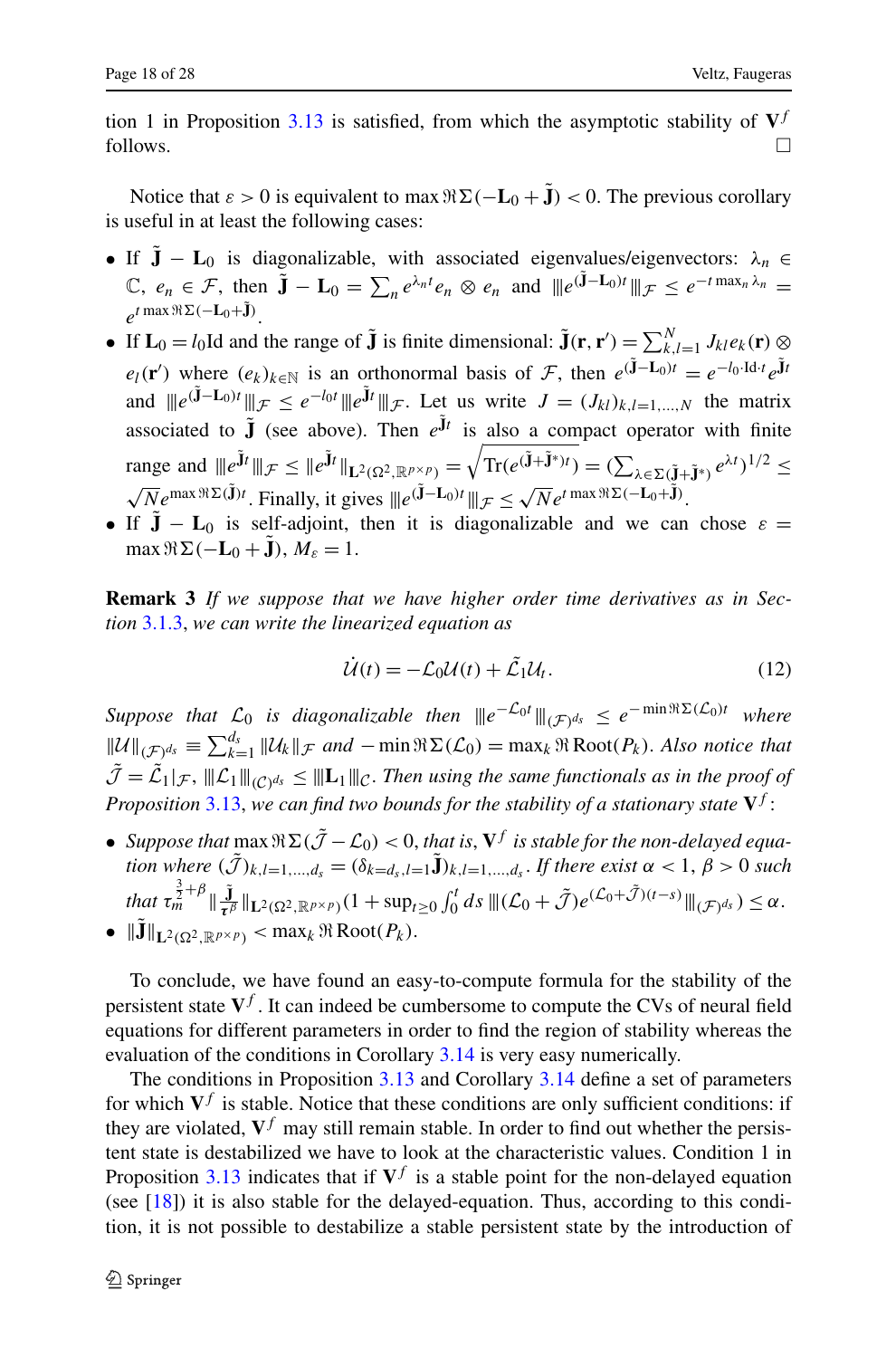small delays, which is indeed meaningful from the biological viewpoint. Moreover this condition gives an indication of the amount of delay one can introduce without changing the stability.

<span id="page-18-2"></span><span id="page-18-1"></span>Condition 2 is not very useful as it is independent of the delays: no matter what they are, the stable point  $V^f$  will remain stable. Also, if this condition is satisfied there is a unique stationary solution (see  $[18]$  $[18]$ ) and the dynamics is trivial, that is, converging to the unique stationary point.

3.3 Summary of the different bounds and conclusion

The next proposition summarizes the results we have obtained in Proposition [3.13](#page-13-0) and Corollary [3.14](#page-16-0) for the stability of a stationary solution.

**Proposition 3.15** *If one of the following conditions is satisfied*:

- 1. *There exist*  $\varepsilon > 0$  *such that*  $||e^{-(\tilde{\mathbf{J}} \mathbf{L}_0)t}||_{\mathcal{F}} \leq M_{\varepsilon}e^{-\varepsilon t}$  *and*  $\alpha < 1, \beta > 0$  *such that*  $\tau_m^{\frac{3}{2}+\beta}\|\frac{\mathbf{j}}{\tau^{\beta}}\|_{L^2(\Omega^2,\mathbb{R}^{p\times p})}(1+\frac{M_{\varepsilon}}{\varepsilon}\|\mathbf{j}-\mathbf{L}_0\|_{\mathbf{L}^2(\Omega^2,\mathbb{R}^{p\times p})})\leq\alpha,$
- 2.  $\|\mathbf{J}\|_{\mathbf{L}^2(\Omega^2,\mathbb{R}^{p\times p})} < \min_i l_i$

*then*  $V^f$  *is asymptotically stable for* ([3\)](#page-3-0).

The only general results known so far for the stability of the stationary solutions are those of Atay and Hutt (see, for example, [\[20](#page-26-18)]): they found a bound similar to condition 2 in Proposition [3.15](#page-18-1) by using the CVs, but no proof of stability was given. Their condition involves the  $L^1$ -norm of the connectivity function **J** and it was derived using the CVs in the same way as we did in the previous section. Thus our contribution with respect to condition 2 is that, once it is satisfied, the stationary solution is asymptotically stable: up until now this was numerically inferred on the basis of the CVs. We have *proved* it in two ways, first by using the CVs, and second by using the fixed point method which has the advantage of making the proof essentially trivial.

<span id="page-18-0"></span>Condition 1 is of interest, because it allows one to find the minimal propagation delay that does not destabilize. Notice that this bound, though very easy to compute, overestimates the minimal speed. As mentioned above, the bounds in condition 1 are sufficient conditions for the stability of the stationary state  $V<sup>f</sup>$ . In order to evaluate the conservativeness of these bounds, we need to compare them to the stability predicted by the CVs. This is done in the next section.

## **4 Numerical application: neural fields on a ring**

In order to evaluate the conservativeness of the bounds derived above we compute the CVs in a numerical example. This can be done in two ways:

• Solve numerically the nonlinear equation satisfied by the CVs. This is possible when one has an explicit expression for the eigenvectors and periodic boundary conditions. It is the method used in [\[9](#page-26-8)].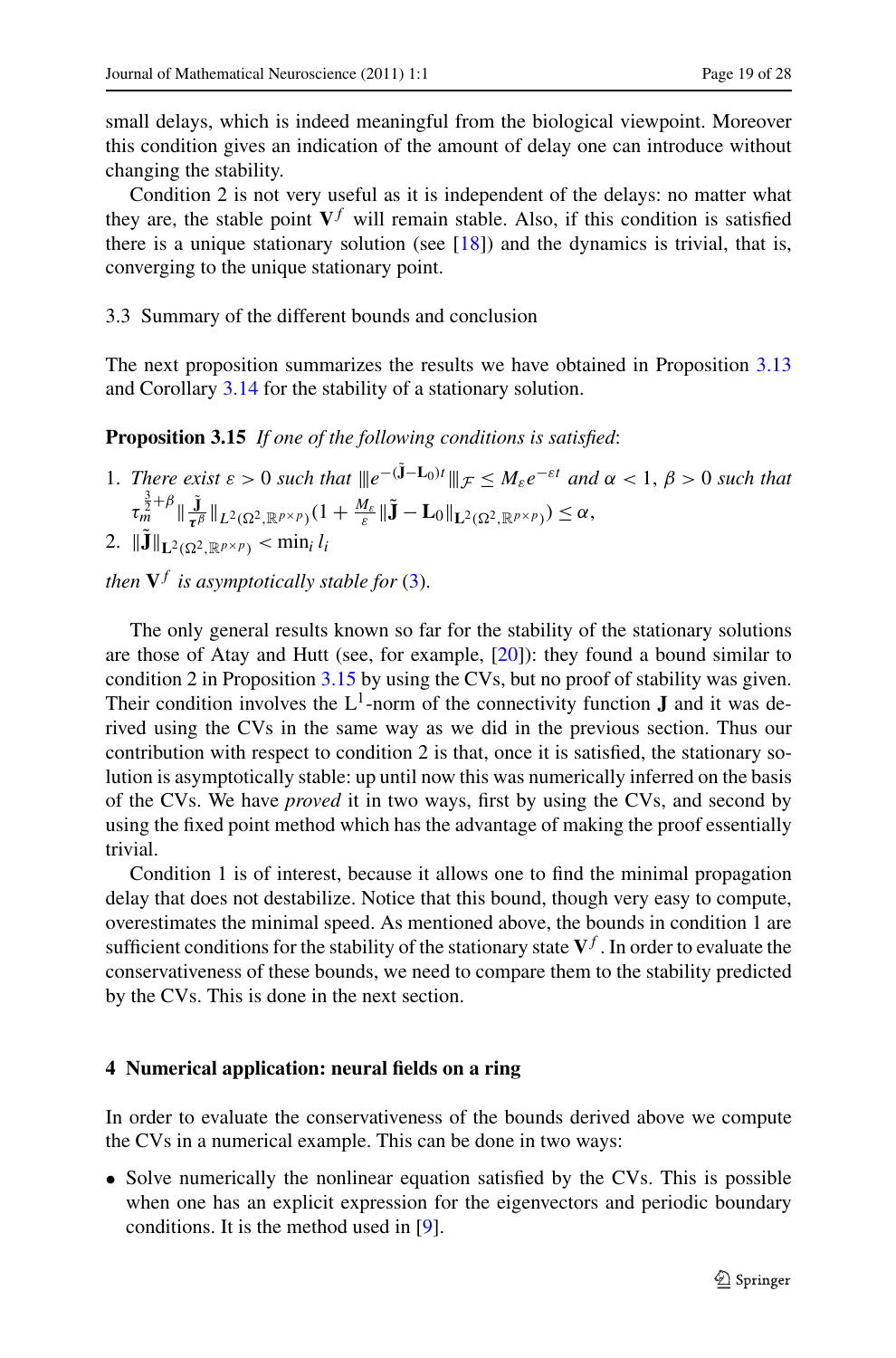• Discretize the history space C in order to obtain a matrix version  $A_N$  of the linear operator **A**: the CVs are approximated by the eigenvalues of  $\mathbf{A}_N$ . Following the scheme of [\[36](#page-27-8)], it can be shown that the convergence of the eigenvalues of  $\mathbf{A}_N$ to the CVs is in  $O(\frac{1}{N^N})$  for a suitable discretization of C. One drawback of this method is the size of  $\mathbf{A}_N$  which can be very large in the case of several neuron populations in a two-dimensional cortex. A recent improvement (see [[38\]](#page-27-10)), based on a clever factorization of  $\mathbf{A}_N$ , allows a much faster computation of the CVs: this is the scheme we have been using.

The *Matlab* program used to compute the righthand side of ([1\)](#page-2-0) uses a *Cpp* code that can be run on multiprocessors (with the *OpenMP* library) to speed up computations. It uses a trapezoidal rule to compute the integral. The time stepper *dde23* of *Matlab* is also used.

In order to make the computation of the eigenvectors very straightforward, we study a network on a ring, but notice that all the tools (analytical/numerical) presented here also apply to a generic cortex. We reduce our study to scalar neural fields  $\Omega \subset \mathbb{R}$ and one neuronal population,  $p = 1$ . With this in mind the connectivity is chosen to be *homogeneous*  $J(x, y) = J(x - y)$  with *J even*. To respect topology, we assume the same for the propagation delay function  $\tau(x, y)$ .

We therefore consider the scalar equation with axonal delays defined on  $\Omega =$  $(-\frac{\pi}{2}, \frac{\pi}{2})$  with periodic boundary conditions. Hence  $\mathcal{F} = L^2_{\pi}(\Omega, \mathbf{R})$  and *J* is also *π*-periodic.

<span id="page-19-0"></span>
$$
\begin{cases}\n\left(\frac{d}{dt} + 1\right) V(x, t) \\
= \int_{\Omega} J(x - y) S_0 \left[\sigma V\left(y, t - c\tau(x - y)\right)\right] dy, \quad t \ge 0, \\
V(t) = \phi(t), \qquad t \in [-\tau_m, 0], \tau_m = c\pi,\n\end{cases}
$$
\n(13)

where the sigmoid  $S_0$  satisfies  $S_0(0) = 0$ .

Remember that  $(13)$  $(13)$  has a Lyapunov functional when  $c = 0$  and that all trajectories are bounded. The trajectories of the non-delayed form of [\(13](#page-19-0)) are heteroclinic orbits and no non-constant periodic orbit is possible.

We are looking at the local dynamics near the trivial solution  $V^f = 0$ . Thus we study how the CVs vary as functions of the nonlinear gain  $\sigma$  and the 'maximum' delay *c*. From the periodicity assumption, the eigenvectors of  $\Delta(\lambda)$  are the functions  $\cos(nx)$ ,  $\sin(nx)$  which leads to the characteristic equation for the eigenvalues  $\lambda$ :

<span id="page-19-1"></span>
$$
\exists ?(n,\lambda)/\lambda + 1 - \sigma s_1 \widehat{J}(\lambda)(n) = 0, \tag{14}
$$

where *J* is the Fourier Transform of *J* and  $s_1 \equiv S'_0(0)$ . This nonlinear scalar equation is solved with the Matlab Toolbox TraceDDE (see [\[36](#page-27-8)]). Recall that the eigenvectors of **A** are given by the functions  $\theta \to e^{\lambda \theta} \cos(nx)$ ,  $\theta \to e^{\lambda \theta} \sin(nx) \in C$  where  $\lambda$  is a solution of [\(14](#page-19-1)). A bifurcation point is a pair  $(c, \sigma)$  for which equations ([14\)](#page-19-1) have a solution with zero real part. Bifurcations are important because they signal a change in stability, a set of parameters ensuring stability is enclosed (if bounded) by bifurcation curves. Notice that if  $\sigma_0$  is a bifurcation point in the case  $c = 0$ , it remains a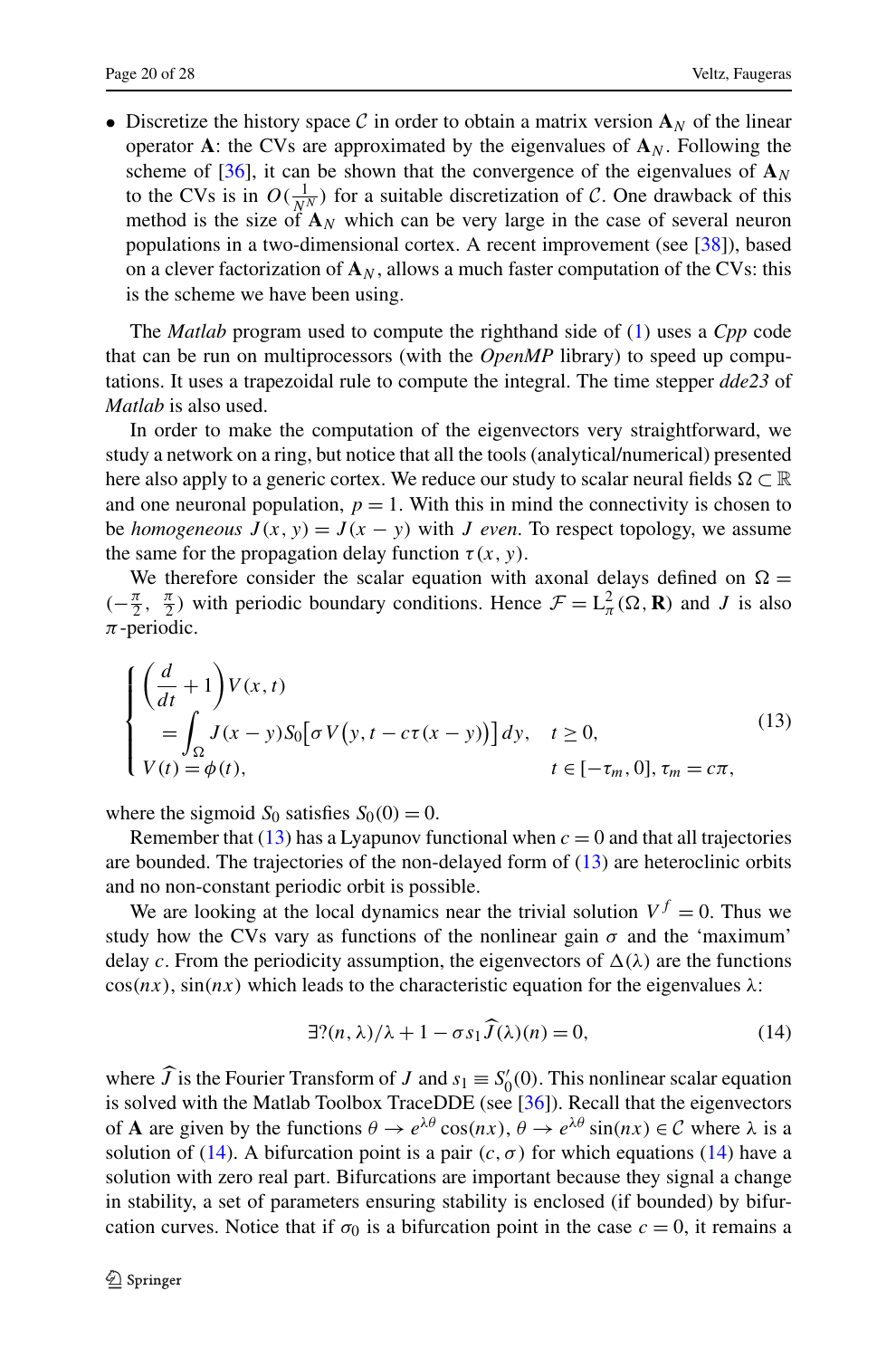bifurcation point for the delayed system  $\forall c$ , hence  $\forall c, \sigma = \sigma_0, 0 \in \Sigma(A)$ . This is why there is a bifurcation line  $\sigma = \sigma_0$  in the bifurcation diagrams that are shown later.

The bifurcation diagram depends on the choice of the delay function  $\tau$ . As ex-plained in Section [2.1](#page-3-1), we use  $\tau(x, y) = |x - y|_{\pi}$ , where the lower index  $\pi$  indicates that it is a  $\pi$ -periodic function. The bifurcation diagram with respect to the parameters  $(c, \sigma)$  is shown in the righthand part of Figure [2](#page-20-0) in the case when the connectivity *J* is equal to  $J(x) = (-1 + 1.5 \cos(2x)) \frac{2}{\pi}$ . The two bounds derived in Section [3.3](#page-18-2) are also shown. Note that the delay-dependent bound is computed using the fact that  $\tilde{J} \equiv DS(0)J = s_1J$  is self-adjoint. They are clearly very conservative. The lefthand part of the same figure shows the delay function  $\tau$ .

The first bound gives the minimal velocity  $1/c$  below which the stationary state might be unstable, in this case, even for smaller speed, the state is stable as one can see from the CV boundary. Notice that in the parameter domain defined by the 2 conditions bound.1. and bound.2., the dynamic is very simple: it is characterized by a unique and asymptotically stable stationary state,  $V^f = 0$ .

In Figure [3](#page-21-0) we show the dynamics for different parameters corresponding to the points labelled 1, 2 and 3 in the righthand part of Figure [2](#page-20-0) for a random (in space) and constant (in time) initial condition  $\phi$  (see ([1\)](#page-2-0)). When the parameter values are below the bound computed with the CV, the dynamics converge to the stable stationary state  $V^f = 0$ . Along the Pitchfork line labelled (P) in the righthand part of Figure [2](#page-20-0), there is a static bifurcation leading to the birth of new stable stationary states, this is shown in the middle part of Figure [3.](#page-21-0) The Hopf curve labelled (H) in the righthand part of Figure [2](#page-20-0) indicates the transition to oscillatory behaviors as one can see in the righthand part of Figure [3.](#page-21-0) Note that we have not proved that the Hopf curve was indeed a Hopf bifurcation curve, we have just inferred numerically from the CVs that the eigenvalues satisfy the usual conditions for the Hopf bifurcation.

Notice that the graph of the CVs shown in the righthand part of Figure [2](#page-20-0) features some interesting points, for example, the Fold-Hopf point at the intersection of the



<span id="page-20-0"></span>**Fig. 2** Left: Example of a periodic delay function, the saw-function. Right: plot of the CVs in the plane  $(c, \sigma)$ , the line labelled *P* is the pitchfork line, the line labelled *H* is the Hopf curve. The two bounds of Proposition [3.15](#page-18-1) are also shown. Parameters are:  $L_0 =$  Id,  $J(x) = s_1(-1 + 1.5 \cos(2x)) \frac{2}{\pi}, \beta = \frac{1}{4}, s_1 = \frac{1}{4}$ . The labels 1, 2, 3, indicate approximate positions in the parameter space  $(c, \sigma)$  at which the trajectories shown in Figure [3](#page-21-0) are computed.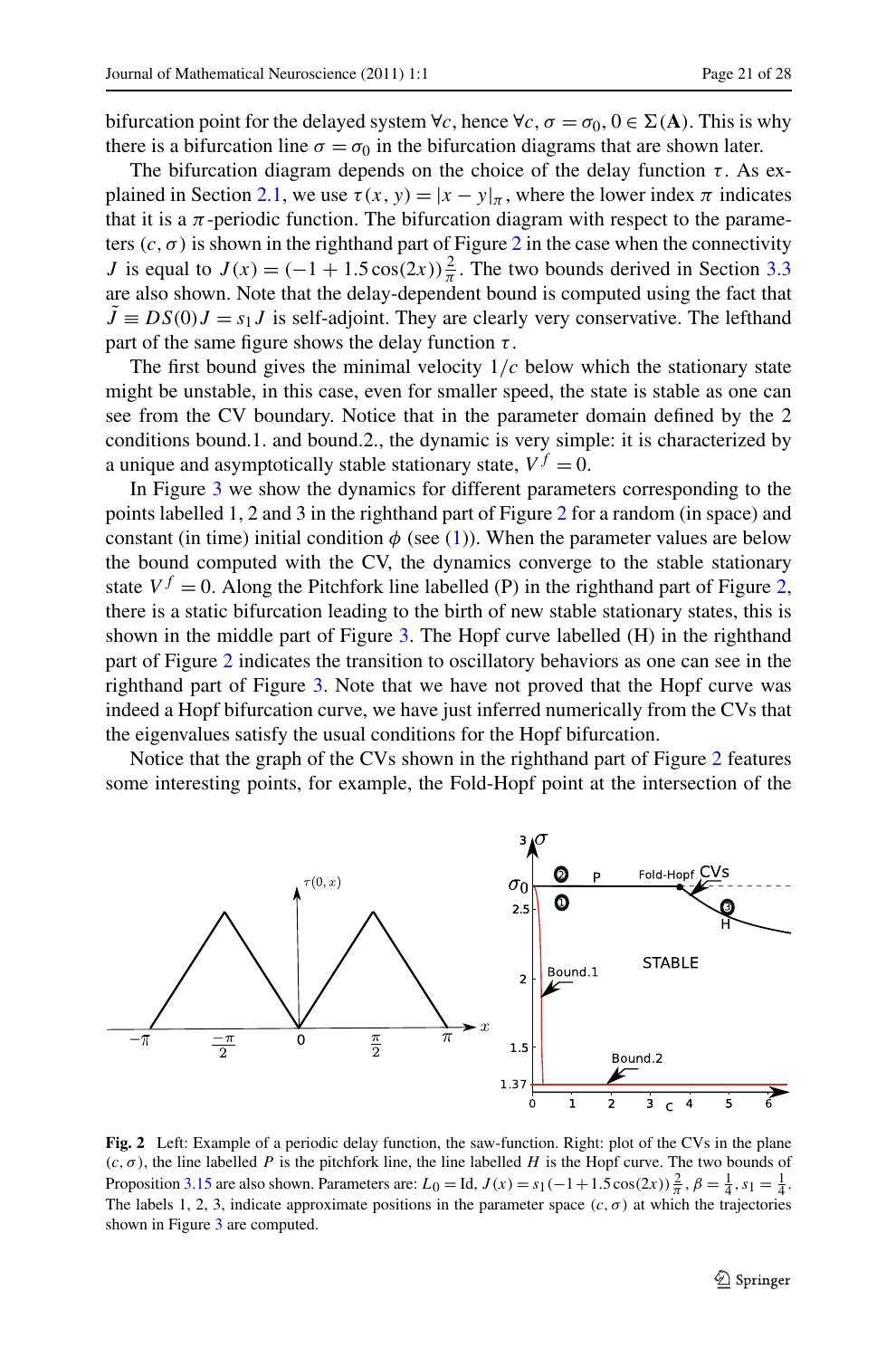<span id="page-21-0"></span>

**Fig. 3** Plot of the solution of ([13\)](#page-19-0) for different parameters corresponding to the points shown as 1, 2 and 3 in the righthand part of Figure [2](#page-20-0) for a random (in space) and constant (in time) initial condition, see text. The horizontal axis corresponds to space, the range is  $(-\frac{\pi}{2}, \frac{\pi}{2})$ . The vertical axis represents time.

Pitchfork line and the Hopf curve. It is also possible that the multiplicity of the 0 eigenvalue could change on the Pitchfork line (P) to yield a Bogdanov-Takens point.

These numerical simulations reveal that the Lyapunov function derived in [\[39](#page-27-11)] is likely to be incorrect. Indeed, if such a function existed, as its value decreases along trajectories, it must be constant on any periodic orbit which is not possible. However the third plot in Figure [3](#page-21-0) strongly suggests that we have found an oscillatory trajectory produced by a Hopf bifurcation (which we did not prove mathematically): this oscillatory trajectory converges to a periodic orbit which contradicts the existence of a Lyapunov functional such as the one proposed in [\[39](#page-27-11)].

Let us comment on the tightness of the delay-dependent bound: as shown in Proposition [3.13,](#page-13-0) this bound involves the maximum delay value  $\tau_m$  and the norm  $\|\frac{\mathbf{J}}{\boldsymbol{\tau}^{\beta}}\|_{\mathbf{L}^2(\Omega^2,\mathbb{R}^{p\times p})}$ , hence the specific shape of the delay function, that is,  $\tau(\mathbf{r},\bar{\mathbf{r}})$  =  $c \|\mathbf{r} - \bar{\mathbf{r}}\|_2$ , is not completely taken into account in the bound. We can imagine many different delay functions with the same values for  $\tau_m$  and  $\|\frac{J}{\tau^{\beta}}\|_{L^2(\Omega^2, \mathbb{R}^{p \times p})}$  that will cause possibly large changes to the dynamical portrait. For example, in the previous numerical application the singularity  $\sigma = \sigma_0$ , corresponding to the fact that  $0 \in \Sigma_p(A)$ , is independent of the details of the shape of the delay function: however for specific delay functions, the multiplicity of this 0-eigenvalue could change as in the Bogdanov-Takens bifurcation which involves changes in the dynamical portrait compared to the pitchfork bifurcation. Similarly, an additional purely imaginary eigenvalue could emerge (as for  $c \approx 3.7$  in the numerical example) leading to a Fold-Hopf bifurcation. These instabilities depend on the expression of the delay function (and the connectivity function as well). These reasons explain why the bound in Proposition [3.13](#page-13-0) is not very tight.

This suggests another way to attack the problem of the stability of fixed points: one could look for connectivity functions **J**˜ which have the following property: for all delay function  $\tau$ , the linearized equation ([4\)](#page-6-1) does not possess 'unstable solutions', that is, for all delay function  $\tau$ ,  $\Re \Sigma_p(A) < 0$ . In the literature (see [\[40](#page-27-12), [41](#page-27-13)]), this is termed as the *all-delay* stability or the *delay-independent* stability. These remain questions for future work.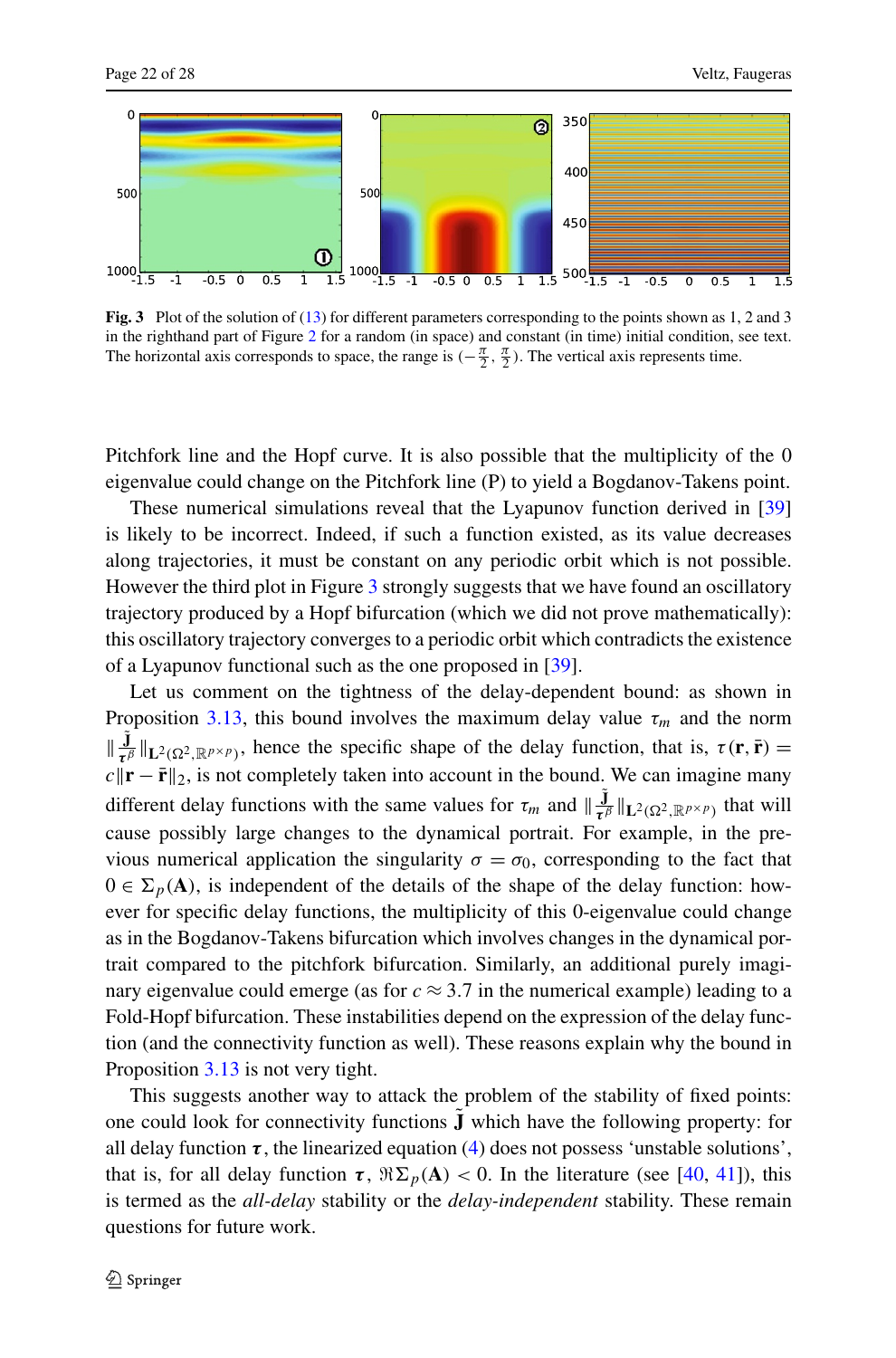#### **5 Conclusion**

We have developed a theoretical framework for the study of neural field equations with propagation delays. This has allowed us to prove the existence, uniqueness, and the boundedness of the solutions to these equations under fairly general hypotheses.

We have then studied the stability of the stationary solutions of these equations. We have proved that the CVs are sufficient to characterize the linear stability of the stationary states. This was done using the semigroups theory (see [[27\]](#page-26-23)).

By formulating the stability of the stationary solutions as a fixed point problem we have found delay-dependent sufficient conditions. These conditions involve all the parameters in the delayed neural field equations, the connectivity function, the nonlinear gain and the delay function. Albeit seemingly very conservative they are useful in order to avoid the numerically intensive computation of the CV.

From the numerical viewpoint we have used two algorithms [\[36](#page-27-8), [38](#page-27-10)] to compute the eigenvalues of the linearized problem in order to evaluate the conservativeness of our conditions. A potential application is the study of the bifurcations of the delayed neural field equations.

<span id="page-22-1"></span>By providing easy-to-compute sufficient conditions to quantify the impact of the delays on neural field equations we hope that our work will improve the study of models of cortical areas in which the propagation delays have so far been somewhat been neglected due to a partial lack of theory.

#### <span id="page-22-0"></span>**Appendix A: Operators and their spectra**

We recall and gather in this appendix a number of definitions, results and hypotheses that are used in the body of the article to make it more self-sufficient.

**Definition A.1** *An operator*  $T \in \mathcal{L}(E, F)$ , *E*, *F being Banach spaces, is closed if its graph is closed in the direct sum*  $E \oplus F$ *.* 

<span id="page-22-2"></span>**Definition A.2** *We note*  $\|\mathbf{J}\|_{\mathcal{F}}$  *the operator norm of a bounded operator* **J** ∈  $\mathcal{L}(\mathcal{F}, \mathcal{F})$ , *that is*,

$$
\sup_{\|\mathbf{V}\|_{\mathcal{F}}\leq 1}\frac{\|\mathbf{J}\cdot\mathbf{V}\|_{\mathcal{F}}}{\|\mathbf{V}\|_{\mathcal{F}}}.
$$

<span id="page-22-3"></span>*It is known*, *see*, *for example*, [\[35](#page-27-7)], *that*

$$
||\mathbf{J}||_{\mathcal{F}} \leq ||\mathbf{J}||_{\mathbf{L}^2(\Omega^2, \mathbf{R}^{p \times p})}.
$$

**Definition A.3** *A semigroup*  $(T(t))_{t>0}$  *on a Banach space E is strongly continuous if* ∀*x* ∈ *E*, *t* → *T*(*t*)*x is continuous from*  $\mathbb{R}_+$  *to E*.

**Definition A.4** *A semigroup*  $(T(t))_{t>0}$  *on a Banach space E is norm continuous if*  $t \to T(t)$  *is continuous from*  $\mathbb{R}_+$  *to*  $L(E)$ *. It is said eventually norm continuous if it is norm continuous for*  $t > t_0 \geq 0$ .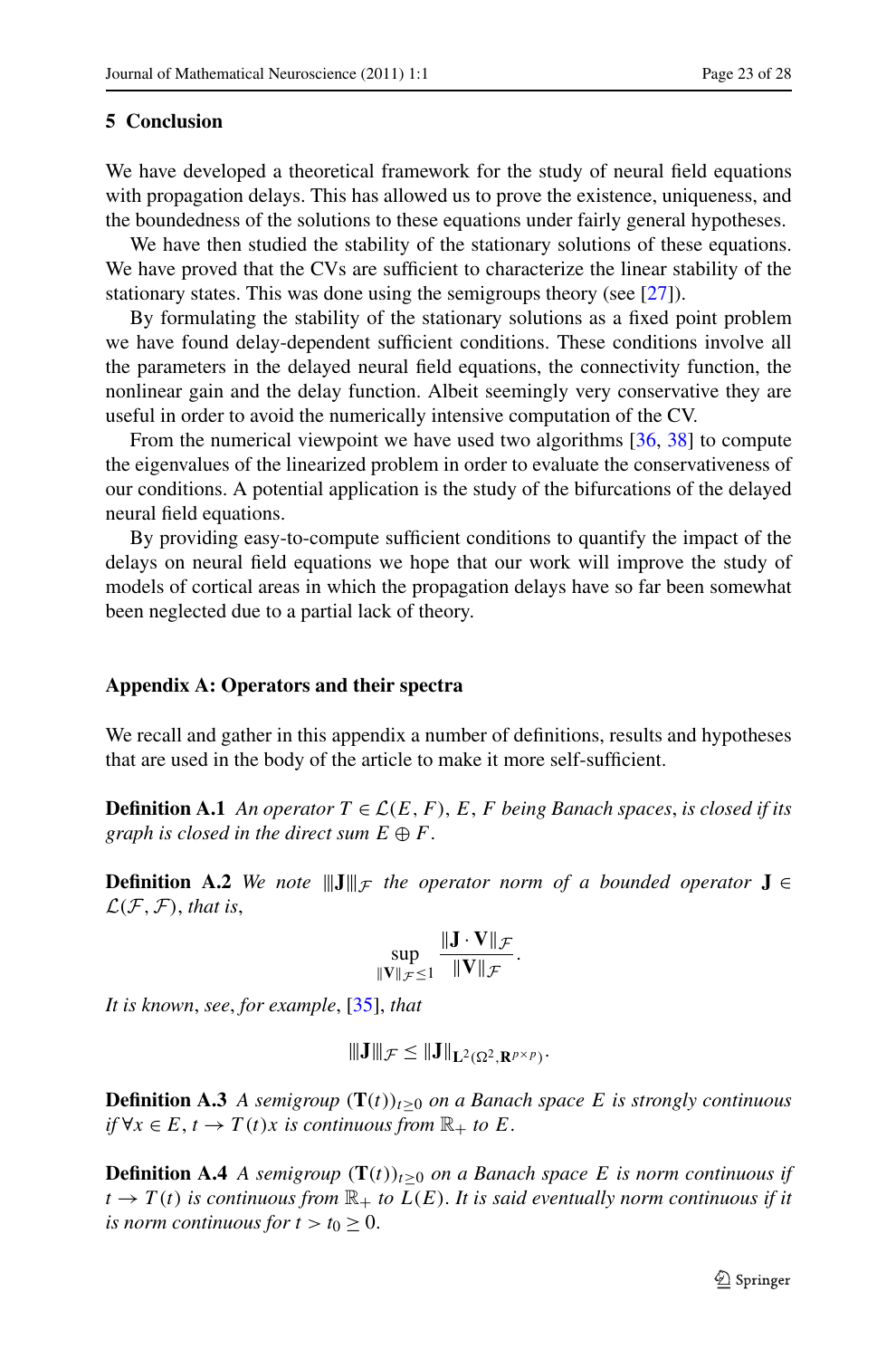<span id="page-23-1"></span>**Definition A.5** *A closed operator*  $T \in \mathcal{L}(E)$  *of a Banach space E is Fredholm if*  $\dim \mathcal{N}(T)$  *and* codim  $\mathcal{R}(T)$  *are finite and*  $\mathcal{R}(T)$  *is closed in E*.

**Definition A.6** *A closed operator*  $T \in \mathcal{L}(E)$  *of a Banach space E is semi-Fredholm if* dim  $\mathcal{N}(T)$  *or* codim  $\mathcal{R}(T)$  *is finite and*  $\mathcal{R}(T)$  *is closed in*  $E$ .

**Definition A.7** *If*  $T \in \mathcal{L}(E)$  *is a closed operator of a Banach space E the essential spectrum*  $\Sigma_{ess}(T)$  *is the set of*  $\lambda s$  *in*  $\mathbb C$  *such that*  $\lambda \mathrm{Id} - T$  *is not semi-Fredholm, that is*, *either*  $\mathcal{R}(\lambda \mathrm{Id} - T)$  *is not closed or*  $\mathcal{R}(\lambda \mathrm{Id} - T)$  *is closed but* dim  $\mathcal{N}(\lambda \mathrm{Id} - T) =$ codim  $R(λId - T) = ∞$ .

<span id="page-23-0"></span>**Remark 4** [[28\]](#page-27-4) *uses the definition*:  $\lambda \in \Sigma_{ess, Arino}(T)$  *if at least one of the following holds*:  $\mathcal{R}(\lambda I - T)$  *is not closed or*  $\bigcup_{m=1}^{\infty} \mathcal{N}(\lambda I - T)^m$  *is infinite dimensional or*  $\lambda$  *is a limit point of*  $\Sigma(T)$ *. Then* 

$$
\Sigma_{ess}(T) \subset \Sigma_{ess, Arino}(T).
$$

## <span id="page-23-2"></span>**Appendix B: The Cauchy problem**

B.1 Boundedness of solutions

We prove Lemma [B.2](#page-24-0) which is used in the proof of the boundedness of the solutions to the delayed neural field equations  $(1)$  $(1)$  or  $(3)$  $(3)$ .

**Lemma B.1** *We have*  $L_1 \in \mathcal{L}(\mathcal{C}, \mathcal{F})$  *and*  $|||L_1|| \le ||J||_{L^2(\Omega^2, \mathbb{R}^{p \times p})}$ .

*Proof*

- We first check that  $\mathbf{L}_1$  is well defined: if  $\psi \in \mathcal{C}$  then  $\psi$  is measurable (it is  $\Omega$ measurable by definition and  $[0, \tau]$ -measurable by continuity) on  $\Omega \times [-\tau_m, 0]$ so that the integral in the definition of  $L_1$  is meaningful. As  $\tau$  is continuous, it follows that  $\psi^d$  :  $(\mathbf{r}, \bar{\mathbf{r}}) \to \psi(\bar{\mathbf{r}}, -\tau(\mathbf{r}, \bar{\mathbf{r}}))$  is measurable on  $\Omega^2$ . Furthermore  $(\psi^d)^2 \in \mathbf{L}^1(\Omega^2,\mathbb{R}^{p \times p}).$
- We now show that  $J \cdot \psi^d \in \mathcal{F}$ . We have for  $\psi \in \mathcal{C}$ ,  $\|\mathbf{L}_1\psi\|_{\mathcal{F}}^2 =$ we now show that  $\mathbf{J} \cdot \psi^a \in \mathcal{F}$ . We have for  $\psi \in C$ ,  $\|\mathbf{L}_1 \psi\|_{\mathcal{F}}^2 =$ <br> $\int_{\Omega} d\mathbf{r} \sum_i (\sum_j \int_{\Omega} d\mathbf{r} \mathbf{J}_{ij}(\mathbf{r}, \mathbf{r}) \psi_j^d(\mathbf{r}, \mathbf{r}))^2$ . With Cauchy-Schwartz:

$$
\left| \sum_{j} \int_{\Omega} d\mathbf{\bar{r}} \mathbf{J}_{ij}(\mathbf{r}, \mathbf{\bar{r}}) \psi_{j}^{d}(\mathbf{r}, \mathbf{\bar{r}}) \right|
$$
\n
$$
\leq \sum_{j} \int_{\Omega} d\mathbf{\bar{r}} \left| \mathbf{J}_{ij}(\mathbf{r}, \mathbf{\bar{r}}) \psi_{j}^{d}(\mathbf{r}, \mathbf{\bar{r}}) \right|
$$
\n
$$
\leq \sum_{j} \sqrt{\int_{\Omega} d\mathbf{\bar{r}} \mathbf{J}_{ij}(\mathbf{r}, \mathbf{\bar{r}})^{2}} \sqrt{\int_{\Omega} d\mathbf{\bar{r}} \psi_{j}^{d}(\mathbf{r}, \mathbf{\bar{r}})^{2}}
$$
\n(15)

 $\mathcal{Q}$  Springer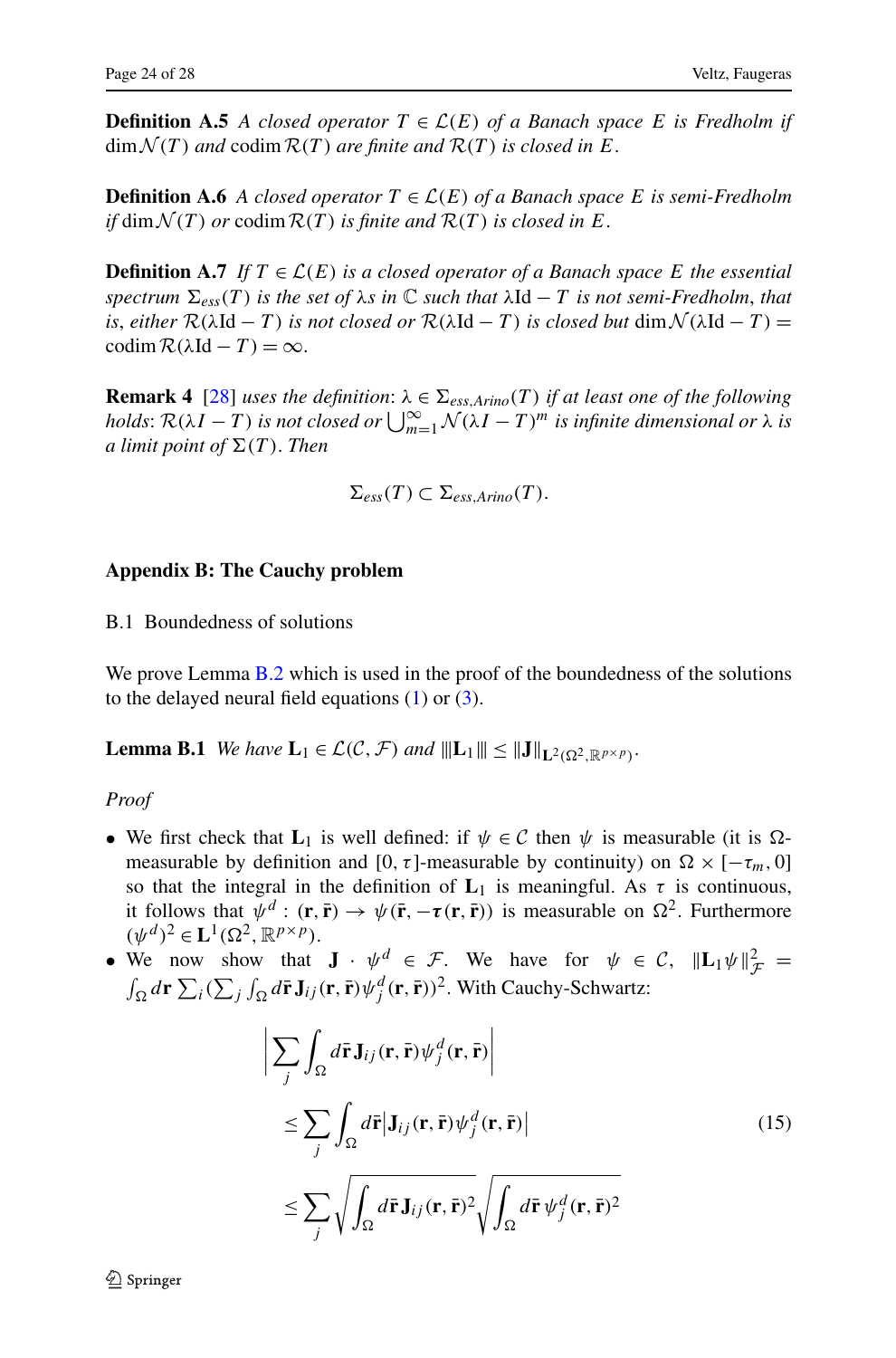$$
\leq \sqrt{\sum_j \int_{\Omega} d\mathbf{\bar{r}} \mathbf{J}_{ij}(\mathbf{r}, \mathbf{\bar{r}})^2} \sqrt{\sum_j \int_{\Omega} d\mathbf{\bar{r}} \psi_j^d(\mathbf{r}, \mathbf{\bar{r}})^2}.
$$

<span id="page-24-0"></span>Noting that  $\sqrt{\sum_j \int_{\Omega} d\vec{r} \psi_j^d(\vec{r}, \vec{r})^2} \leq \sup_{\vec{r} \in \bar{\Omega}} i t \sqrt{\sum_j \int_{\Omega} d\vec{r} \psi_j^d(\vec{r}, \vec{r})^2} =$  $\sup_{s \in [0, \tau_m]} \sqrt{\sum_j \int_{\Omega} d\vec{r} \psi_j(\vec{r}, s)^2} = ||\psi||_{\mathcal{C}}$ , we obtain

$$
\|\mathbf{L}_1\psi\|_{\mathcal{F}} \leq \|\mathbf{J}\|_{\mathbf{L}^2(\Omega^2,\mathbb{R}^{p\times p})}\|\psi\|_{\mathcal{C}},
$$

and  $L_1$  is continuous.

<span id="page-24-2"></span>**Lemma B.2** *We have*  $|\langle L_1 S(V_t), V(t) \rangle_{\mathcal{F}}| \leq \sqrt{p|\Omega|} ||J||_{\mathcal{F}} ||V(t)||_{\mathcal{F}}.$ 

<span id="page-24-1"></span>*Proof* By the Cauchy-Schwarz inequality and Lemma [B.1:](#page-23-2)  $|\langle L_1 S(V_t), V(t) \rangle_{\mathcal{F}}| \le$  $\|\mathbf{L}_1\mathbf{S}(\mathbf{V}_t)\|_{\mathcal{F}} \|\mathbf{V}(t)\|_{\mathcal{F}} \leq \sqrt{p|\Omega|} \|\mathbf{J}\|_{\mathcal{F}} \|\mathbf{V}(t)\|_{\mathcal{F}}$  because *S* is bounded by 1.

B.2 Stability

In this section we prove Lemma  $B.3$  which is central in establishing the first sufficient condition in Proposition [3.13](#page-13-0).

**Lemma B.3** *Let*  $\beta > 0$  *be such that*  $\tau^{-\beta} \in L^2(\Omega^2, \mathbb{R}^{p \times p})$ *). Then we have the following bound*:

$$
\|\mathbf{Z}(t)\|_{\mathcal{F}} \leq \tau_m^{\frac{3}{2}+\beta} \| \mathbf{U}_t \|_{\mathcal{C}} \sqrt{\sum_{i,j} \int_{L^2(\Omega^2, \mathbb{R}^{p \times p})} \mathbf{J}_{ij}(\mathbf{r}, \bar{\mathbf{r}})^2 / \tau_j(\mathbf{r}, \bar{\mathbf{r}})^{2\beta}}
$$
  

$$
\equiv \tau_m^{\frac{3}{2}+\beta} \left\| \frac{\mathbf{J}}{\tau^{\beta}} \right\|_{\mathbf{L}^2(\Omega^2, \mathbb{R}^{p \times p})} \| \mathbf{U}_t \|_{\mathcal{C}}.
$$

*Proof*

We have:

$$
\left\| \int_{\Omega} d\mathbf{\bar{r}} \mathbf{J}(\cdot, \mathbf{\bar{r}}) \int_{t-\tau(\cdot, \mathbf{\bar{r}})}^{t} \mathbf{U}(\mathbf{\bar{r}}, s) ds \right\|_{\mathcal{F}}^{2}
$$
\n
$$
= \int_{\Omega} d\mathbf{r} \sum_{i} \left[ \sum_{j} \int_{\Omega} d\mathbf{\bar{r}} \mathbf{J}_{ij}(\mathbf{r}, \mathbf{\bar{r}}) \int_{t-\tau_{ij}(\mathbf{r}, \mathbf{\bar{r}})}^{t} \mathbf{U}_{j}(\mathbf{\bar{r}}, s) ds \right]^{2} \tag{16}
$$

and if we set  $y_i(\mathbf{r}) = \sum_j \int_{\Omega} d\mathbf{\bar{r}} \mathbf{J}_{ij}(\mathbf{r}, \mathbf{\bar{r}}) \int_{t-\tau_{ij}(\mathbf{r}, \mathbf{\bar{r}})}^t \mathbf{U}_j(\mathbf{\bar{r}}, s) ds$ , we have:  $|y_i(\mathbf{r})| \le$  $\sum_j \int_{\Omega} d\mathbf{\bar{r}} \mathbf{J}_{ij}(\mathbf{r}, \mathbf{\bar{r}}) \int_{t-\tau_{ij}(\mathbf{r}, \mathbf{\bar{r}})}^t \mathbf{U}_j(\mathbf{\bar{r}}, s) ds$  and from the Cauchy-Schwartz inequality:

$$
\int_{\Omega} d\mathbf{\bar{r}} \mathbf{J}_{ij}(\mathbf{r}, \mathbf{\bar{r}}) \int_{t-\tau_{ij}(\mathbf{r}, \mathbf{\bar{r}})}^{t} \mathbf{U}_{j}(\mathbf{\bar{r}}, s) ds
$$

 $\Box$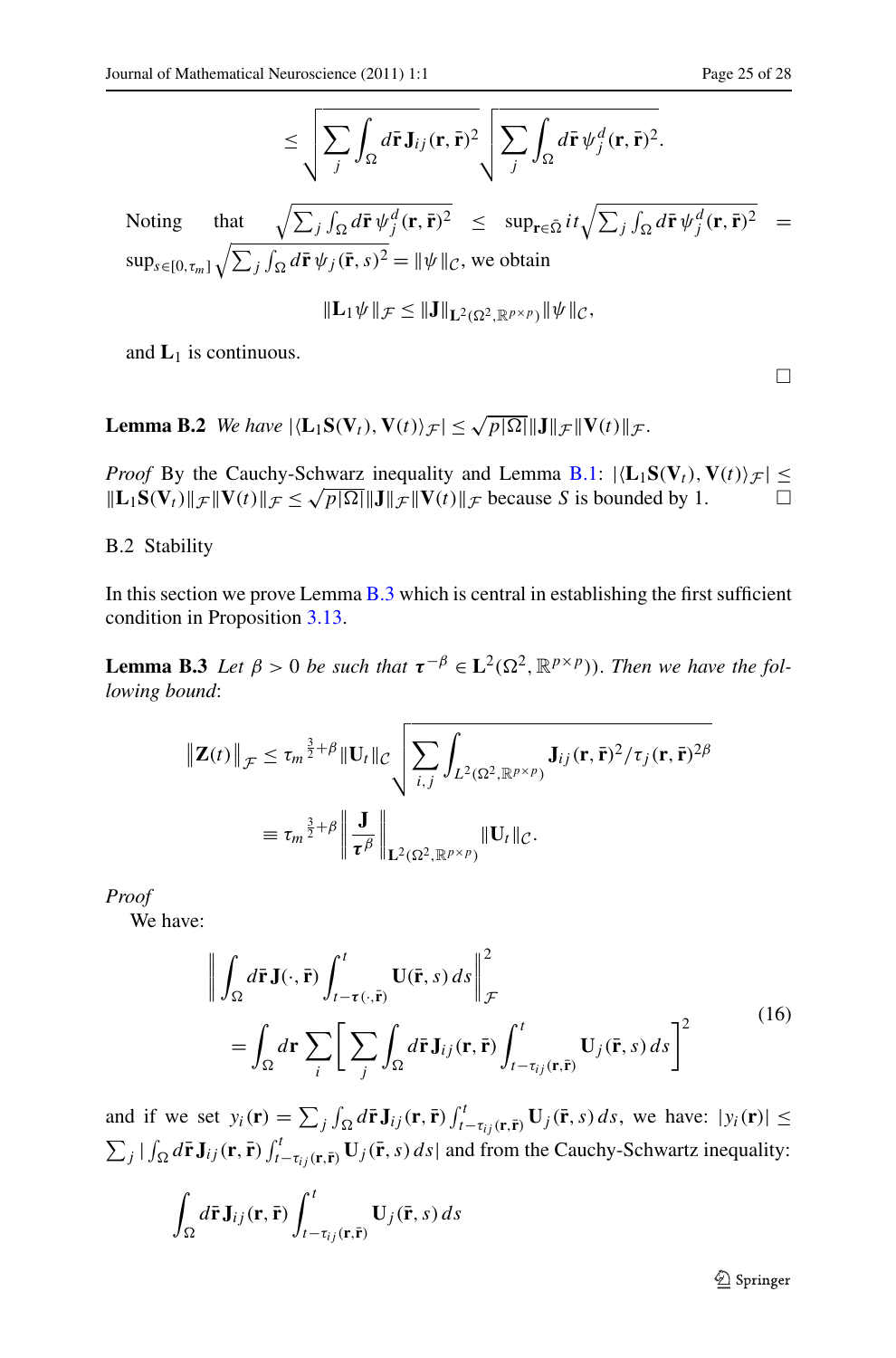$$
\leq \sqrt{\int_{\Omega} d\bar{\mathbf{r}} \frac{\mathbf{J}_{ij}(\mathbf{r},\bar{\mathbf{r}})^2}{\tau_{ij}(\mathbf{r},\bar{\mathbf{r}})^{2\beta}}}\sqrt{\int_{\Omega} d\bar{\mathbf{r}} \tau_{ij}(\mathbf{r},\bar{\mathbf{r}})^{2\beta}\left\{\int_{t-\tau_{ij}(\mathbf{r},\bar{\mathbf{r}})}^{t} U_j(\bar{\mathbf{r}},s) ds\right\}^2}.
$$

Again, from the Cauchy-Schwartz inequality applied to  $\int_{t-\tau_{ij}(\mathbf{r},\bar{\mathbf{r}})}^{t} \mathbf{U}_j(\bar{\mathbf{r}},s) ds$ <sup>2</sup>:

$$
\int_{\Omega} d\mathbf{\bar{r}} \tau_{ij}(\mathbf{r}, \mathbf{\bar{r}})^{2\beta} \left\{ \int_{t-\tau_{ij}(\mathbf{r}, \mathbf{\bar{r}})}^{t} \mathbf{U}_{j}(\mathbf{\bar{r}}, s) ds \right\}^{2} \n\leq \int_{\Omega} d\mathbf{\bar{r}} \tau_{ij}(\mathbf{r}, \mathbf{\bar{r}})^{2\beta+2} \int_{t-\tau_{m}}^{t} \mathbf{U}_{j}(\mathbf{\bar{r}}, s)^{2} ds \n\leq \tau_{m}^{2\beta+2} \int_{\Omega} d\mathbf{\bar{r}} \int_{t-\tau_{m}}^{t} \mathbf{U}_{j}(\mathbf{\bar{r}}, s)^{2} ds = \tau_{m}^{2\beta+2} \int_{t-\tau_{m}}^{t} \int_{\Omega} d\mathbf{\bar{r}} \mathbf{U}_{j}(\mathbf{\bar{r}}, s)^{2} ds.
$$
\n(17)

Then, from the discrete Cauchy-Schwartz inequality:

$$
\begin{split}\n\left| y_i(\mathbf{r}) \right| &\leq \tau_m^{\beta+1} \sum_j \sqrt{\int_{t-\tau_m}^t ds \int_{\Omega} d\mathbf{\bar{r}} \mathbf{U}_j(\mathbf{\bar{r}}, s)^2} \sqrt{\int_{\Omega} d\mathbf{\bar{r}} \mathbf{J}_{ij}(\mathbf{r}, \mathbf{\bar{r}})^2 / \tau_{ij}(\mathbf{r}, \mathbf{\bar{r}})^2 \beta} \\
&\leq \tau_m^{\beta+1} \sqrt{\sum_j \int_{t-\tau_m}^t ds \int_{\Omega} d\mathbf{\bar{r}} \mathbf{U}_j(\mathbf{\bar{r}}, s)^2} \sqrt{\sum_j \int_{\Omega} d\mathbf{\bar{r}} \mathbf{J}_{ij}(\mathbf{r}, \mathbf{\bar{r}})^2 / \tau_{ij}(\mathbf{r}, \mathbf{\bar{r}})^2 \beta} \\
&=\tau_m^{\beta+1} \sqrt{\int_{t-\tau_m}^t ds \|\mathbf{U}(s)\|_{\mathcal{F}}^2} \sqrt{\sum_j \int_{\Omega} d\mathbf{\bar{r}} \mathbf{J}_{ij}(\mathbf{r}, \mathbf{\bar{r}})^2 / \tau_{ij}(\mathbf{r}, \mathbf{\bar{r}})^2 \beta} \\
&\leq \tau_m^{\beta+\frac{3}{2}} \|\mathbf{U}_t\|_{\mathcal{C}} \sqrt{\sum_j \int_{\Omega} d\mathbf{\bar{r}} \mathbf{J}_{ij}(\mathbf{r}, \mathbf{\bar{r}})^2 / \tau_{ij}(\mathbf{r}, \mathbf{\bar{r}})^2 \beta}\n\end{split}
$$

which gives as stated:

$$
\sum_{i} \int_{\Omega} y_j(\mathbf{r})^2 d\mathbf{r} \le \tau_m^{2\beta+3} \|\mathbf{U}_t\|_{\mathcal{C}}^2 \sum_{i} \sum_{j} \int_{\Omega} d\mathbf{\bar{r}} \mathbf{J}_{ij}(\mathbf{r}, \mathbf{\bar{r}})^2 / \tau_{ij}(\mathbf{r}, \mathbf{\bar{r}})^{2\beta}
$$

and allows us to conclude.

# **Competing interests**

The authors declare that they have no competing interests.

**Acknowledgements** We wish to thank Elias Jarlebringin who provided his program for computing the CV.

This work was partially supported by the ERC grant 227747 - NERVI and the EC IP project #015879 - FACETS.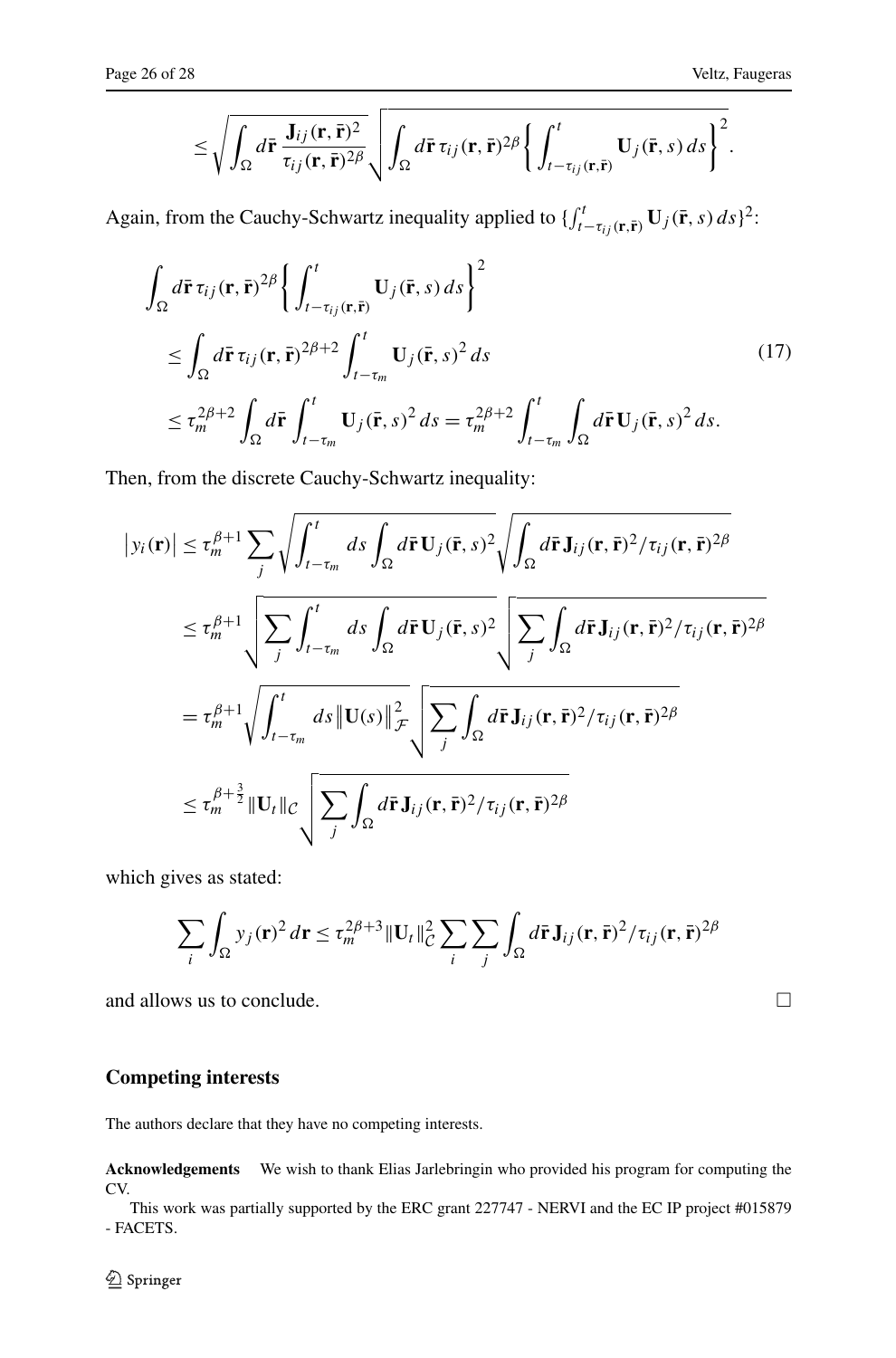# <span id="page-26-4"></span><span id="page-26-3"></span><span id="page-26-2"></span><span id="page-26-1"></span><span id="page-26-0"></span>**References**

- <span id="page-26-5"></span>1. Wilson, H., Cowan, J.: A mathematical theory of the functional dynamics of cortical and thalamic nervous tissue. Biol. Cybern. **13**(2), 55–80 (1973)
- 2. Amari, S.I.: Dynamics of pattern formation in lateral-inhibition type neural fields. Biol. Cybern. **27**(2), 77–87 (1977)
- <span id="page-26-6"></span>3. Curtu, R., Ermentrout, B.: Pattern formation in a network of excitatory and inhibitory cells with adaptation. SIAM J. Appl. Dyn. Syst. **3**, 191 (2004)
- <span id="page-26-7"></span>4. Kilpatrick, Z., Bressloff, P.: Effects of synaptic depression and adaptation on spatiotemporal dynamics of an excitatory neuronal network. Physica D **239**(9), 547–560 (2010)
- <span id="page-26-8"></span>5. Ben-Yishai, R., Bar-Or, R., Sompolinsky, H.: Theory of orientation tuning in visual cortex. Proc. Natl. Acad. Sci. USA **92**(9), 3844–3848 (1995)
- <span id="page-26-10"></span><span id="page-26-9"></span>6. Bressloff, P., Cowan, J., Golubitsky, M., Thomas, P., Wiener, M.: Geometric visual hallucinations, Euclidean symmetry and the functional architecture of striate cortex. Philos. Trans. R. Soc. Lond. B, Biol. Sci. **306**(1407), 299–330 (2001). doi[:10.1098/rstb.2000.0769](http://dx.doi.org/10.1098/rstb.2000.0769)
- <span id="page-26-11"></span>7. Coombes, S., Laing, C.: Delays in activity based neural networks. Philos. Trans. R. Soc. Lond. A **367**, 1117–1129 (2009)
- <span id="page-26-12"></span>8. Roxin, A., Brunel, N., Hansel, D.: Role of delays in shaping spatiotemporal dynamics of neuronal activity in large networks. Phys. Rev. Lett. **94**(23), 238103 (2005)
- 9. Venkov, N., Coombes, S., Matthews, P.: Dynamic instabilities in scalar neural field equations with space-dependent delays. Physica D **232**, 1–15 (2007)
- <span id="page-26-14"></span><span id="page-26-13"></span>10. Jirsa, V., Kelso, J.: Spatiotemporal pattern formation in neural systems with heterogeneous connection topologies. Phys. Rev. E **62**(6), 8462–8465 (2000)
- <span id="page-26-15"></span>11. Wu, J.: Symmetric functional differential equations and neural networks with memory. Trans. Am. Math. Soc. **350**(12), 4799–4838 (1998)
- <span id="page-26-16"></span>12. Bélair, J., Campbell, S., Van Den Driessche, P.: Frustration, stability, and delay-induced oscillations in a neural network model. SIAM J. Appl. Math. 245–255 (1996)
- <span id="page-26-24"></span>13. Bélair, J., Campbell, S.: Stability and bifurcations of equilibria in a multiple-delayed differential equation. SIAM J. Appl. Math. 1402–1424 (1994)
- 14. Campbell, S., Ruan, S., Wolkowicz, G., Wu, J.: Stability and bifurcation of a simple neural network with multiple time delays. Differential Equations with Application to Biology 65–79 (1999)
- <span id="page-26-17"></span>15. Atay, F.M., Hutt, A.: Neural fields with distributed transmission speeds and long-range feedback delays. SIAM J. Appl. Dyn. Syst. **5**(4), 670–698 (2006)
- <span id="page-26-18"></span>16. Budd, J., Kovács, K., Ferecskó, A., Buzás, P., Eysel, U., Kisvárday, Z.: Neocortical axon arbors tradeoff material and conduction delay conservation. PLoS Comput. Biol. **6**(3), e1000711 (2010)
- 17. Faugeras, O., Grimbert, F., Slotine, J.J.: Abolute stability and complete synchronization in a class of neural fields models. SIAM J. Appl. Math. **61**, 205–250 (2008)
- <span id="page-26-22"></span>18. Faugeras, O., Veltz, R., Grimbert, F.: Persistent neural states: stationary localized activity patterns in nonlinear continuous n-population, q-dimensional neural networks. Neural Comput. **21**, 147–187 (2009)
- <span id="page-26-19"></span>19. Veltz, R., Faugeras, O.: Local/global analysis of the stationary solutions of some neural field equations. SIAM J. Appl. Dyn. Syst. **9**(3), 954–998 (2010). <http://link.aip.org/link/?SJA/9/954/1>
- <span id="page-26-20"></span>20. Atay, F.M., Hutt, A.: Stability and bifurcations in neural fields with finite propagation speed and general connectivity. SIAM J. Appl. Math. **65**(2), 644–666 (2005)
- <span id="page-26-21"></span>21. Hutt, A.: Local excitation-lateral inhibition interaction yields oscillatory instabilities in nonlocally interacting systems involving finite propagation delays. Phys. Lett. A **372**, 541–546 (2008)
- <span id="page-26-23"></span>22. Hutt, A., Atay, F.: Effects of distributed transmission speeds on propagating activity in neural populations. Phys. Rev. E **73**(021906), 1–5 (2006)
- 23. Coombes, S., Venkov, N., Shiau, L., Bojak, I., Liley, D., Laing, C.: Modeling electrocortical activity through local approximations of integral neural field equations. Phys. Rev. E **76**(5), 51901 (2007)
- 24. Bressloff, P., Kilpatrick, Z.: Nonlocal Ginzburg-Landau equation for cortical pattern formation. Phys. Rev. E **78**(4), 1–16 (2008) 41916
- 25. Faye, G., Faugeras, O.: Some theoretical and numerical results for delayed neural field equations. Physica D **239**(9), 561–578 (2010)
- 26. Ermentrout, G., Cowan, J.: Large scale spatially organized activity in neural nets. SIAM J. Appl. Math. 1–21 (1980)
- 27. Engel, K., Nagel, R.: One-Parameter Semigroups for Linear Evolution Equations, vol. 63. Springer (2001)